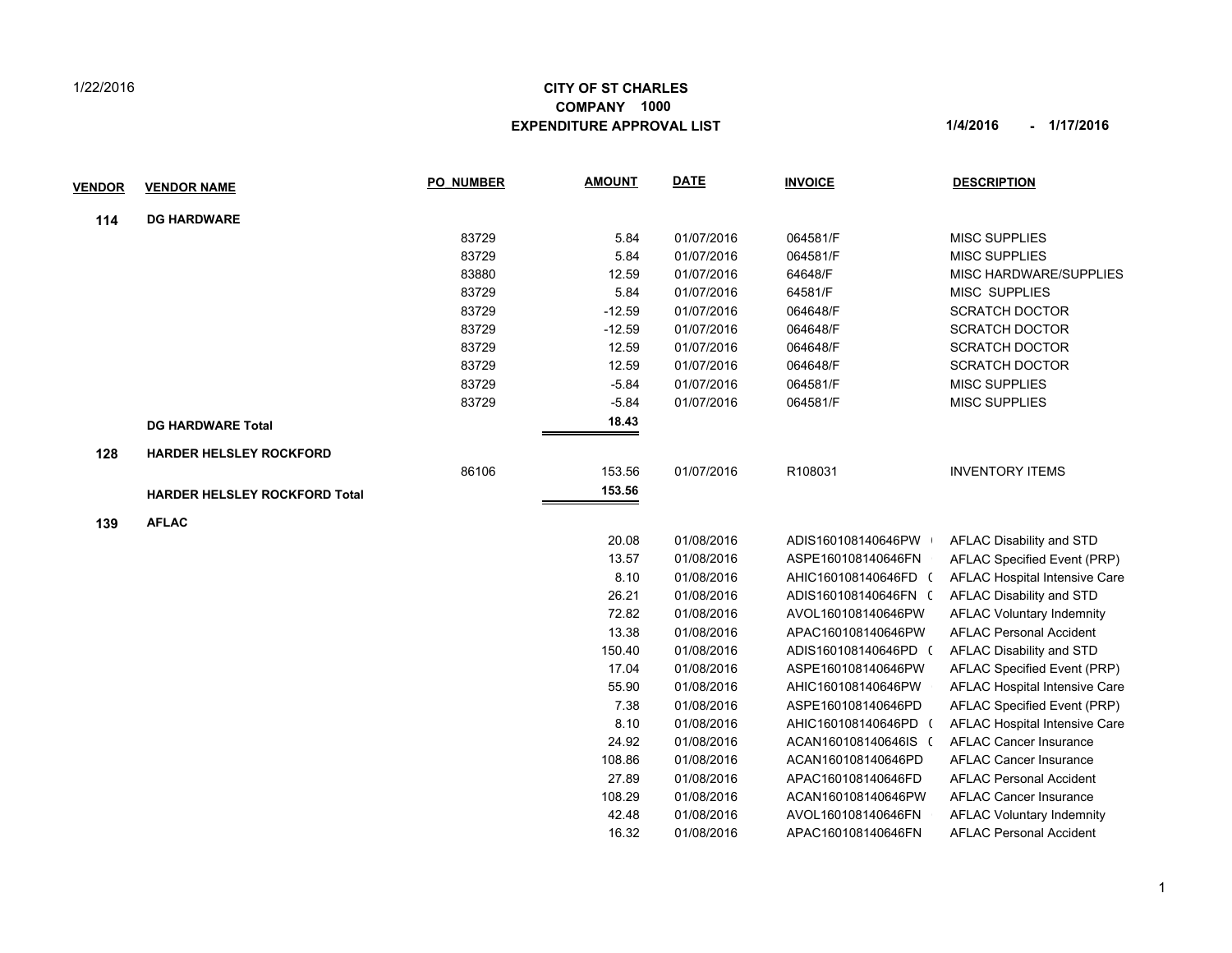| <b>VENDOR</b> | <b>VENDOR NAME</b>                         | <b>PO NUMBER</b> | <u>AMOUNT</u> | <b>DATE</b> | <b>INVOICE</b>       | <b>DESCRIPTION</b>                 |
|---------------|--------------------------------------------|------------------|---------------|-------------|----------------------|------------------------------------|
|               |                                            |                  | 77.96         | 01/08/2016  | AVOL160108140646PD   | <b>AFLAC Voluntary Indemnity</b>   |
|               |                                            |                  | 67.28         | 01/08/2016  | APAC160108140646PD   | <b>AFLAC Personal Accident</b>     |
|               |                                            |                  | 25.20         | 01/08/2016  | ADIS160108140646FD ( | AFLAC Disability and STD           |
|               | <b>AFLAC Total</b>                         |                  | 892.18        |             |                      |                                    |
| 156           | A L EQUIPMENT COMPANY INC                  |                  |               |             |                      |                                    |
|               |                                            | 85956            | 4,201.66      | 01/07/2016  | 171240               | MISC SUPPLIES TRANSDUCER           |
|               | A L EQUIPMENT COMPANY INC Total            |                  | 4,201.66      |             |                      |                                    |
| 161           | <b>ARMY TRAIL TIRE &amp; SERVICE</b>       |                  |               |             |                      |                                    |
|               |                                            | 86226            | 963.52        | 01/14/2016  | 315543               | <b>INVENTORY ITEMS</b>             |
|               | <b>ARMY TRAIL TIRE &amp; SERVICE Total</b> |                  | 963.52        |             |                      |                                    |
| 177           | AL PIEMONTE CADILLAC INC                   |                  |               |             |                      |                                    |
|               |                                            | 83737            | 48.80         | 01/14/2016  | 104460               | FLEET DEPT RO 54289 VEH 1900       |
|               |                                            | 83737            | 46.36         | 01/07/2016  | 104390               | VEH 1774 RO 54240                  |
|               |                                            | 83737            | 42.68         | 01/07/2016  | 104389               | RO 54240 VEH 1774                  |
|               |                                            | 83737            | 349.35        | 01/07/2016  | CHCS173921           | RO 54248 VEH 1790                  |
|               | AL PIEMONTE CADILLAC INC Total             |                  | 487.19        |             |                      |                                    |
| 186           | <b>AMALGAMATED BANK OF CHICAGO</b>         |                  |               |             |                      |                                    |
|               |                                            |                  | 475.00        | 01/07/2016  | 1852812001H          | <b>REGISTRAR PAYING AGENT FEES</b> |
|               |                                            |                  | 475.00        | 01/07/2016  | 1853090002F          | <b>REGISTRAR PAYING AGENT FEES</b> |
|               |                                            |                  | 475.00        | 01/07/2016  | 1852813000H          | <b>REGISTRAR PAYING AGENT FEES</b> |
|               |                                            |                  | 475.00        | 01/07/2016  | 1853091001G          | <b>REGISTRAR PAYING AGENT FEES</b> |
|               | <b>AMALGAMATED BANK OF CHICAGO Total</b>   |                  | 1,900.00      |             |                      |                                    |
| 221           | <b>ANDERSON PEST CONTROL</b>               |                  |               |             |                      |                                    |
|               |                                            |                  | 555.01        | 01/04/2016  | 3653006              | MONTHLY BILLING JAN 2016           |
|               | <b>ANDERSON PEST CONTROL Total</b>         |                  | 555.01        |             |                      |                                    |
| 227           | <b>NICHOLAS ANSON</b>                      |                  |               |             |                      |                                    |
|               |                                            |                  | 127.50        | 01/14/2016  | 012016               | PER DIEM 1-20 THRU 1-22-16         |
|               | <b>NICHOLAS ANSON Total</b>                |                  | 127.50        |             |                      |                                    |
| 237           | <b>APPLIED CONCEPTS INC</b>                |                  |               |             |                      |                                    |
|               |                                            | 86210            | 560.00        | 01/14/2016  | 281133               | DSR ERGO REMOTE CNTRL              |
|               | <b>APPLIED CONCEPTS INC Total</b>          |                  | 560.00        |             |                      |                                    |
| 242           | <b>APWA FOX VALLEY BRANCH</b>              |                  |               |             |                      |                                    |
|               |                                            |                  | 300.00        | 01/07/2016  | 011216               | APWA FV AWARDS MTG 1-12-16         |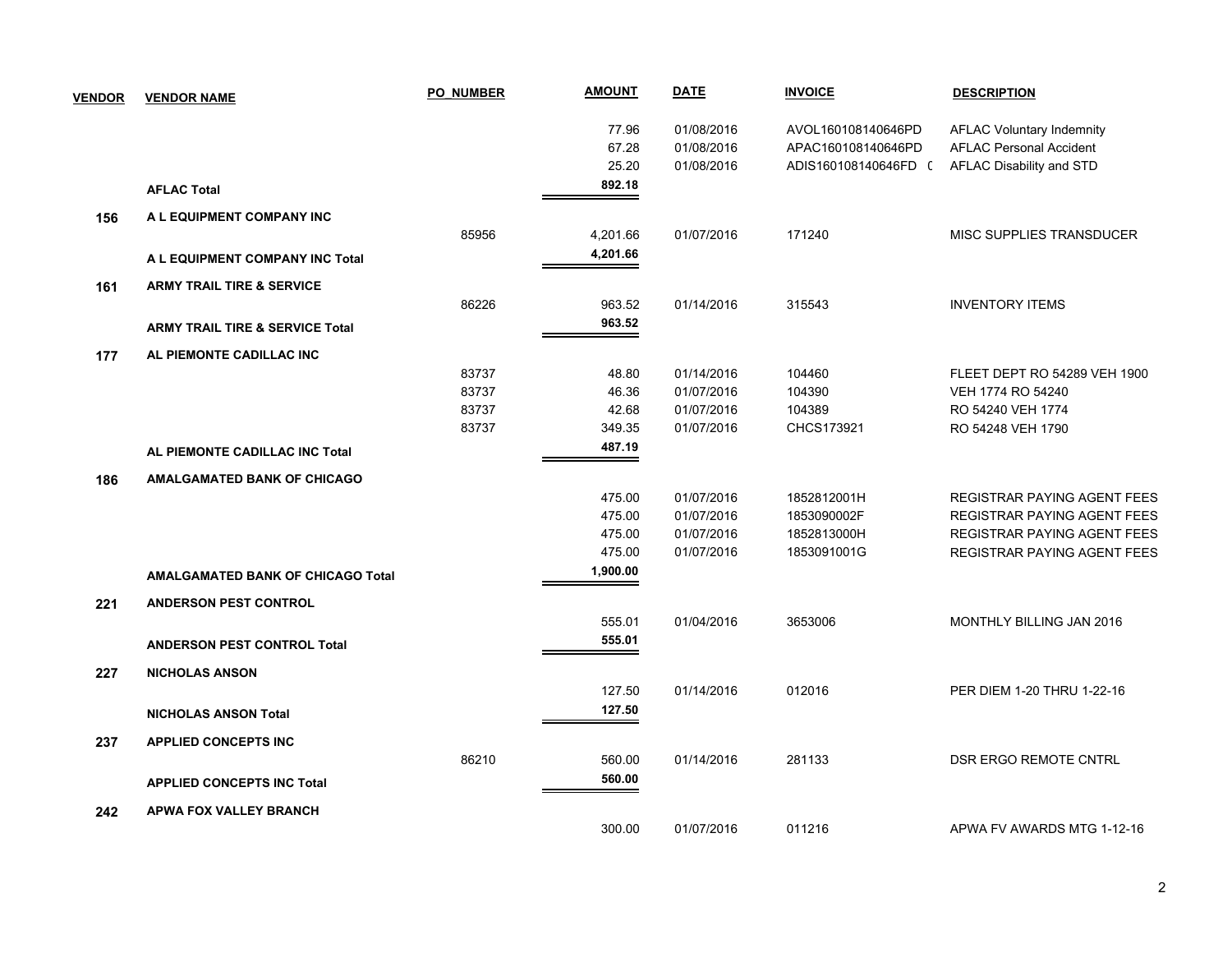| <b>VENDOR</b> | <b>VENDOR NAME</b>                             | <b>PO NUMBER</b> | <b>AMOUNT</b> | <b>DATE</b> | <b>INVOICE</b> | <b>DESCRIPTION</b>          |
|---------------|------------------------------------------------|------------------|---------------|-------------|----------------|-----------------------------|
|               | <b>APWA FOX VALLEY BRANCH Total</b>            |                  | 300.00        |             |                |                             |
| 279           | ATLAS CORP & NOTARY SUPPLY CO                  |                  |               |             |                |                             |
|               |                                                |                  | 39.00         | 01/14/2016  | 011116JL       | J LOSURDO                   |
|               | <b>ATLAS CORP &amp; NOTARY SUPPLY CO Total</b> |                  | 39.00         |             |                |                             |
| 298           | <b>AWARDS CONCEPTS</b>                         |                  |               |             |                |                             |
|               |                                                | 83800            | 235.89        | 01/14/2016  | 10386167       | S HUFFMAN                   |
|               |                                                | 83800            | 105.00        | 01/07/2016  | 10385105       | <b>AWARDS SHANE MCCARTY</b> |
|               |                                                | 83800            | 47.28         | 01/07/2016  | 10385107       | AWARDS STEVE WOLOSZYK       |
|               | <b>AWARDS CONCEPTS Total</b>                   |                  | 388.17        |             |                |                             |
| 305           | <b>BADGER METER INC</b>                        |                  |               |             |                |                             |
|               |                                                | 85507            | 10,747.20     | 01/07/2016  | 1067123        | <b>INVENTORY ITEMS</b>      |
|               |                                                |                  | $-5,940.48$   | 01/07/2016  | 90004253       | INCORRECT PRODUCT/RESTOCK   |
|               |                                                | 85438            | 2,104.20      | 01/07/2016  | 1067124        | <b>INVENTORY ITEMS</b>      |
|               | <b>BADGER METER INC Total</b>                  |                  | 6,910.92      |             |                |                             |
| 312           | <b>BARCO PRODUCTS CO</b>                       |                  |               |             |                |                             |
|               |                                                | 85056            | 4,361.28      | 01/07/2016  | 081501098      | 6' TUSCANY BENCH W/BACK     |
|               | <b>BARCO PRODUCTS CO Total</b>                 |                  | 4,361.28      |             |                |                             |
| 328           | <b>TIMOTHY BEAM</b>                            |                  |               |             |                |                             |
|               |                                                |                  | 13.00         | 01/07/2016  | 011416         | <b>PER DIEM 1-14-16</b>     |
|               | <b>TIMOTHY BEAM Total</b>                      |                  | 13.00         |             |                |                             |
| 330           | <b>HEADCO INDUSTRIES INC</b>                   |                  |               |             |                |                             |
|               |                                                | 85898            | 177.45        | 01/07/2016  | 5034479        | AMI BEARING                 |
|               | <b>HEADCO INDUSTRIES INC Total</b>             |                  | 177.45        |             |                |                             |
|               |                                                |                  |               |             |                |                             |
| 334           | <b>TONY BELLAFIORE</b>                         |                  |               |             |                |                             |
|               |                                                |                  | 60.00         | 01/07/2016  | 010616         | <b>CDL RENEWAL</b>          |
|               | <b>TONY BELLAFIORE Total</b>                   |                  | 60.00         |             |                |                             |
| 362           | <b>BLACKMESH INC</b>                           |                  |               |             |                |                             |
|               |                                                | 86215            | 709.50        | 01/07/2016  | INV-1122-28438 | <b>MANAGED VPS</b>          |
|               | <b>BLACKMESH INC Total</b>                     |                  | 709.50        |             |                |                             |
| 366           | <b>B &amp; L LANDSCAPE CONTRACTORS</b>         |                  |               |             |                |                             |
|               |                                                | 85772            | 297.50        | 01/14/2016  | 22793          | SVC 3218 BLACKHAWK TRAIL    |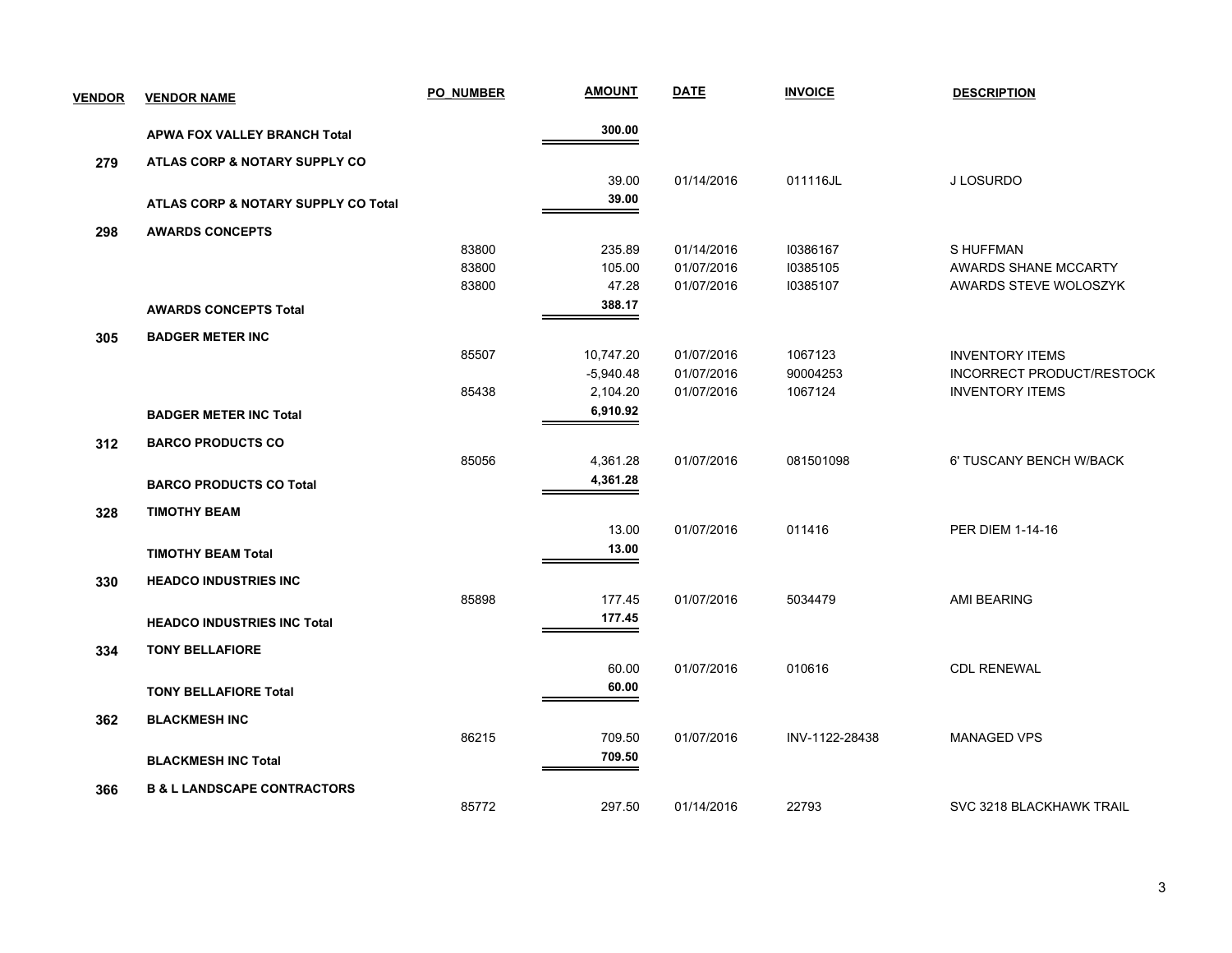| <b>VENDOR</b> | <b>VENDOR NAME</b>                           | <b>PO NUMBER</b> | <b>AMOUNT</b> | <b>DATE</b> | <b>INVOICE</b>        | <b>DESCRIPTION</b>            |
|---------------|----------------------------------------------|------------------|---------------|-------------|-----------------------|-------------------------------|
|               | <b>B &amp; L LANDSCAPE CONTRACTORS Total</b> |                  | 297.50        |             |                       |                               |
| 376           | <b>INTERNATIONAL CODE COUNCIL INC</b>        |                  |               |             |                       |                               |
|               |                                              | 86276            | 135.00        | 01/07/2016  | 3072491               | MBRSHP = J SCHELSTREET        |
|               | <b>INTERNATIONAL CODE COUNCIL INC Total</b>  |                  | 135.00        |             |                       |                               |
| 378           | <b>BONNELL INDUSTRIES INC</b>                |                  |               |             |                       |                               |
|               |                                              | 86159            | 350.55        | 01/07/2016  | 0166221-IN            | <b>INVENTORY ITEMS</b>        |
|               | <b>BONNELL INDUSTRIES INC Total</b>          |                  | 350.55        |             |                       |                               |
| 382           | <b>BOUND TREE MEDICAL LLC</b>                |                  |               |             |                       |                               |
|               |                                              | 86184            | 3.97          | 01/14/2016  | 82006490              | <b>MISC SUPPLIES</b>          |
|               |                                              | 86184            | 199.57        | 01/07/2016  | 82005095              | <b>MISC SUPPLIES</b>          |
|               | <b>BOUND TREE MEDICAL LLC Total</b>          |                  | 203.54        |             |                       |                               |
| 467           | <b>PAHCS II</b>                              |                  |               |             |                       |                               |
|               |                                              |                  | 343.00        | 01/14/2016  | 178020                | <b>MONTHLY BILLING</b>        |
|               | <b>PAHCS II Total</b>                        |                  | 343.00        |             |                       |                               |
| 473           | <b>AT&amp;T MOBILITY</b>                     |                  |               |             |                       |                               |
|               |                                              |                  | 31.65         | 01/07/2016  | 287258511326X01012016 | MONTHLY BILLING THRU 12-23-15 |
|               | <b>AT&amp;T MOBILITY Total</b>               |                  | 31.65         |             |                       |                               |
| 480           | <b>CERTIFIED AUTO REPAIR INC</b>             |                  |               |             |                       |                               |
|               |                                              | 83788            | 140.00        | 01/14/2016  | 136709                | <b>TOWING - PD</b>            |
|               | <b>CERTIFIED AUTO REPAIR INC Total</b>       |                  | 140.00        |             |                       |                               |
| 512           | <b>NORTHWEST NEWS GROUP</b>                  |                  |               |             |                       |                               |
|               |                                              |                  | 548.40        | 01/14/2016  | 130061-1215           | MONTHLY PUBLICATIONS          |
|               | <b>NORTHWEST NEWS GROUP Total</b>            |                  | 548.40        |             |                       |                               |
| 515           | <b>CIBER INC</b>                             |                  |               |             |                       |                               |
|               |                                              | 85331            | 4,357.00      | 01/07/2016  | 04-903881             | PROJECT BILLING               |
|               | <b>CIBER INC Total</b>                       |                  | 4,357.00      |             |                       |                               |
| 517           | <b>CINTAS CORPORATION</b>                    |                  |               |             |                       |                               |
|               |                                              | 83739            | 86.58         | 01/07/2016  | 344321430             | UNIFORMS FLEET DEPT           |
|               |                                              | 83739            | 86.58         | 01/14/2016  | 344324863             | FLEET UNIFORM SVC             |
|               | <b>CINTAS CORPORATION Total</b>              |                  | 173.16        |             |                       |                               |

 **525 RICH CLARK**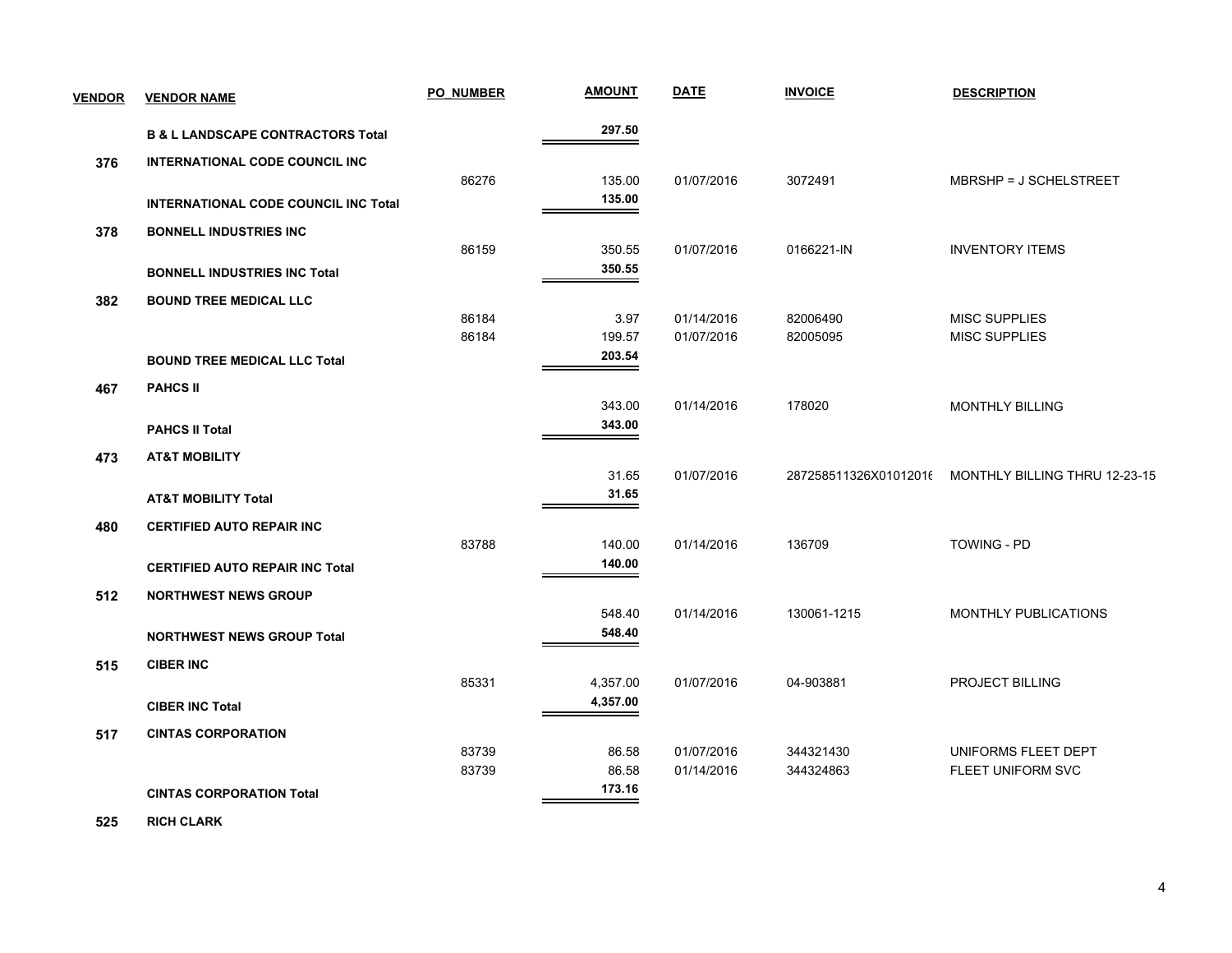| <b>VENDOR</b> | <b>VENDOR NAME</b>                        | <b>PO NUMBER</b> | <b>AMOUNT</b> | <b>DATE</b> | <b>INVOICE</b>     | <b>DESCRIPTION</b>                 |
|---------------|-------------------------------------------|------------------|---------------|-------------|--------------------|------------------------------------|
|               |                                           |                  | 36.00         | 01/14/2016  | 011816             | PER DIEM 1-18 THRU 1-19-16         |
|               | <b>RICH CLARK Total</b>                   |                  | 36.00         |             |                    |                                    |
| 536           | <b>CMC RESCUE</b>                         |                  |               |             |                    |                                    |
|               |                                           | 86290            | 214.35        | 01/14/2016  | 0000327376         | <b>WATER DUFFEL</b>                |
|               | <b>CMC RESCUE Total</b>                   |                  | 214.35        |             |                    |                                    |
| 561           | <b>COMBINED CHARITIES CAMPAIGN</b>        |                  |               |             |                    |                                    |
|               |                                           |                  | 6.00          | 01/08/2016  | CCCA160108140646CD | <b>Combined Charities Campaign</b> |
|               |                                           |                  | 3.00          | 01/08/2016  | CCCA160108140646PW | Combined Charities Campaign        |
|               |                                           |                  | 4.00          | 01/08/2016  | CCCA160108140646FD | <b>Combined Charities Campaign</b> |
|               |                                           |                  | 26.75         | 01/08/2016  | CCCA160108140646FN | <b>Combined Charities Campaign</b> |
|               |                                           |                  | 4.00          | 01/08/2016  | CCCA160108140646HR | <b>Combined Charities Campaign</b> |
|               |                                           |                  | 40.00         | 01/08/2016  | CCCA160108140646PD | <b>Combined Charities Campaign</b> |
|               | <b>COMBINED CHARITIES CAMPAIGN Total</b>  |                  | 83.75         |             |                    |                                    |
| 563           | <b>CDW GOVERNMENT INC</b>                 |                  |               |             |                    |                                    |
|               |                                           | 86172            | 786.50        | 01/07/2016  | <b>BNC6327</b>     | <b>REMOTE</b>                      |
|               | <b>CDW GOVERNMENT INC Total</b>           |                  | 786.50        |             |                    |                                    |
| 564           | <b>COMCAST OF CHICAGO INC</b>             |                  |               |             |                    |                                    |
|               |                                           |                  | 33.77         | 01/07/2016  | 122715PW           | <b>MONTLY BILLING</b>              |
|               |                                           |                  | 38.08         | 01/07/2016  | 122515FD           | MONTHLY BILLING                    |
|               |                                           |                  | 13.93         | 01/07/2016  | 122515CH           | <b>MONTHLY BILLING</b>             |
|               | <b>COMCAST OF CHICAGO INC Total</b>       |                  | 85.78         |             |                    |                                    |
| 639           | <b>CUMMINS NPOWER LLC</b>                 |                  |               |             |                    |                                    |
|               |                                           | 86168            | 692.31        | 01/07/2016  | 711-70203          | <b>COMPRESSOR REPAIR KIT</b>       |
|               |                                           | 86206            | 692.31        | 01/07/2016  | 711-70864          | KIT COMPRESSOR REPAIR              |
|               | <b>CUMMINS NPOWER LLC Total</b>           |                  | 1,384.62      |             |                    |                                    |
| 642           | <b>CUSTOM WELDING &amp; FAB INC</b>       |                  |               |             |                    |                                    |
|               |                                           | 86236            | 2,060.85      | 01/07/2016  | 150244             | REPAIR LOADER FRAME 1876           |
|               | <b>CUSTOM WELDING &amp; FAB INC Total</b> |                  | 2,060.85      |             |                    |                                    |
| 643           | <b>CYLINDERS INC</b>                      |                  |               |             |                    |                                    |
|               |                                           | 86223            | 701.30        | 01/07/2016  | 38319*             | V#1886 RO#54239                    |
|               | <b>CYLINDERS INC Total</b>                |                  | 701.30        |             |                    |                                    |
|               |                                           |                  |               |             |                    |                                    |
| 666           | DECKER SUPPLY CO INC                      |                  |               |             |                    |                                    |
|               |                                           | 86051            | 1,026.00      | 01/07/2016  | 889874             | <b>INVENTORY ITEMS</b>             |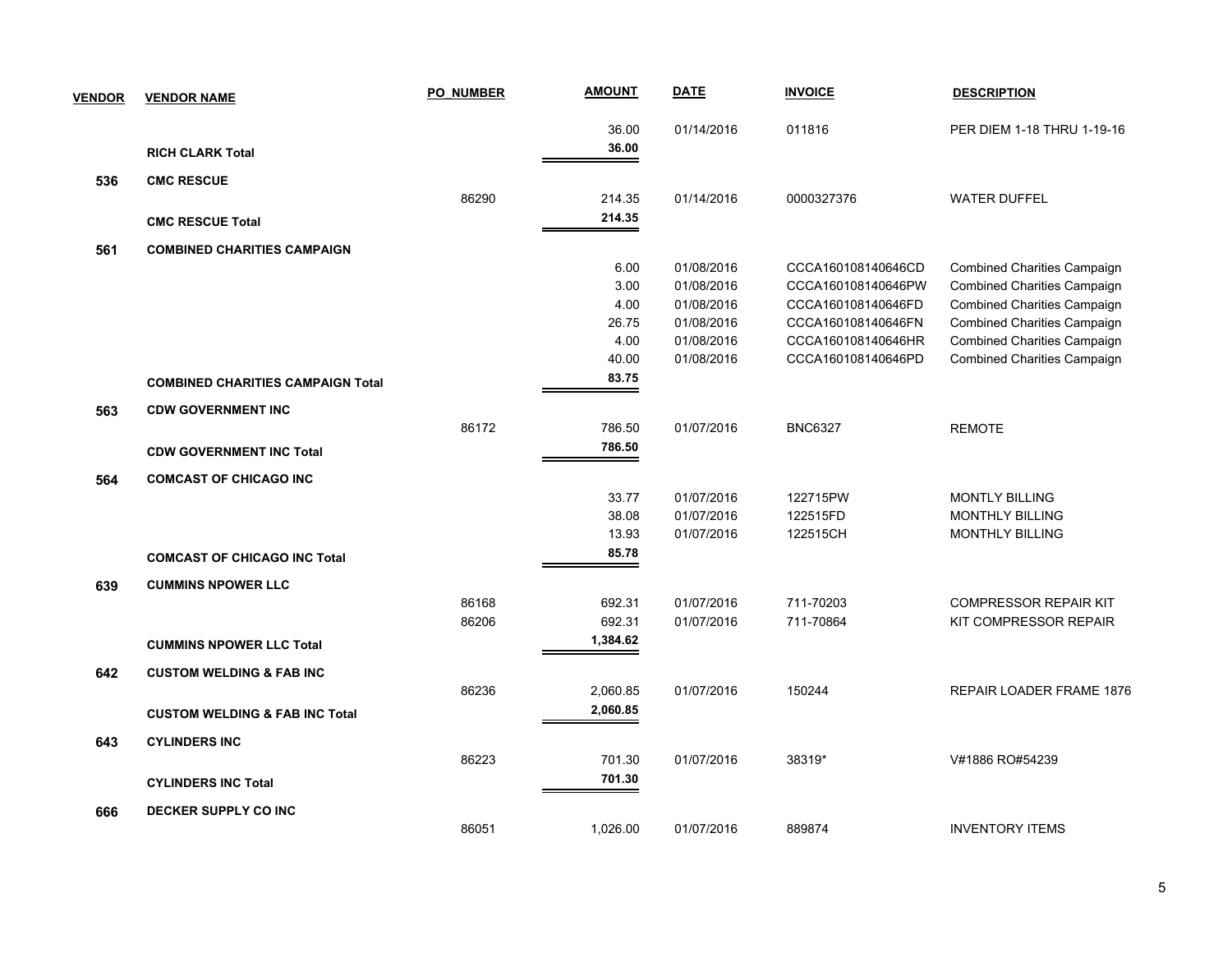| <b>VENDOR</b> | <b>VENDOR NAME</b>                        | <b>PO NUMBER</b> | <b>AMOUNT</b> | <b>DATE</b> | <b>INVOICE</b> | <b>DESCRIPTION</b>         |
|---------------|-------------------------------------------|------------------|---------------|-------------|----------------|----------------------------|
|               | <b>DECKER SUPPLY CO INC Total</b>         |                  | 1,026.00      |             |                |                            |
| 725           | <b>DON MCCUE CHEVROLET</b>                |                  |               |             |                |                            |
|               |                                           | 83741            | 496.53        | 01/07/2016  | 384479         | VEH 1869 RO 54229          |
|               | <b>DON MCCUE CHEVROLET Total</b>          |                  | 496.53        |             |                |                            |
| 758           | <b>DUPAGE CTY FIRE CHIEFS ASSOC</b>       |                  |               |             |                |                            |
|               |                                           | 85935            | 50.00         | 01/07/2016  | 010116         | MEMBERSHIP JOE SCHELSTREET |
|               | <b>DUPAGE CTY FIRE CHIEFS ASSOC Total</b> |                  | 50.00         |             |                |                            |
| 767           | <b>EAGLE ENGRAVING INC</b>                |                  |               |             |                |                            |
|               |                                           | 83774            | 190.00        | 01/07/2016  | 2015-2463      | <b>BADGES</b>              |
|               |                                           | 83774            | 381.28        | 01/07/2016  | 2015-2894      | POLICE DEPT BADGES         |
|               |                                           | 83881            | 26.10         | 01/14/2016  | 2015-3237      | SIGNS/TAGS - FD            |
|               |                                           | 83774            | 68.94         | 01/07/2016  | 2015-2331      | <b>NAME TAGS</b>           |
|               | <b>EAGLE ENGRAVING INC Total</b>          |                  | 666.32        |             |                |                            |
| 776           | <b>HD SUPPLY WATERWORKS</b>               |                  |               |             |                |                            |
|               |                                           | 86317            | 535.75        | 01/14/2016  | E987850        | <b>INVENTORY ITEMS</b>     |
|               | <b>HD SUPPLY WATERWORKS Total</b>         |                  | 535.75        |             |                |                            |
| 781           | <b>ELBURN RADIATOR REPAIR</b>             |                  |               |             |                |                            |
|               |                                           | 86219            | 125.00        | 01/07/2016  | 10866          | V#1726 RO#54092            |
|               | <b>ELBURN RADIATOR REPAIR Total</b>       |                  | 125.00        |             |                |                            |
| 789           | HD SUPPLY POWER SOLUTIONS LTD             |                  |               |             |                |                            |
|               |                                           | 86053            | 419.00        | 01/07/2016  | 3073193-00     | <b>INVENTORY ITEMS</b>     |
|               | HD SUPPLY POWER SOLUTIONS LTD Total       |                  | 419.00        |             |                |                            |
| 825           | <b>EO SCHWEITZER MFG CO LLC</b>           |                  |               |             |                |                            |
|               |                                           | 86020            | 3,576.00      | 01/14/2016  | 1159-17248     | <b>INVENTORY ITEMS</b>     |
|               | EO SCHWEITZER MFG CO LLC Total            |                  | 3,576.00      |             |                |                            |
| 826           | <b>BORDER STATES</b>                      |                  |               |             |                |                            |
|               |                                           | 86181            | 129.34        | 01/07/2016  | 910522606      | <b>INVENTORY ITEMS</b>     |
|               |                                           | 86319            | 115.45        | 01/14/2016  | 910618700      | <b>INVENTORY ITEMS</b>     |
|               | <b>BORDER STATES Total</b>                |                  | 244.79        |             |                |                            |
| 859           | <b>FEECE OIL CO</b>                       |                  |               |             |                |                            |
|               |                                           | 86179            | 1,066.50      | 01/07/2016  | 3396760        | <b>INVENTORY ITEMS</b>     |
|               |                                           | 86218            | 6,090.44      | 01/14/2016  | 3397278        | <b>INVENTORY ITEMS</b>     |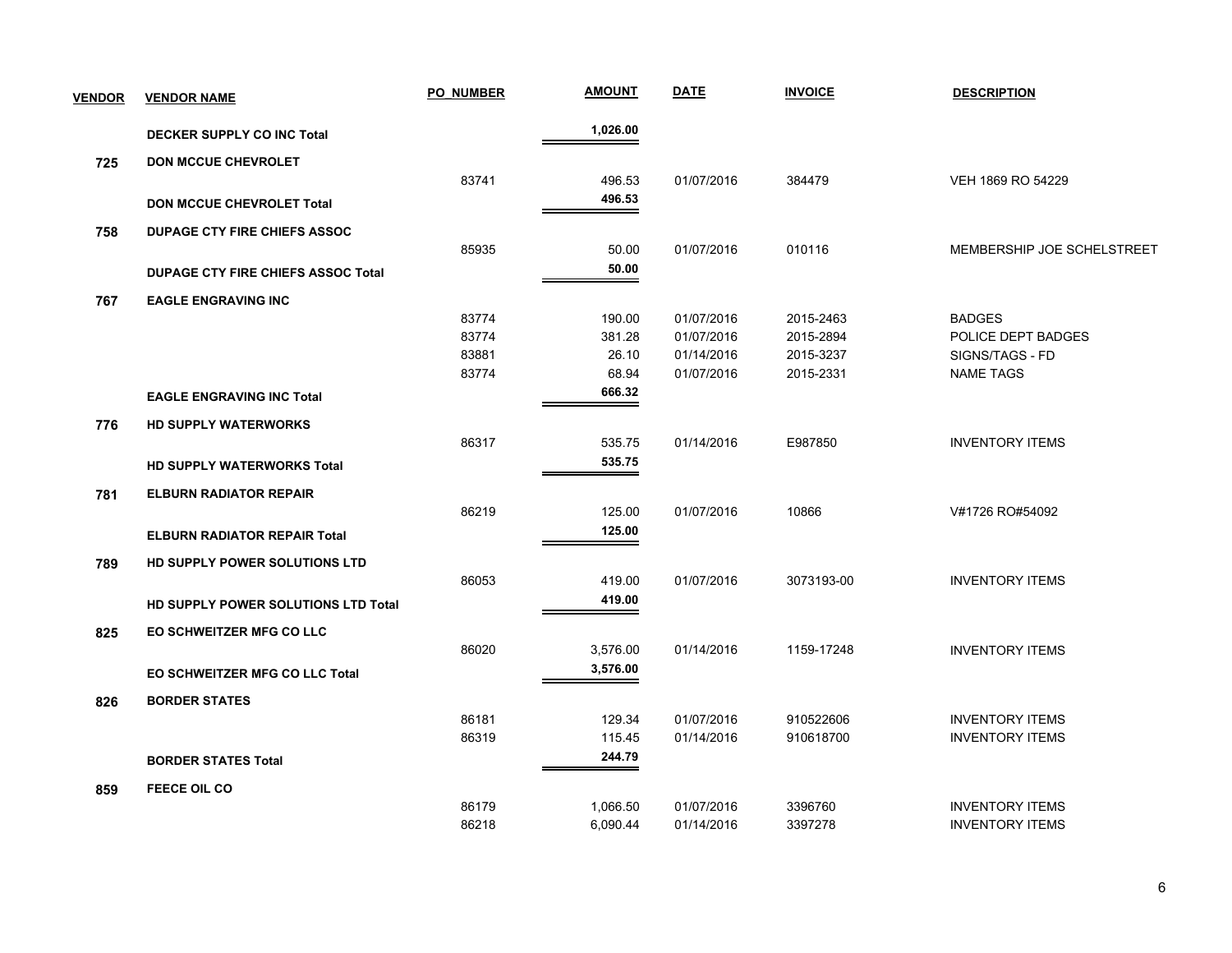| <b>VENDOR</b> | <b>VENDOR NAME</b>                    | <b>PO NUMBER</b> | <u>AMOUNT</u> | <b>DATE</b> | <b>INVOICE</b>     | <b>DESCRIPTION</b>                |
|---------------|---------------------------------------|------------------|---------------|-------------|--------------------|-----------------------------------|
|               |                                       | 86218            | 5,326.94      | 01/14/2016  | 3397279            | <b>INVENTORY ITEMS</b>            |
|               |                                       | 86179            | 1,560.30      | 01/07/2016  | 3396759            | <b>INVENTORY ITEMS</b>            |
|               | <b>FEECE OIL CO Total</b>             |                  | 14,044.18     |             |                    |                                   |
| 870           | <b>FIRE PENSION FUND</b>              |                  |               |             |                    |                                   |
|               |                                       |                  | 424.79        | 01/08/2016  | FP1%160108140646FD | Fire Pension 1% Fee               |
|               |                                       |                  | 18,959.28     | 01/08/2016  | FRPN160108140646FD | <b>Fire Pension</b>               |
|               |                                       |                  | 1,327.69      | 01/08/2016  | FRP2160108140646FD | Fire Pension Tier 2               |
|               | <b>FIRE PENSION FUND Total</b>        |                  | 20,711.76     |             |                    |                                   |
| 876           | FIRST ENVIRONMENTAL LAB INC           |                  |               |             |                    |                                   |
|               |                                       | 83875            | 130.50        | 01/07/2016  | 125671             | <b>LAB TESTING</b>                |
|               | FIRST ENVIRONMENTAL LAB INC Total     |                  | 130.50        |             |                    |                                   |
| 891           | <b>FLEET SAFETY SUPPLY</b>            |                  |               |             |                    |                                   |
|               |                                       | 83743            | 186.71        | 01/07/2016  | 64528              | FLEET DEPT PARTS                  |
|               |                                       | 86081            | 350.80        | 01/07/2016  | 64527              | <b>INVENTORY ITEMS</b>            |
|               |                                       | 83743            | 235.87        | 01/14/2016  | 64595              | SINGLE HEAD PREEMPTION EMIT1      |
|               | <b>FLEET SAFETY SUPPLY Total</b>      |                  | 773.38        |             |                    |                                   |
| 916           | FOX VALLEY FIRE & SAFETY INC          |                  |               |             |                    |                                   |
|               |                                       | 83910            | 114.00        | 01/14/2016  | 960632             | QRTLY BILLING THRU 3-31-16        |
|               |                                       | 83910            | 114.00        | 01/14/2016  | 960659             | QRTY BILLING THRU 3-31-16         |
|               |                                       | 83910            | 114.00        | 01/14/2016  | 960631             | <b>QRTLY BILLING THRU 3-31-16</b> |
|               |                                       | 83910            | 114.00        | 01/14/2016  | 960550             | <b>QRTLY BILLING THRU 3-31-16</b> |
|               |                                       | 83910            | 114.00        | 01/14/2016  | 960277             | <b>QRTLY BILLING THRU 3-31-16</b> |
|               | FOX VALLEY FIRE & SAFETY INC Total    |                  | 570.00        |             |                    |                                   |
| 944           | <b>GALLS AN ARAMARK COMPANY</b>       |                  |               |             |                    |                                   |
|               |                                       | 86228            | 612.56        | 01/14/2016  | 004644070          | <b>INVENTORY ITEMS</b>            |
|               |                                       | 83791            | 90.97         | 01/07/2016  | 004599924          | POLICE DEPT UNIFORMS              |
|               |                                       | 83791            | 155.93        | 01/07/2016  | 004591569          | POLICE DEPT UNIFORMS              |
|               | <b>GALLS AN ARAMARK COMPANY Total</b> |                  | 859.46        |             |                    |                                   |
| 954           | <b>GATE OPTIONS</b>                   |                  |               |             |                    |                                   |
|               |                                       | 86257            | 506.50        | 01/14/2016  | 35344              | <b>REPAIR GATES - PD</b>          |
|               | <b>GATE OPTIONS Total</b>             |                  | 506.50        |             |                    |                                   |
| 996           | <b>GOVCONNECTION INC</b>              |                  |               |             |                    |                                   |
|               |                                       | 86222            | 84.26         | 01/14/2016  | 53359968           | <b>WIRELESS COMBO</b>             |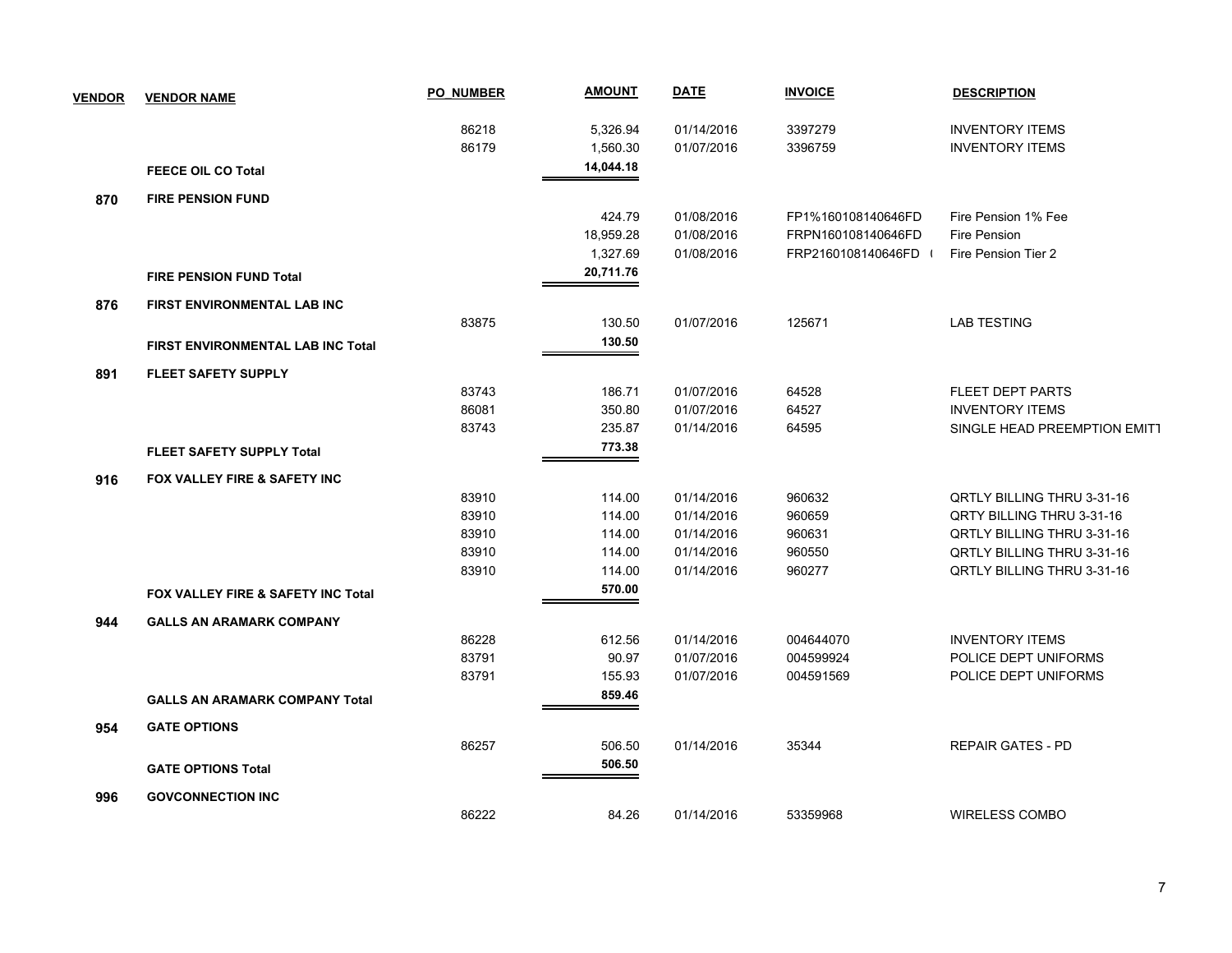| <b>VENDOR</b> | <b>VENDOR NAME</b>                             | <b>PO NUMBER</b> | <b>AMOUNT</b>      | <b>DATE</b>              | <b>INVOICE</b>                 | <b>DESCRIPTION</b>                                 |
|---------------|------------------------------------------------|------------------|--------------------|--------------------------|--------------------------------|----------------------------------------------------|
|               | <b>GOVCONNECTION INC Total</b>                 |                  | 84.26              |                          |                                |                                                    |
| 1006          | <b>ST CHARLES CONVENTION</b>                   |                  |                    |                          |                                |                                                    |
|               |                                                | 85463            | 43,875.00          | 01/07/2016               | VCCGRE1115                     | NOVEMBER HOTEL TAX DISBURSE                        |
|               | <b>ST CHARLES CONVENTION Total</b>             |                  | 43,875.00          |                          |                                |                                                    |
|               |                                                |                  |                    |                          |                                |                                                    |
| 1031          | <b>HAMPTON LENZINI &amp; RENWICK INC</b>       |                  |                    |                          |                                |                                                    |
|               |                                                | 86272            | 878.50             | 01/07/2016               | 000020151435                   | PROJECT BILLING THRU 11-30-15                      |
|               | <b>HAMPTON LENZINI &amp; RENWICK INC Total</b> |                  | 878.50             |                          |                                |                                                    |
| 1036          | <b>HARRIS BANK NA</b>                          |                  |                    |                          |                                |                                                    |
|               |                                                |                  | 1,440.00           | 01/08/2016               | UNF 160108140646FD (           | Union Dues - IAFF                                  |
|               | <b>HARRIS BANK NA Total</b>                    |                  | 1,440.00           |                          |                                |                                                    |
|               |                                                |                  |                    |                          |                                |                                                    |
| 1106          | <b>CAPITAL ONE NATIONAL ASSOC</b>              |                  |                    |                          |                                |                                                    |
|               |                                                | 86342<br>86336   | 107.94<br>136.37   | 01/14/2016<br>01/14/2016 | 600700011399B<br>600700011399C | COFFEE SUPPLIES ELECTRIC<br><b>INVENTORY ITEMS</b> |
|               |                                                | 83944            | 107.94             | 01/14/2016               | 600700011399                   | COFFEE SUPPLIES PW DEPT                            |
|               |                                                | 86338            | 53.97              | 01/14/2016               | 600700011399A                  | COFFEE SUPPLIES INVENTORY                          |
|               | <b>CAPITAL ONE NATIONAL ASSOC Total</b>        |                  | 406.22             |                          |                                |                                                    |
|               |                                                |                  |                    |                          |                                |                                                    |
| 1113          | <b>HUFF &amp; HUFF INC</b>                     |                  |                    |                          |                                |                                                    |
|               |                                                | 85998<br>85952   | 3,529.23<br>276.00 | 01/14/2016<br>01/14/2016 | 0712898<br>0713089             | PROJECT BILLING THRU 12-25-15                      |
|               |                                                |                  | 3,805.23           |                          |                                | <b>SPCC TRAINING - ELEC</b>                        |
|               | <b>HUFF &amp; HUFF INC Total</b>               |                  |                    |                          |                                |                                                    |
| 1133          | <b>IBEW LOCAL 196</b>                          |                  |                    |                          |                                |                                                    |
|               |                                                |                  | 174.00             | 01/08/2016               | UNE 160108140646PW             | Union Due - IBEW                                   |
|               |                                                |                  | 666.09             | 01/08/2016               | UNEW160108140646PW             | Union Due - IBEW - percent                         |
|               | <b>IBEW LOCAL 196 Total</b>                    |                  | 840.09             |                          |                                |                                                    |
| 1136          | <b>ICMA RETIREMENT CORP</b>                    |                  |                    |                          |                                |                                                    |
|               |                                                |                  | 1,755.95           | 01/08/2016               | ICMP160108140646PD             | ICMA Deductions - Percent                          |
|               |                                                |                  | 519.25             | 01/08/2016               | E401160108140646FN (           | 401A Savings Plan Employee                         |
|               |                                                |                  | 925.00             | 01/08/2016               | ICMA160108140646IS 0           | ICMA Deductions - Dollar Amt                       |
|               |                                                |                  | 150.52             | 01/08/2016               | E401160108140646HR (           | 401A Savings Plan Employee                         |
|               |                                                |                  | 10,459.93          | 01/08/2016               | ICMA160108140646PD             | ICMA Deductions - Dollar Amt                       |
|               |                                                |                  | 912.13             | 01/08/2016               | ICMP160108140646PW             | ICMA Deductions - Percent                          |
|               |                                                |                  | 10.00              | 01/08/2016               | RTHA160108140646CD             | Roth 457 - Dollar Amount                           |
|               |                                                |                  | 25.00              | 01/08/2016               | ROTH160108140646FN             | Roth IRA Deduction                                 |
|               |                                                |                  | 654.70             | 01/08/2016               | E401160108140646PD (           | 401A Savings Plan Employee                         |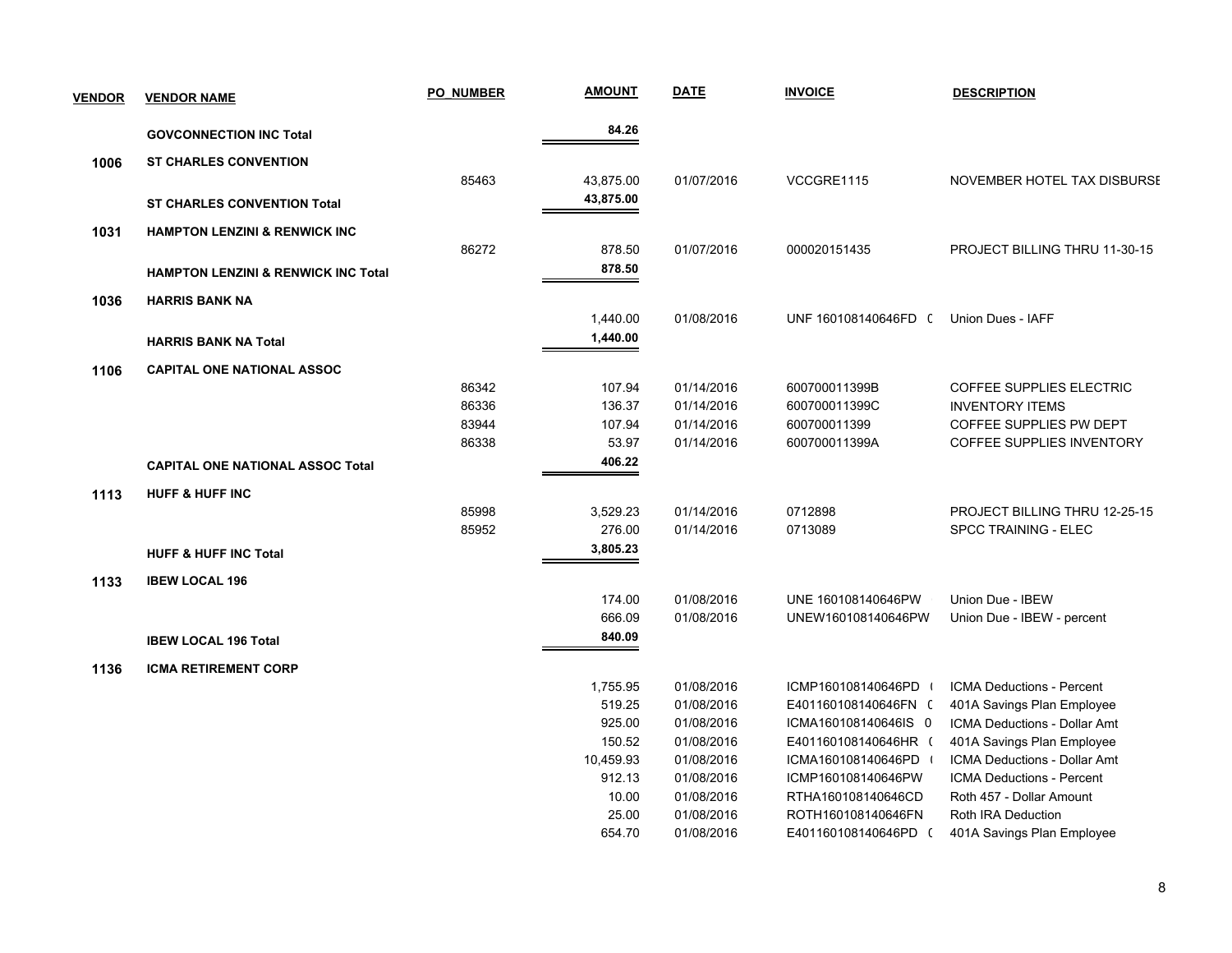| <b>VENDOR</b> | <b>VENDOR NAME</b> | <b>PO NUMBER</b> | <b>AMOUNT</b> | <u>DATE</u> | <b>INVOICE</b>       | <b>DESCRIPTION</b>           |
|---------------|--------------------|------------------|---------------|-------------|----------------------|------------------------------|
|               |                    |                  | 6,445.07      | 01/08/2016  | ICMA160108140646PW   | ICMA Deductions - Dollar Amt |
|               |                    |                  | 125.00        | 01/08/2016  | ROTH160108140646FD   | Roth IRA Deduction           |
|               |                    |                  | 340.83        | 01/08/2016  | E401160108140646IS 0 | 401A Savings Plan Employee   |
|               |                    |                  | 359.10        | 01/08/2016  | 010816               | PLAN 109830 - ICMA           |
|               |                    |                  | 442.90        | 01/08/2016  | E401160108140646FD ( | 401A Savings Plan Employee   |
|               |                    |                  | 29.69         | 01/08/2016  | RTHP160108140646PW   | Roth 457 - Percent           |
|               |                    |                  | 746.45        | 01/08/2016  | C401160108140646PW   | 401A Savings Plan Company    |
|               |                    |                  | 480.00        | 01/08/2016  | ICMA160108140646HR   | ICMA Deductions - Dollar Amt |
|               |                    |                  | 1,425.29      | 01/08/2016  | ICMP160108140646IS 0 | ICMA Deductions - Percent    |
|               |                    |                  | 498.12        | 01/08/2016  | E401160108140646CD ( | 401A Savings Plan Employee   |
|               |                    |                  | 93.57         | 01/08/2016  | RTHP160108140646PD   | Roth 457 - Percent           |
|               |                    |                  | 867.31        | 01/08/2016  | ICMA160108140646FN ( | ICMA Deductions - Dollar Amt |
|               |                    |                  | 547.13        | 01/08/2016  | ICMP160108140646FN ( | ICMA Deductions - Percent    |
|               |                    |                  | 654.70        | 01/08/2016  | C401160108140646PD ( | 401A Savings Plan Company    |
|               |                    |                  | 1,950.00      | 01/08/2016  | ICMA160108140646FD ( | ICMA Deductions - Dollar Amt |
|               |                    |                  | 2,369.35      | 01/08/2016  | ICMP160108140646FD ( | ICMA Deductions - Percent    |
|               |                    |                  | 340.83        | 01/08/2016  | C401160108140646IS 0 | 401A Savings Plan Company    |
|               |                    |                  | 146.43        | 01/08/2016  | E401160108140646CA ( | 401A Savings Plan Employee   |
|               |                    |                  | 211.46        | 01/08/2016  | RTHP160108140646FD   | Roth 457 - Percent           |
|               |                    |                  | 752.31        | 01/08/2016  | RTHA160108140646PW   | Roth 457 - Dollar Amount     |
|               |                    |                  | 1,858.00      | 01/08/2016  | ICMA160108140646CD   | ICMA Deductions - Dollar Amt |
|               |                    |                  | 866.42        | 01/08/2016  | ICMP160108140646CD   | ICMA Deductions - Percent    |
|               |                    |                  | 150.52        | 01/08/2016  | C401160108140646HR ( | 401A Savings Plan Company    |
|               |                    |                  | 923.07        | 01/08/2016  | ICMA160108140646CA + | ICMA Deductions - Dollar Amt |
|               |                    |                  | 25.00         | 01/08/2016  | RTHA160108140646PD   | Roth 457 - Dollar Amount     |
|               |                    |                  | 519.25        | 01/08/2016  | C401160108140646FN ( | 401A Savings Plan Company    |
|               |                    |                  | 476.67        | 01/08/2016  | ROTH160108140646PW   | Roth IRA Deduction           |
|               |                    |                  | 220.90        | 01/08/2016  | ICMP160108140646CA + | ICMA Deductions - Percent    |
|               |                    |                  | 100.00        | 01/08/2016  | RTHA160108140646IS ( | Roth 457 - Dollar Amount     |
|               |                    |                  | 442.90        | 01/08/2016  | C401160108140646FD ( | 401A Savings Plan Company    |
|               |                    |                  | 790.00        | 01/08/2016  | ROTH160108140646PD   | Roth IRA Deduction           |
|               |                    |                  | 498.12        | 01/08/2016  | C401160108140646CD ( | 401A Savings Plan Company    |
|               |                    |                  | 35.00         | 01/08/2016  | RTHA160108140646HR   | Roth 457 - Dollar Amount     |
|               |                    |                  | 211.50        | 01/08/2016  | ROTH160108140646IS ( | Roth IRA Deduction           |
|               |                    |                  | 746.45        | 01/08/2016  | E401160108140646PW   | 401A Savings Plan Employee   |
|               |                    |                  | 261.00        | 01/08/2016  | RTHA160108140646FD   | Roth 457 - Dollar Amount     |
|               |                    |                  | 146.43        | 01/08/2016  | C401160108140646CA ( | 401A Savings Plan Company    |
|               |                    |                  | 292.30        | 01/08/2016  | ROTH160108140646HR   | Roth IRA Deduction           |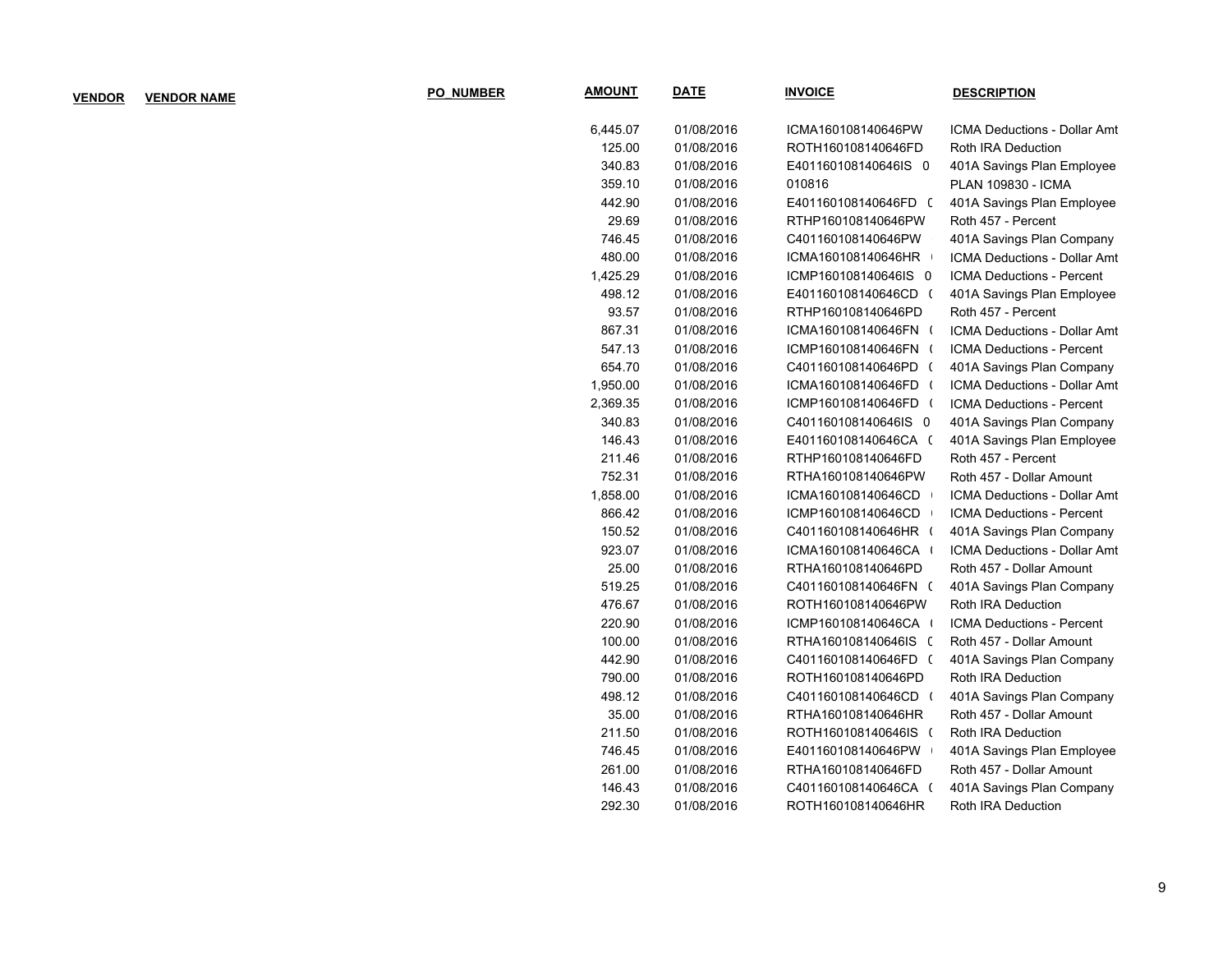| <b>VENDOR</b> | <b>VENDOR NAME</b>                        | <b>PO NUMBER</b> | <b>AMOUNT</b> | <b>DATE</b> | <b>INVOICE</b> | <b>DESCRIPTION</b>                  |
|---------------|-------------------------------------------|------------------|---------------|-------------|----------------|-------------------------------------|
|               | <b>ICMA RETIREMENT CORP Total</b>         |                  | 42,801.55     |             |                |                                     |
| 1149          | <b>ILLINOIS ENVIRONMENTAL</b>             |                  |               |             |                |                                     |
|               |                                           |                  | 44,404.91     | 01/05/2016  | L175285-1      | DEBT SERVICE PROJECT L17-5285       |
|               | <b>ILLINOIS ENVIRONMENTAL Total</b>       |                  | 44,404.91     |             |                |                                     |
| 1171          | <b>ILLINOIS STATE POLICE</b>              |                  |               |             |                |                                     |
|               |                                           |                  | 238.00        | 01/14/2016  | 011216         | <b>FINGERPRINT FEES - LICENSING</b> |
|               | <b>ILLINOIS STATE POLICE Total</b>        |                  | 238.00        |             |                |                                     |
| 1175          | <b>MARBERRY CLEANERS &amp;</b>            |                  |               |             |                |                                     |
|               |                                           | 83780            | 17.04         | 01/14/2016  | 122815         | POLICE DEPT CLEANING                |
|               | <b>MARBERRY CLEANERS &amp; Total</b>      |                  | 17.04         |             |                |                                     |
| 1223          | <b>INITIAL IMPRESSIONS EMBROIDERY</b>     |                  |               |             |                |                                     |
|               |                                           | 83792            | 15.00         | 01/07/2016  | P57353         | POLICE DEPT LOGO                    |
|               |                                           | 84566            | 4.95          | 01/14/2016  | P57420         | STC LOGO ON SAFETY JACKET           |
|               | INITIAL IMPRESSIONS EMBROIDERY Total      |                  | 19.95         |             |                |                                     |
| 1225          | <b>INSIGHT PUBLIC SECTOR</b>              |                  |               |             |                |                                     |
|               |                                           | 86042            | 104.73        | 01/07/2016  | 1100453965     | <b>INVENTORY ITEMS</b>              |
|               | <b>INSIGHT PUBLIC SECTOR Total</b>        |                  | 104.73        |             |                |                                     |
| 1231          | <b>INSTITUTE FOR PUBLIC SAFETY</b>        |                  |               |             |                |                                     |
|               |                                           | 84452            | 12,150.00     | 01/14/2016  | LIN2015.52     | PROMOTION EXAMS                     |
|               | <b>INSTITUTE FOR PUBLIC SAFETY Total</b>  |                  | 12,150.00     |             |                |                                     |
| 1240          | <b>INTERSTATE BATTERY SYSTEM OF</b>       |                  |               |             |                |                                     |
|               |                                           | 86178            | 110.95        | 01/07/2016  | 60331205       | <b>INVENTORY ITEMS</b>              |
|               | <b>INTERSTATE BATTERY SYSTEM OF Total</b> |                  | 110.95        |             |                |                                     |
| 1313          | <b>KANE COUNTY RECORDERS OFFICE</b>       |                  |               |             |                |                                     |
|               |                                           |                  | 51.00         | 01/14/2016  | 183683         | 2016K001262                         |
|               | KANE COUNTY RECORDERS OFFICE Total        |                  | 51.00         |             |                |                                     |
| 1316          | KANE COUNTY CHIEF OF POLICE               |                  |               |             |                |                                     |
|               |                                           |                  | 100.00        | 01/14/2016  | 011116         | 2016 INSTALLAION DINNER             |
|               | <b>KANE COUNTY CHIEF OF POLICE Total</b>  |                  | 100.00        |             |                |                                     |
| 1360          | <b>DAVE KETELSON</b>                      |                  |               |             |                |                                     |
|               |                                           |                  | 13.00         | 01/07/2016  | 011416         | <b>PER DIEM 1-14-16</b>             |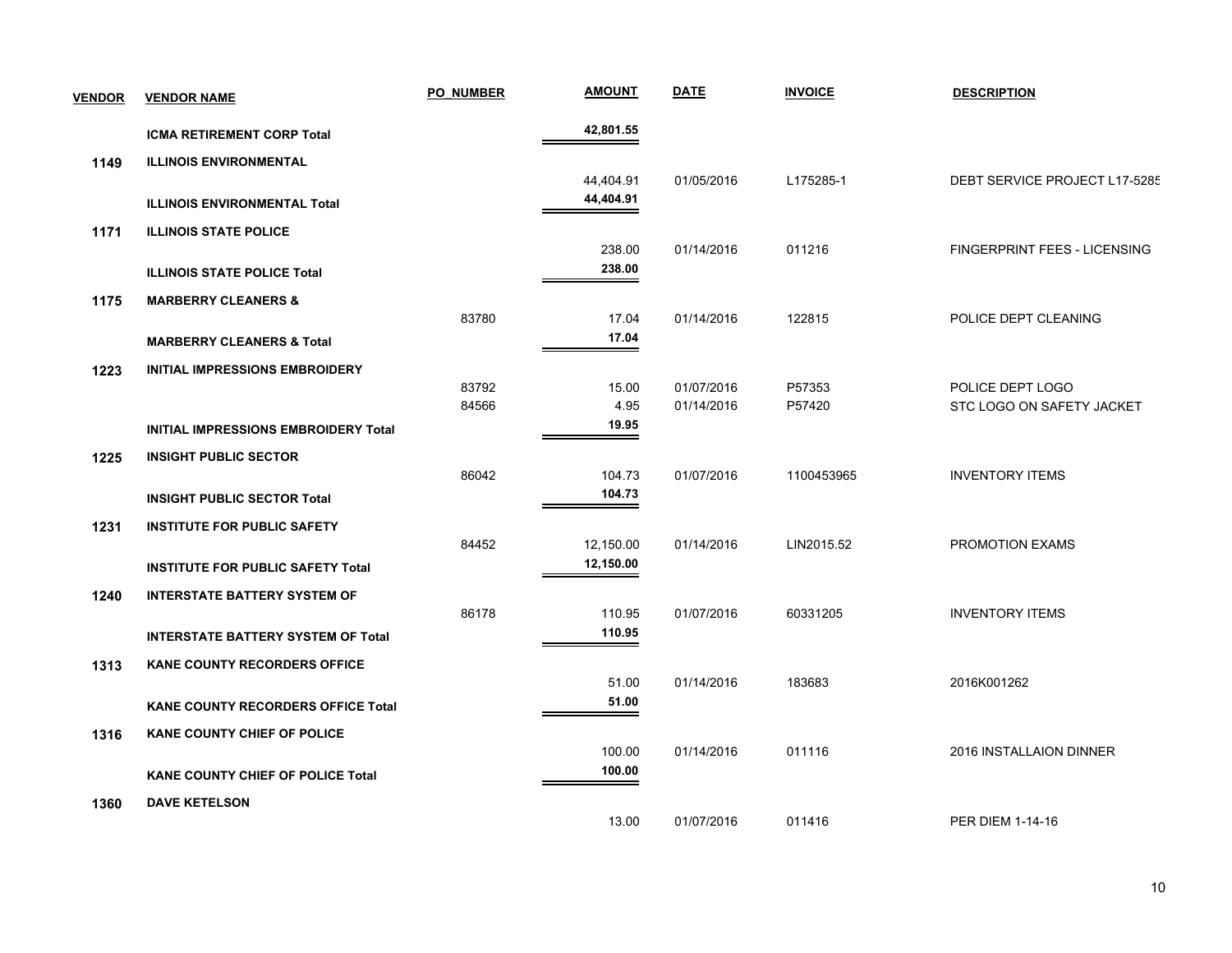| <b>VENDOR</b> | <b>VENDOR NAME</b>                            | <b>PO NUMBER</b> | <b>AMOUNT</b> | <b>DATE</b> | <b>INVOICE</b> | <b>DESCRIPTION</b>                |
|---------------|-----------------------------------------------|------------------|---------------|-------------|----------------|-----------------------------------|
|               | <b>DAVE KETELSON Total</b>                    |                  | 13.00         |             |                |                                   |
| 1365          | <b>KYLE KIM</b>                               |                  |               |             |                |                                   |
|               |                                               |                  | 40.88         | 01/14/2016  | 011216         | (2) JEANS WALMART 1/8 AND 1/10    |
|               | <b>KYLE KIM Total</b>                         |                  | 40.88         |             |                |                                   |
| 1373          | <b>JOHN KIRBY</b>                             |                  |               |             |                |                                   |
|               |                                               |                  | 61.41         | 01/14/2016  | 011116         | <b>CDL REIMBURSEMENT</b>          |
|               | <b>JOHN KIRBY Total</b>                       |                  | 61.41         |             |                |                                   |
| 1387          | <b>KONICA MINOLTA BUS SOLUTIONS</b>           |                  |               |             |                |                                   |
|               |                                               |                  | 96.82         | 01/07/2016  | 9002002048     | MONTHLY BILLING POLICE            |
|               | <b>KONICA MINOLTA BUS SOLUTIONS Total</b>     |                  | 96.82         |             |                |                                   |
| 1396          | <b>CORY KRUPKE</b>                            |                  |               |             |                |                                   |
|               |                                               |                  | 13.00         | 01/14/2016  | 011916         | <b>PER DIEM 1-19-16</b>           |
|               | <b>CORY KRUPKE Total</b>                      |                  | 13.00         |             |                |                                   |
| 1403          | <b>WEST VALLEY GRAPHICS &amp; PRINT</b>       |                  |               |             |                |                                   |
|               |                                               | 86141            | 199.00        | 01/07/2016  | 13005          | <b>BUSINESS CARDS WILSON/SUHR</b> |
|               |                                               | 83787            | 76.50         | 01/07/2016  | 13024          | <b>BUSINESS CARDS MAHAN</b>       |
|               |                                               | 83787            | 953.00        | 01/14/2016  | 13044          | FIELD DIRECTORY - PD              |
|               | <b>WEST VALLEY GRAPHICS &amp; PRINT Total</b> |                  | 1,228.50      |             |                |                                   |
| 1409          | <b>ANDREW LAMELA</b>                          |                  |               |             |                |                                   |
|               |                                               |                  | 13.00         | 01/07/2016  | 011416         | <b>PER DIEM 1-14-16</b>           |
|               | <b>ANDREW LAMELA Total</b>                    |                  | 13.00         |             |                |                                   |
| 1450          | LEE JENSEN SALES CO INC                       |                  |               |             |                |                                   |
|               |                                               | 86079            | 6,522.00      | 01/14/2016  | 153566         | <b>MISC PARTS</b>                 |
|               | LEE JENSEN SALES CO INC Total                 |                  | 6,522.00      |             |                |                                   |
| 1464          | ELECTRICAL RESOURCE MGMT INC                  |                  |               |             |                |                                   |
|               |                                               | 85504            | 2,630.66      | 01/14/2016  | 36974          | <b>BOLLARD LIGHTS/LED MODULE</b>  |
|               | <b>ELECTRICAL RESOURCE MGMT INC Total</b>     |                  | 2,630.66      |             |                |                                   |
| 1489          | <b>LOWES</b>                                  |                  |               |             |                |                                   |
|               |                                               | 85789            | 12.80         | 01/07/2016  | 10624          | MISC SUPPLIES ELECTRIC DEPT       |
|               |                                               | 83749            | 155.14        | 01/07/2016  | 02286          | <b>MISC SUPPLIES</b>              |
|               |                                               | 83730            | 9.48          | 01/07/2016  | 02573C         | <b>FILTER</b>                     |
|               |                                               | 83730            | 10.43         | 01/14/2016  | 02119C         | MISC HARDWARE/SUPPLIES            |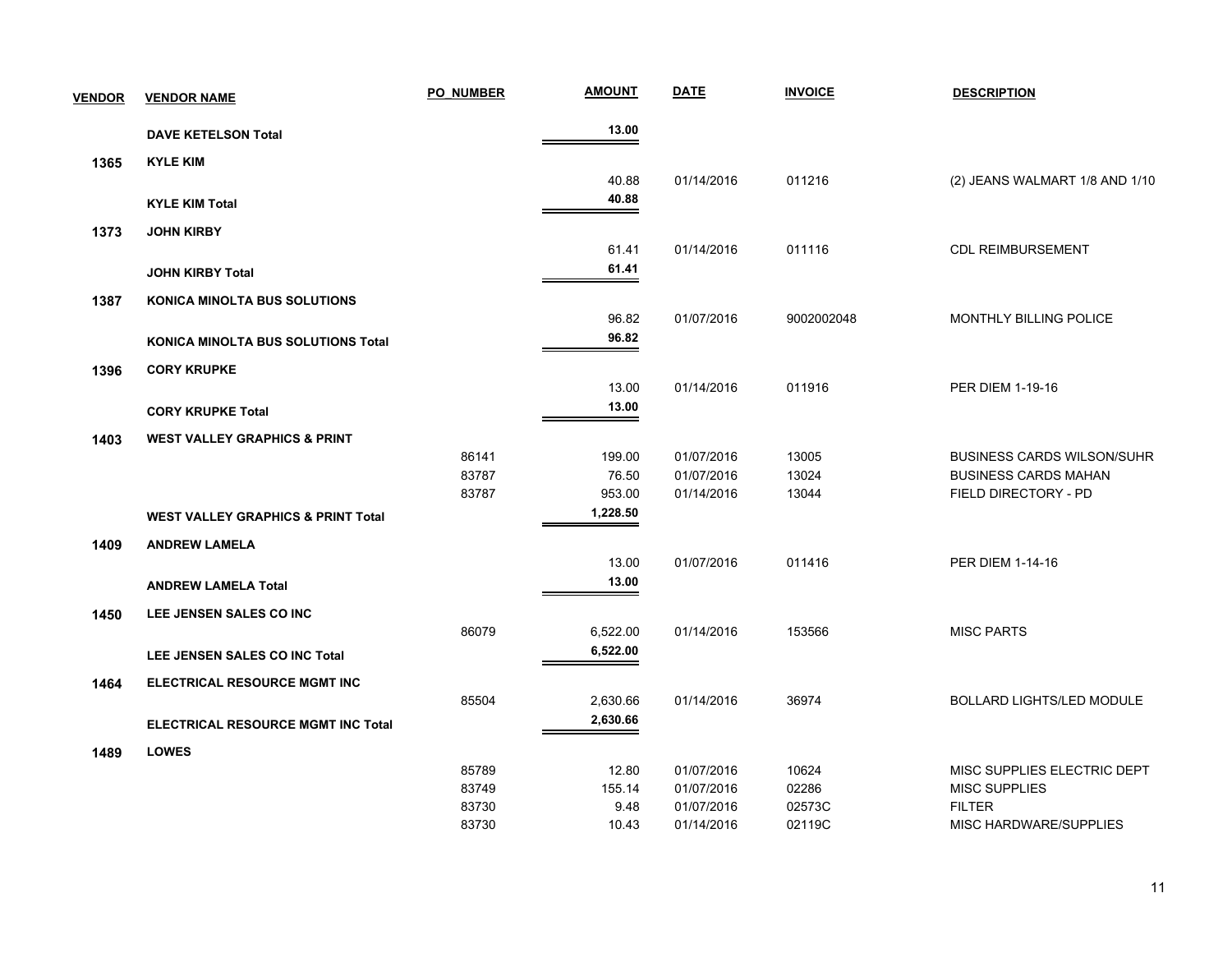| <b>VENDOR</b> | <b>VENDOR NAME</b>                        | <b>PO NUMBER</b> | <b>AMOUNT</b>          | <b>DATE</b> | <b>INVOICE</b> | <b>DESCRIPTION</b>                    |
|---------------|-------------------------------------------|------------------|------------------------|-------------|----------------|---------------------------------------|
|               | <b>LOWES Total</b>                        | 84232            | 85.49<br>273.34        | 01/14/2016  | 02209B         | UTILITY PUMP                          |
| 1510          | <b>ERIC MAJEWSKI</b>                      |                  |                        |             |                |                                       |
|               |                                           |                  | 36.00                  | 01/14/2016  | 012616         | PER DIEM 1-26 THRU 1-28-16            |
|               | <b>ERIC MAJEWSKI Total</b>                |                  | 36.00                  |             |                |                                       |
| 1514          | <b>KELLY MALONE</b>                       |                  |                        |             |                |                                       |
|               | <b>KELLY MALONE Total</b>                 |                  | 175.00<br>175.00       | 01/07/2016  | 121715         | SAFETY BOOTS REDBACK BOOTS            |
| 1519          | <b>MANGERS FARMS/ROGER MANGERS</b>        |                  |                        |             |                |                                       |
|               | <b>MANGERS FARMS/ROGER MANGERS Total</b>  | 86105            | 25,885.00<br>25,885.00 | 01/07/2016  | 482980/A       | <b>INCORP BIOSOLIDS IN FARM FIELD</b> |
| 1520          | <b>MANGERS FARM/WILLIAM MANGERS</b>       | 86104            | 25,885.00              | 01/07/2016  | 482980         | <b>INCORP BIOSOLIDS IN FARM FIELD</b> |
|               | <b>MANGERS FARM/WILLIAM MANGERS Total</b> |                  | 25,885.00              |             |                |                                       |
| 1530          | <b>MARTAM CONSTRUCTION COMPANY</b>        |                  |                        |             |                |                                       |
|               |                                           | 86004            | 2,809.27               | 01/07/2016  | 11820          | <b>STORM SEWER REPAIR</b>             |
|               | <b>MARTAM CONSTRUCTION COMPANY Total</b>  |                  | 2,809.27               |             |                |                                       |
| 1567          | <b>BRIDGET MCCOWAN</b>                    |                  | 13.00                  | 01/07/2016  | 011416         | <b>PER DIEM 1-14-16</b>               |
|               | <b>BRIDGET MCCOWAN Total</b>              |                  | 13.00                  |             |                |                                       |
| 1581          | <b>NICK MCMANUS</b>                       |                  |                        |             |                |                                       |
|               | <b>NICK MCMANUS Total</b>                 |                  | 175.00<br>175.00       | 01/14/2016  | 122115         | BOOTS - RED WING 12-21-15             |
| 1582          | <b>MCMASTER CARR SUPPLY CO</b>            |                  |                        |             |                |                                       |
|               | <b>MCMASTER CARR SUPPLY CO Total</b>      | 86233            | 148.06<br>148.06       | 01/14/2016  | 46282493       | <b>INVENTORY ITEMS</b>                |
| 1585          | <b>MEADE ELECTRIC COMPANY INC</b>         |                  |                        |             |                |                                       |
|               | <b>MEADE ELECTRIC COMPANY INC Total</b>   | 85953            | 2,457.00<br>2,457.00   | 01/07/2016  | 671831         | <b>FOUNDATION REPAIR</b>              |
| 1600          | <b>MENDEL PLUMBING &amp; HEATING INC.</b> |                  |                        |             |                |                                       |
|               |                                           | 86267            | 547.50                 | 01/14/2016  | W30538         | WTR REPAIR 1150 N 5TH AVE             |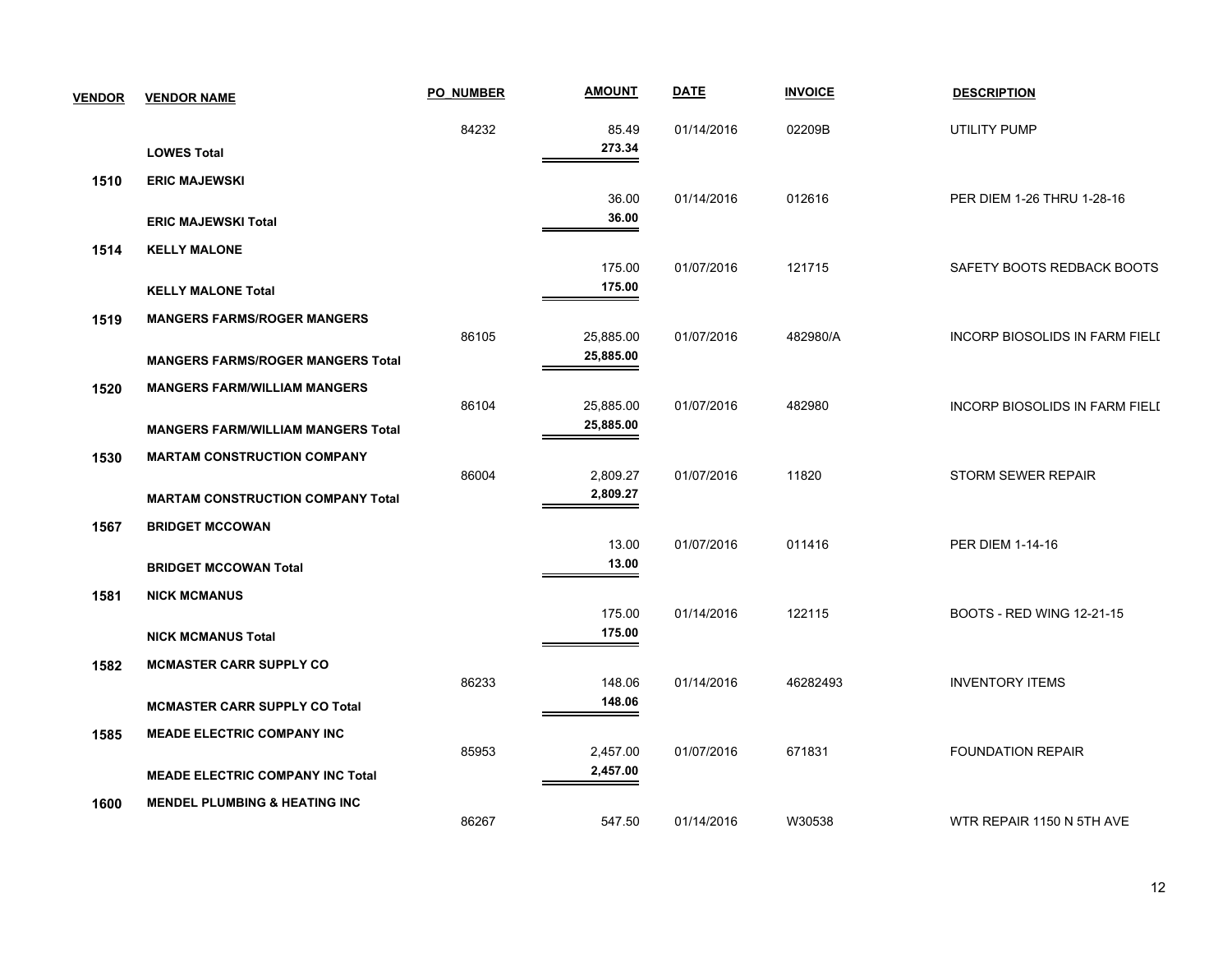| <b>VENDOR</b> | <b>VENDOR NAME</b>                             | <b>PO NUMBER</b> | <b>AMOUNT</b> | <b>DATE</b> | <b>INVOICE</b>       | <b>DESCRIPTION</b>          |
|---------------|------------------------------------------------|------------------|---------------|-------------|----------------------|-----------------------------|
|               |                                                | 86267            | 382.99        | 01/14/2016  | W30323               | REPAIR 516 LONGMEADOW       |
|               |                                                | 85997            | 1,230.25      | 01/07/2016  | W30120               | REPAIR RIVERSIDE AVE        |
|               | <b>MENDEL PLUMBING &amp; HEATING INC Total</b> |                  | 2,160.74      |             |                      |                             |
| 1604          | <b>METRO TANK AND PUMP COMPANY</b>             |                  |               |             |                      |                             |
|               |                                                | 86133            | 307.00        | 01/07/2016  | 13141                | <b>BLANK CHIP KEYS</b>      |
|               |                                                | 86238            | 334.73        | 01/14/2016  | 13144                | SVC 12-16-15                |
|               | <b>METRO TANK AND PUMP COMPANY Total</b>       |                  | 641.73        |             |                      |                             |
| 1605          | <b>METROPOLITAN FIRE CHIEFS ASSOC</b>          |                  |               |             |                      |                             |
|               |                                                |                  | 40.00         | 01/14/2016  | 010716               | ANNUAL MEMBERSHIP           |
|               | <b>METROPOLITAN FIRE CHIEFS ASSOC Total</b>    |                  | 40.00         |             |                      |                             |
| 1613          | <b>METROPOLITAN ALLIANCE OF POL</b>            |                  |               |             |                      |                             |
|               |                                                |                  | 99.00         | 01/08/2016  | UNPS160108140646PD   | Union Dues-Police Sergeants |
|               |                                                |                  | 858.00        | 01/08/2016  | UNP 160108140646PD ( | Union Dues - IMAP           |
|               | <b>METROPOLITAN ALLIANCE OF POL Total</b>      |                  | 957.00        |             |                      |                             |
| 1629          | <b>MIDWEST DRIVESHAFT INC</b>                  |                  |               |             |                      |                             |
|               |                                                | 86224            | 145.00        | 01/07/2016  | 80639                | RO 54229 VEH 1869           |
|               | <b>MIDWEST DRIVESHAFT INC Total</b>            |                  | 145.00        |             |                      |                             |
| 1636          | <b>MID STATES ORGANIZED CRIME</b>              |                  |               |             |                      |                             |
|               |                                                |                  | 250.00        | 01/14/2016  | 011116               | 2016 MEMBERSHIP DUES SWORN  |
|               | <b>MID STATES ORGANIZED CRIME Total</b>        |                  | 250.00        |             |                      |                             |
| 1637          | <b>FLEETPRIDE INC</b>                          |                  |               |             |                      |                             |
|               |                                                | 83745            | 55.91         | 01/07/2016  | 74138110             | VEH 1728 RO 54161           |
|               | <b>FLEETPRIDE INC Total</b>                    |                  | 55.91         |             |                      |                             |
| 1655          | <b>MONROE TRUCK EQUIPMENT</b>                  |                  |               |             |                      |                             |
|               |                                                | 83748            | 378.14        | 01/07/2016  | 5312023              | FLEET DEPT SUPPLIES         |
|               | <b>MONROE TRUCK EQUIPMENT Total</b>            |                  | 378.14        |             |                      |                             |
| 1704          | <b>NCPERS IL IMRF</b>                          |                  |               |             |                      |                             |
|               |                                                |                  | 8.00          | 01/08/2016  | NCP2160108140646PD   | <b>NCPERS 2</b>             |
|               |                                                |                  | 16.00         | 01/08/2016  | NCP2160108140646PW   | <b>NCPERS 2</b>             |
|               | <b>NCPERS IL IMRF Total</b>                    |                  | 24.00         |             |                      |                             |
| 1705          | <b>NEENAH FOUNDRY COMPANY CORP</b>             |                  |               |             |                      |                             |
|               |                                                | 86098            | 1,909.01      | 01/14/2016  | 152881               | <b>INVENTORY ITEMS</b>      |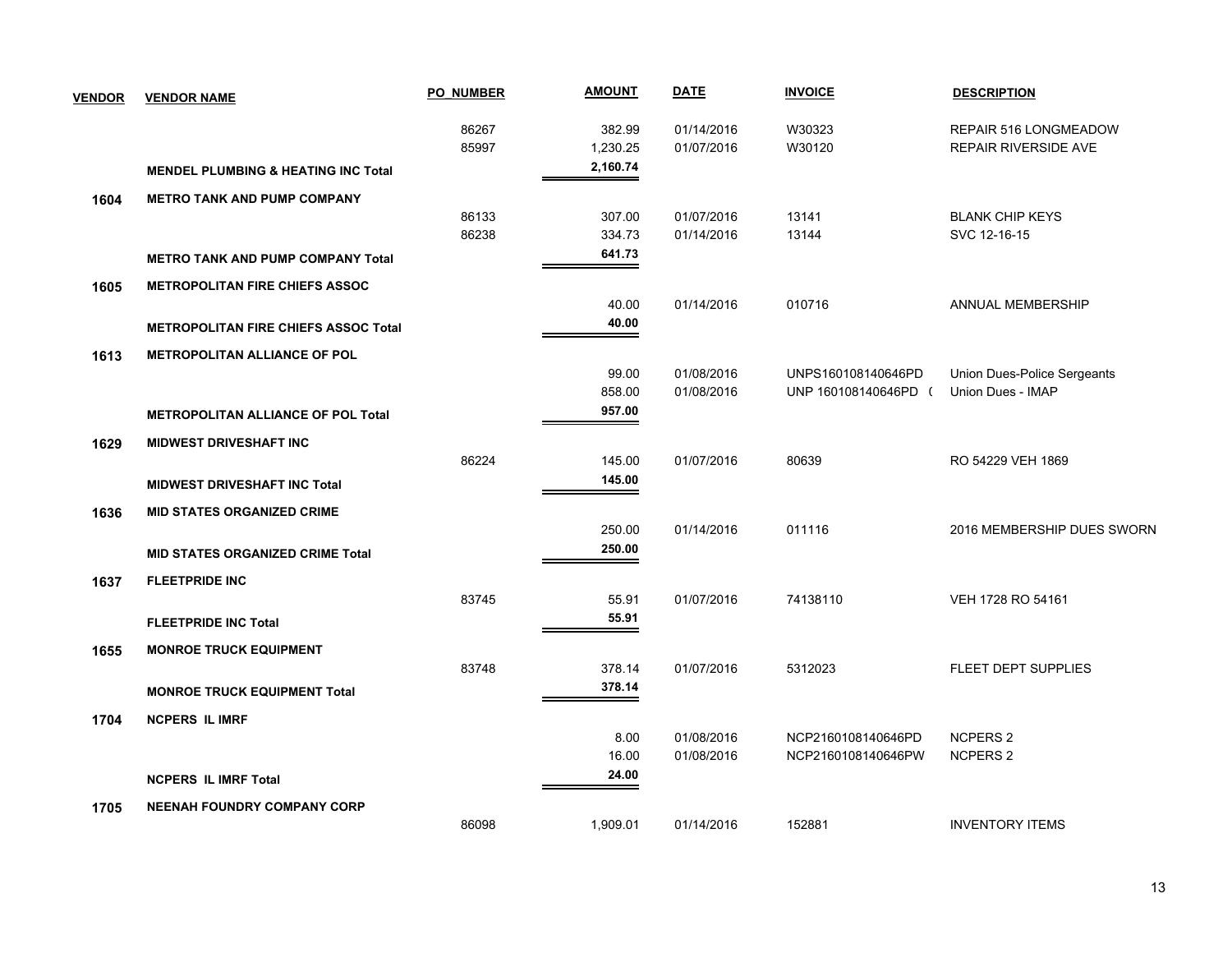| <b>VENDOR</b> | <b>VENDOR NAME</b>                       | <b>PO NUMBER</b> | <u>AMOUNT</u> | <b>DATE</b> | <b>INVOICE</b>     | <b>DESCRIPTION</b>             |
|---------------|------------------------------------------|------------------|---------------|-------------|--------------------|--------------------------------|
|               | <b>NEENAH FOUNDRY COMPANY CORP Total</b> |                  | 1,909.01      |             |                    |                                |
| 1745          | <b>NICOR</b>                             |                  |               |             |                    |                                |
|               |                                          |                  | 96.75         | 01/14/2016  | 8642 6 JAN 11 2016 | BILLING THRU 1-7-16            |
|               |                                          |                  | 603.76        | 01/14/2016  | 2485 8 JAN 11 2016 | BILLING THRU 1-8-16            |
|               |                                          |                  | 38.90         | 01/14/2016  | 1000 3 JAN 7 2016  | BILLING THRU 1-6-16            |
|               |                                          |                  | 81.20         | 01/14/2016  | 1000 9 JAN 4 2016  | BILLING THRU 12-31-15          |
|               |                                          |                  | 148.08        | 01/14/2016  | 1000 1 JAN 11 2016 | BILLING THRU 1-7-16            |
|               |                                          |                  | 35.55         | 01/14/2016  | 0847 6 JAN 7 2016  | BILLING THRU 1-5-16            |
|               |                                          |                  | 39.00         | 01/14/2016  | 5425 2 JAN 7 2016  | BILLING THRU 1-6-16            |
|               |                                          |                  | 6.79          | 01/14/2016  | 4625 3 JAN 5 2016  | BILLING THRU 1-4-16            |
|               | <b>NICOR Total</b>                       |                  | 1,050.03      |             |                    |                                |
| 1756          | <b>NORTH CENTRAL LABORATORIES</b>        |                  |               |             |                    |                                |
|               |                                          | 83873            | 444.66        | 01/07/2016  | 365873             | <b>LAB SUPPLIES</b>            |
|               | <b>NORTH CENTRAL LABORATORIES Total</b>  |                  | 444.66        |             |                    |                                |
| 1769          | OEI PRODUCTS INC                         |                  |               |             |                    |                                |
|               |                                          | 86185            | 209.25        | 01/07/2016  | 4542               | <b>INVENTORY ITEMS</b>         |
|               | OEI PRODUCTS INC Total                   |                  | 209.25        |             |                    |                                |
| 1775          | <b>RAY O'HERRON CO</b>                   |                  |               |             |                    |                                |
|               |                                          | 83795            | 71.99         | 01/07/2016  | 1569951-IN         | UNIFORMS POLICE DEPT           |
|               |                                          | 83795            | 29.80         | 01/07/2016  | 1570398-IN         | POLICE DEPT UNIFORMS           |
|               | <b>RAY O'HERRON CO Total</b>             |                  | 101.79        |             |                    |                                |
| 1783          | ON TIME EMBROIDERY INC                   |                  |               |             |                    |                                |
|               |                                          | 83919            | 10.00         | 01/07/2016  | 29121              | FIRE DEPT UNIFORMS             |
|               |                                          | 83919            | 184.00        | 01/07/2016  | 29116              | FIRE DEPT UNIFORMS             |
|               |                                          | 83919            | 354.00        | 01/07/2016  | E 28151            | FIRE DEPT UNIFORMS             |
|               |                                          | 83919            | 12.00         | 01/07/2016  | 29327              | MISC FIRE DEPT UNIFORMS        |
|               |                                          | 83919            | 60.00         | 01/07/2016  | E 28864            | MISC FIRE DEPT UNIFORMS        |
|               |                                          | 83919            | 52.00         | 01/07/2016  | E 28822            | FIRE DEPT UNIFORMS             |
|               | ON TIME EMBROIDERY INC Total             |                  | 672.00        |             |                    |                                |
| 1790          | <b>MATT O'ROURKE</b>                     |                  |               |             |                    |                                |
|               |                                          |                  | 234.00        | 01/07/2016  | 012016             | ED TRAINING - NEW ORLEANS 1-20 |
|               | <b>MATT O'ROURKE Total</b>               |                  | 234.00        |             |                    |                                |
| 1793          | <b>OTIS ELEVATOR CO</b>                  |                  |               |             |                    |                                |
|               |                                          | 86258            | 1,423.80      | 01/07/2016  | CY05303116         | SERVICE 1-1-16 TO 3-31-16      |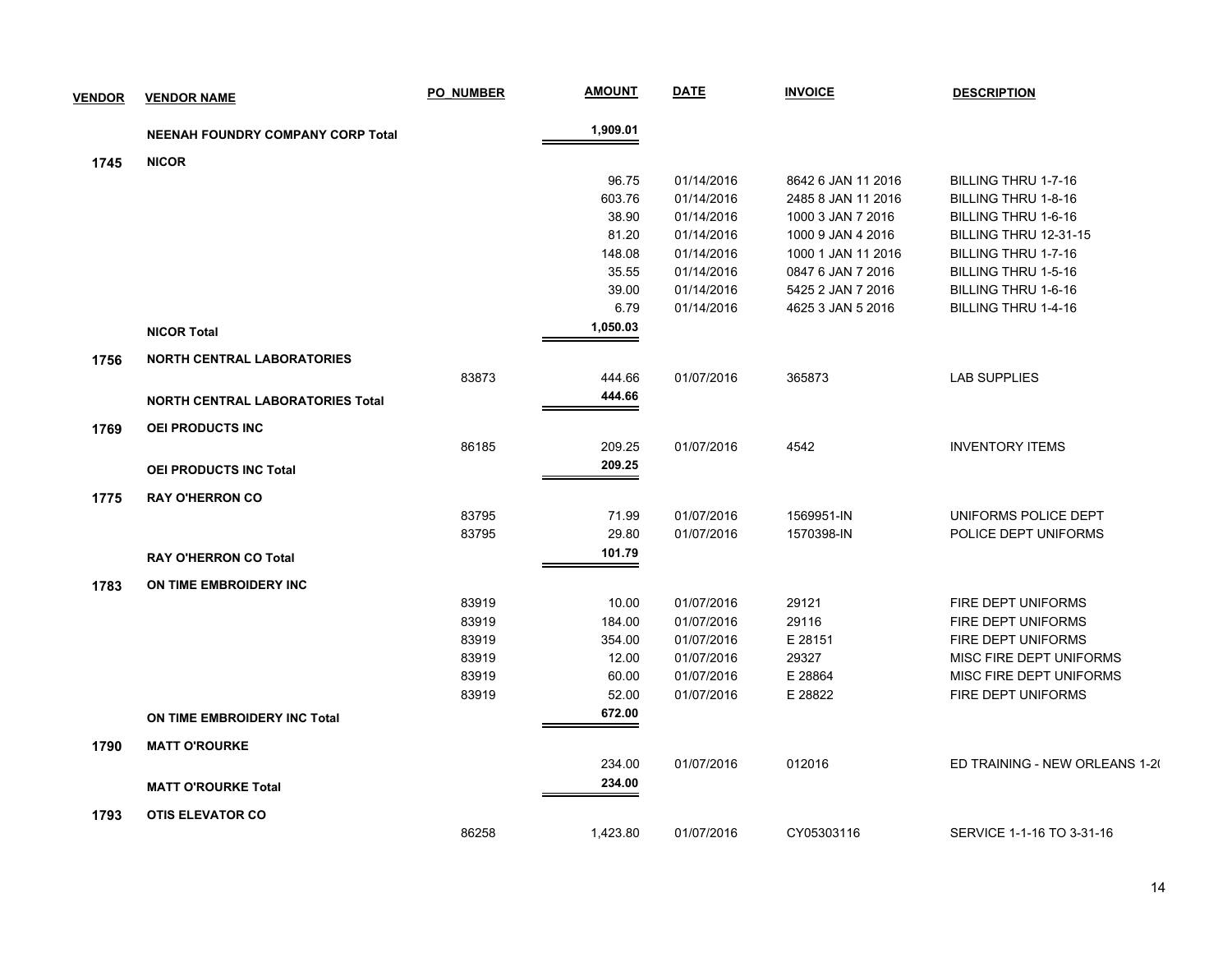| <b>VENDOR</b> | <b>VENDOR NAME</b>                 | <b>PO NUMBER</b> | <b>AMOUNT</b>   | <b>DATE</b> | <b>INVOICE</b>       | <b>DESCRIPTION</b>         |
|---------------|------------------------------------|------------------|-----------------|-------------|----------------------|----------------------------|
|               | <b>OTIS ELEVATOR CO Total</b>      |                  | 1,423.80        |             |                      |                            |
| 1814          | <b>PATTEN INDUSTRIES INC</b>       |                  |                 |             |                      |                            |
|               |                                    | 86363            | 56.30           | 01/14/2016  | P50C0931641          | <b>BOWL AS FUEL</b>        |
|               | <b>PATTEN INDUSTRIES INC Total</b> |                  | 56.30           |             |                      |                            |
| 1816          | <b>DAN PAULETTE</b>                |                  |                 |             |                      |                            |
|               |                                    |                  | 65.00           | 01/14/2016  | 120715               | <b>CDL RENEWAL</b>         |
|               | <b>DAN PAULETTE Total</b>          |                  | 65.00           |             |                      |                            |
| 1842          | P F PETTIBONE & CO                 |                  |                 |             |                      |                            |
|               |                                    | 85834            | 1,314.10        | 01/07/2016  | 34476                | <b>STATE TICKETS</b>       |
|               | P F PETTIBONE & CO Total           |                  | 1,314.10        |             |                      |                            |
| 1848          | PHYSIO CONTROL INC                 |                  |                 |             |                      |                            |
|               |                                    | 86028            | 1,813.92        | 01/07/2016  | 416062376            | <b>ANNUAL MAINTENANCE</b>  |
|               | PHYSIO CONTROL INC Total           |                  | 1,813.92        |             |                      |                            |
| 1851          | <b>CHARLES PIERCE</b>              |                  |                 |             |                      |                            |
|               |                                    |                  | 36.00           | 01/14/2016  | 012616               | PER DIEM 1-26 THRU 1-28-16 |
|               | <b>CHARLES PIERCE Total</b>        |                  | 36.00           |             |                      |                            |
| 1861          | <b>POLICE PENSION FUND</b>         |                  |                 |             |                      |                            |
|               |                                    |                  | 15,913.41       | 01/08/2016  | PLPN160108140646PD   | Police Pension             |
|               |                                    |                  | 2,669.86        | 01/08/2016  | PLP2160108140646PD ( | Police Pension Tier 2      |
|               | <b>POLICE PENSION FUND Total</b>   |                  | 18,583.27       |             |                      |                            |
| 1890          | <b>LEGAL SHIELD</b>                |                  |                 |             |                      |                            |
|               |                                    |                  | 166.45          | 01/08/2016  | PPLS160108140646PD   | Pre-Paid Legal Services    |
|               |                                    |                  | 22.08           | 01/08/2016  | PPLS160108140646PW   | Pre-Paid Legal Services    |
|               |                                    |                  | 28.98<br>217.51 | 01/08/2016  | PPLS160108140646FD   | Pre-Paid Legal Services    |
|               | <b>LEGAL SHIELD Total</b>          |                  |                 |             |                      |                            |
| 1897          | <b>PRIME TACK &amp; SEAL CO</b>    |                  |                 |             |                      |                            |
|               |                                    | 85667            | 607.20          | 01/14/2016  | 48133                | <b>EMULSION</b>            |
|               | PRIME TACK & SEAL CO Total         |                  | 607.20          |             |                      |                            |
| 1898          | PRIORITY PRODUCTS INC              |                  |                 |             |                      |                            |
|               |                                    | 83754            | 51.55           | 01/07/2016  | 864088               | FLEET DEPT SUPPLIES        |
|               |                                    | 83754            | 10.72           | 01/14/2016  | 864294               | FLEET DEPT SUPPLIES        |
|               |                                    | 83854            | 121.69          | 01/14/2016  | 864312               | <b>MISC PARTS</b>          |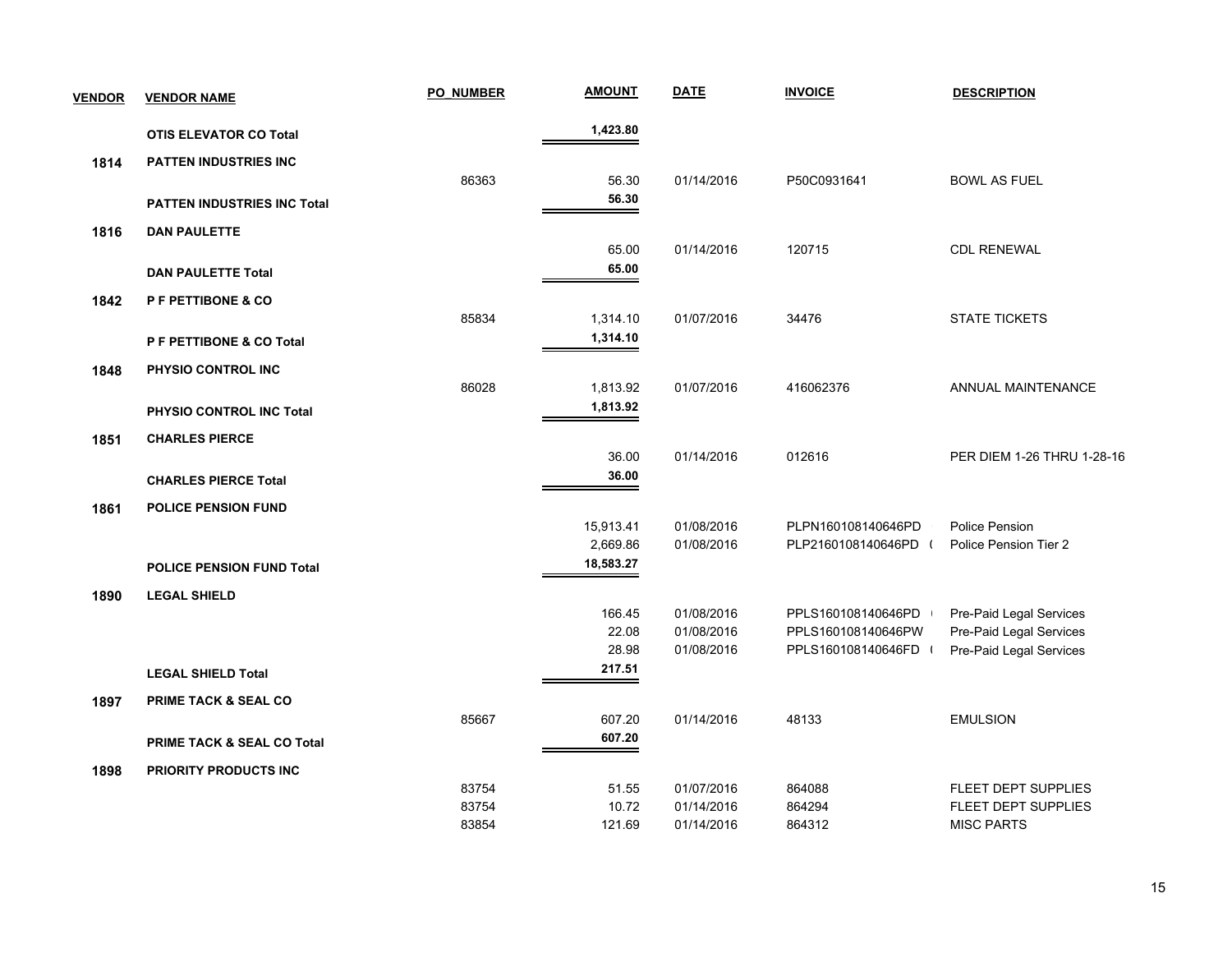| <b>VENDOR</b> | <b>VENDOR NAME</b>                         | <b>PO NUMBER</b> | <b>AMOUNT</b> | <b>DATE</b> | <b>INVOICE</b>     | <b>DESCRIPTION</b>             |
|---------------|--------------------------------------------|------------------|---------------|-------------|--------------------|--------------------------------|
|               | <b>PRIORITY PRODUCTS INC Total</b>         |                  | 183.96        |             |                    |                                |
| 1900          | <b>PROVIDENT LIFE &amp; ACCIDENT</b>       |                  |               |             |                    |                                |
|               |                                            |                  | 26.76         | 01/08/2016  | POPT160108140646FD | Provident Optional Life        |
|               | <b>PROVIDENT LIFE &amp; ACCIDENT Total</b> |                  | 26.76         |             |                    |                                |
| 1940          | <b>RADCO COMMUNICATIONS INC</b>            |                  |               |             |                    |                                |
|               |                                            | 83781            | 331.93        | 01/07/2016  | 81229              | <b>TICKET 86104 AND 86079</b>  |
|               | <b>RADCO COMMUNICATIONS INC Total</b>      |                  | 331.93        |             |                    |                                |
| 1942          | <b>RAISE RITE CONCRETE LIFTING</b>         |                  |               |             |                    |                                |
|               |                                            | 83889            | 10,202.50     | 01/07/2016  | 00070314           | <b>CONCRETE WORK</b>           |
|               | <b>RAISE RITE CONCRETE LIFTING Total</b>   |                  | 10,202.50     |             |                    |                                |
| 1953          | <b>RBS PACKAGING INC</b>                   |                  |               |             |                    |                                |
|               |                                            | 86058            | 1,325.50      | 01/07/2016  | 2029789            | <b>INVENTORY ITEMS</b>         |
|               | <b>RBS PACKAGING INC Total</b>             |                  | 1,325.50      |             |                    |                                |
| 1993          | <b>RENTAL MAX LLC</b>                      |                  |               |             |                    |                                |
|               |                                            | 86253            | 343.75        | 01/14/2016  | 143409-3           | RENTAL - EXCAVATOR 12-28~12-29 |
|               | <b>RENTAL MAX LLC Total</b>                |                  | 343.75        |             |                    |                                |
| 2010          | <b>RIGGS BROS INC</b>                      |                  |               |             |                    |                                |
|               |                                            | 85325            | 275.00        | 01/07/2016  | 125231             | <b>REPAIR DRIVER SEAT</b>      |
|               | <b>RIGGS BROS INC Total</b>                |                  | 275.00        |             |                    |                                |
| 2029          | <b>RODON CORPORATION</b>                   |                  |               |             |                    |                                |
|               |                                            | 84261            | 399.00        | 01/07/2016  | 111519328          | HYDRAFINDER FIRE HYDRANT MA    |
|               | <b>RODON CORPORATION Total</b>             |                  | 399.00        |             |                    |                                |
| 2032          | <b>POMPS TIRE SERVICE INC</b>              |                  |               |             |                    |                                |
|               |                                            | 86009            | 677.44        | 01/14/2016  | 640037334          | <b>INVENTORY ITEMS</b>         |
|               |                                            | 85871            | 322.60        | 01/07/2016  | 640037068          | <b>INVENTORY ITEMS</b>         |
|               |                                            | 83752            | 43.50         | 01/14/2016  | 640038101          | <b>SCRAP DISPOSAL FEES</b>     |
|               | <b>POMPS TIRE SERVICE INC Total</b>        |                  | 1,043.54      |             |                    |                                |
| 2037          | <b>ROTARY CLUB OF ST CHARLES</b>           |                  |               |             |                    |                                |
|               |                                            |                  | 170.00        | 01/14/2016  | 3165               | P SUHR - 3RD QTR               |
|               | <b>ROTARY CLUB OF ST CHARLES Total</b>     |                  | 170.00        |             |                    |                                |
|               |                                            |                  |               |             |                    |                                |

 **2049 RYDIN DECAL**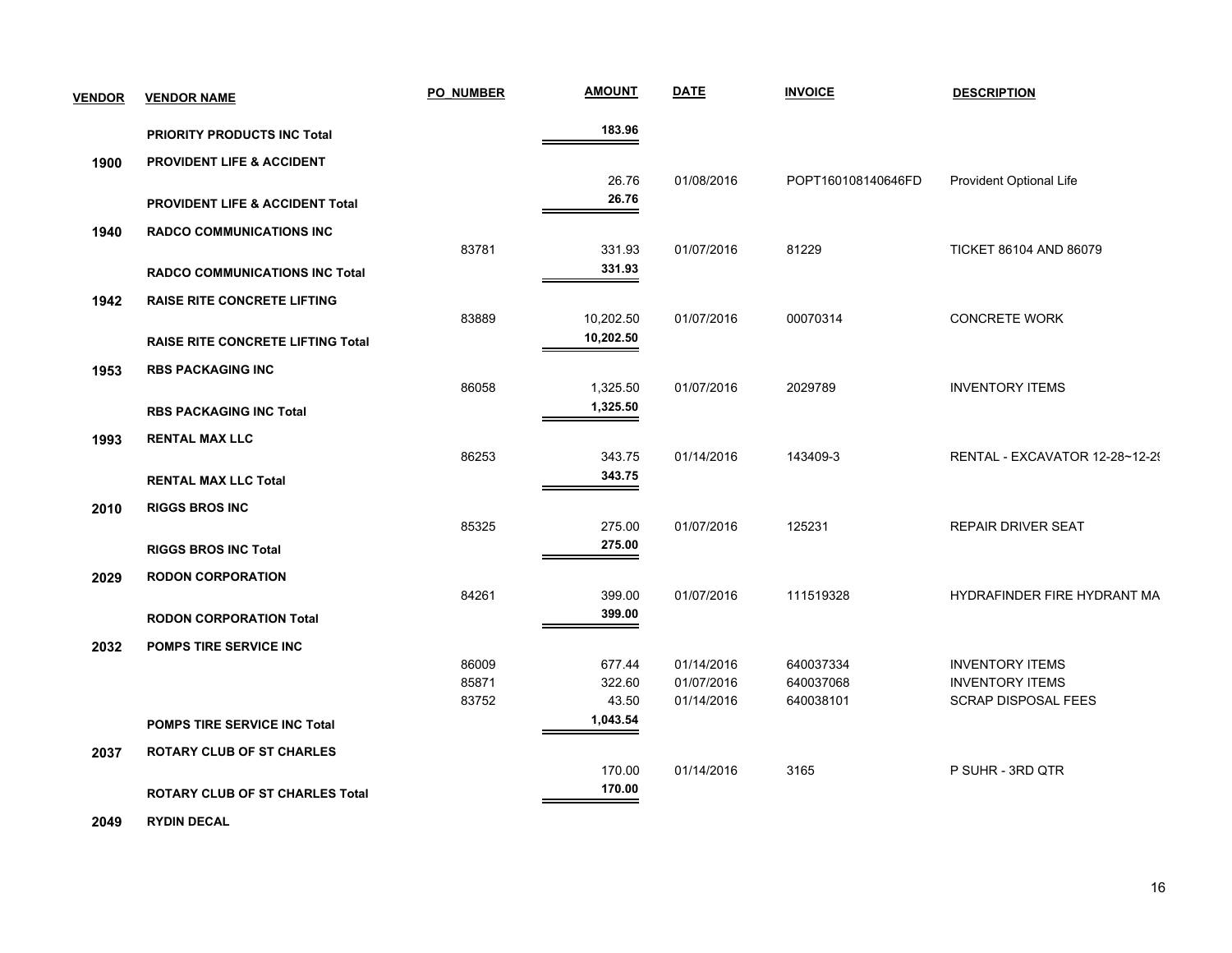| <b>VENDOR</b> | <b>VENDOR NAME</b>                         | <b>PO NUMBER</b> | <b>AMOUNT</b> | <b>DATE</b> | <b>INVOICE</b> | <b>DESCRIPTION</b>          |
|---------------|--------------------------------------------|------------------|---------------|-------------|----------------|-----------------------------|
|               |                                            | 85955            | 811.77        | 01/07/2016  | 314192         | <b>HANDICAP STICKERS</b>    |
|               | <b>RYDIN DECAL Total</b>                   |                  | 811.77        |             |                |                             |
| 2059          | <b>SCOTT R SANDERS</b>                     |                  |               |             |                |                             |
|               |                                            |                  | 401.12        | 01/14/2016  | 011316         | PETTY CASH                  |
|               | <b>SCOTT R SANDERS Total</b>               |                  | 401.12        |             |                |                             |
| 2064          | <b>SANTANNA NATURAL GAS CORP</b>           |                  |               |             |                |                             |
|               |                                            |                  | 1,616.70      | 01/07/2016  | 010116         | <b>MONTHLY BILLING</b>      |
|               | <b>SANTANNA NATURAL GAS CORP Total</b>     |                  | 1,616.70      |             |                |                             |
| 2076          | <b>ST CHARLES HISTORY MUSEUM</b>           |                  |               |             |                |                             |
|               |                                            | 85466            | 2,625.00      | 01/07/2016  | VCCSCH1115     | NOVEMBER HOTEL TAX DISBURSE |
|               | <b>ST CHARLES HISTORY MUSEUM Total</b>     |                  | 2,625.00      |             |                |                             |
|               |                                            |                  |               |             |                |                             |
| 2081          | <b>JANIS SCHUESSLER</b>                    |                  |               |             |                |                             |
|               |                                            |                  | 13.00         | 01/07/2016  | 011416         | <b>PER DIEM 1-14-16</b>     |
|               | <b>JANIS SCHUESSLER Total</b>              |                  | 13.00         |             |                |                             |
| 2091          | <b>SCHOLLMEYER LANDSCAPING INC</b>         |                  |               |             |                |                             |
|               |                                            | 85992            | 3,373.14      | 01/14/2016  | 4771           | SNOW REMOVAL 12-30-15       |
|               |                                            | 85992            | $-1,488.15$   | 01/14/2016  | 4769           | SNOW REMOVAL 12-28-15       |
|               |                                            | 85992            | $-1,488.15$   | 01/14/2016  | 4769           | SNOW REMOVAL 12-28-15       |
|               |                                            | 85992            | 2,612.53      | 01/14/2016  | 4770           | <b>SNOW PLOW 12-29-15</b>   |
|               |                                            | 85992            | 1,488.15      | 01/14/2016  | 4769           | SNOW REMOVAL 12-28-15       |
|               |                                            | 85992            | 1,488.15      | 01/14/2016  | 4769           | SNOW REMOVAL 12-28-15       |
|               | <b>SCHOLLMEYER LANDSCAPING INC Total</b>   |                  | 5,985.67      |             |                |                             |
| 2123          | <b>SERVICE MECHANICAL INDUSTRIES</b>       |                  |               |             |                |                             |
|               |                                            | 86300            | 261.45        | 01/14/2016  | S54820         | 250 N RIVERSIDE THERMOSTAT  |
|               |                                            | 86300            | 404.10        | 01/14/2016  | S54816         | PW GARAGE MOTOR REPAIR      |
|               |                                            | 84032            | 603.00        | 01/14/2016  | R38267A        | CORRECTING PO LINE ISSUE    |
|               |                                            | 84032            | $-603.00$     | 01/14/2016  | R38267         | BILLING THRU 10-31-15       |
|               |                                            | 84032            | $-603.00$     | 01/14/2016  | R38267         | BILLING THRU 10-31-15       |
|               |                                            | 86169            | 246.15        | 01/14/2016  | S54932         | <b>SVC CITY HALL</b>        |
|               |                                            | 86300            | 701.43        | 01/14/2016  | S54831         | PW GARAGE REPAIR FAN MOTOR  |
|               |                                            | 86169            | 174.60        | 01/14/2016  | S54933         | <b>SVC CENTURY STATION</b>  |
|               | <b>SERVICE MECHANICAL INDUSTRIES Total</b> |                  | 1,184.73      |             |                |                             |
| 2137          | <b>SHERWIN WILLIAMS</b>                    |                  |               |             |                |                             |
|               |                                            | 83906            | 371.78        | 01/07/2016  | 7803-2         | <b>REPAIR OF PAINT</b>      |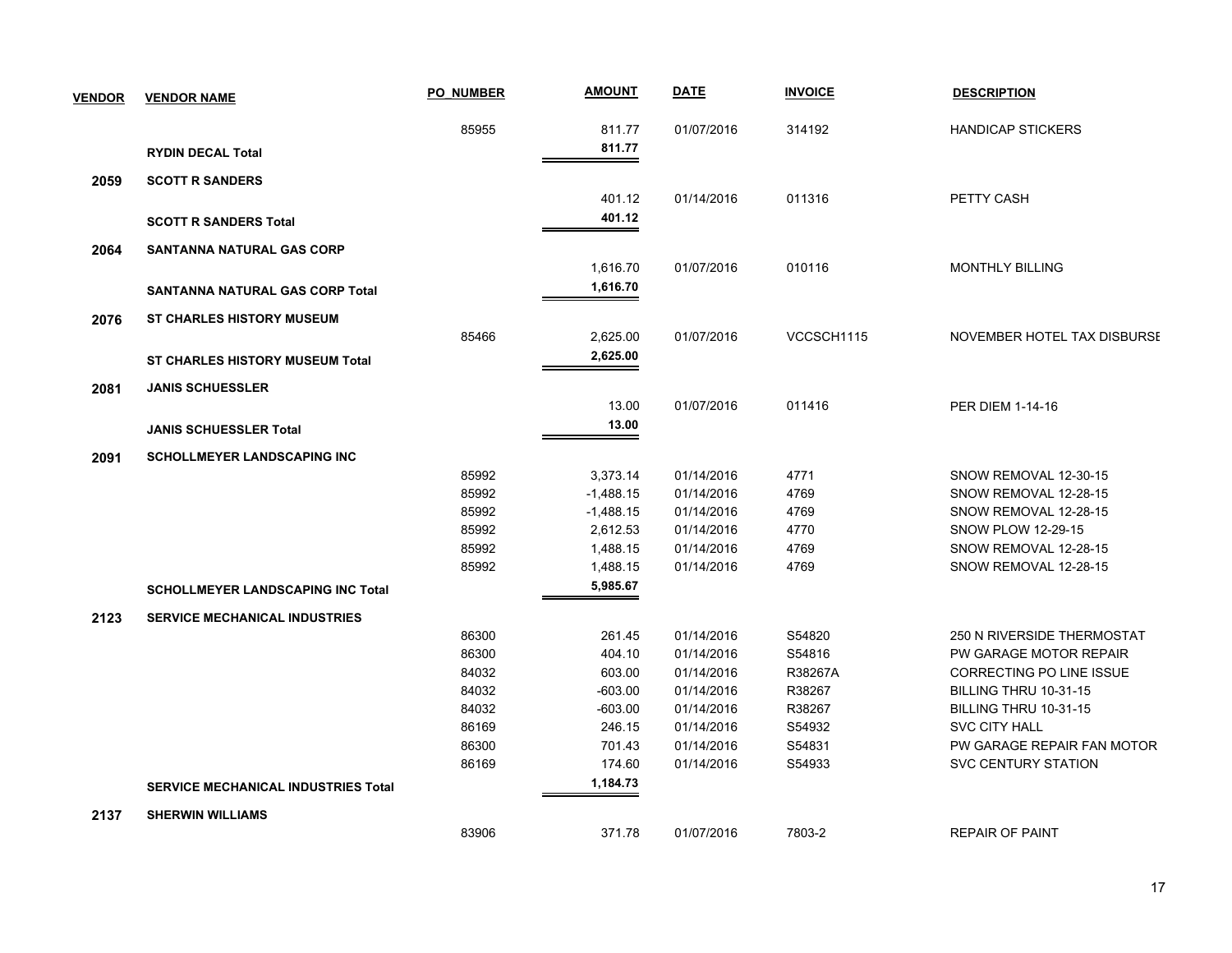| <b>VENDOR</b> | <b>VENDOR NAME</b>                       | <b>PO NUMBER</b> | <b>AMOUNT</b>   | <u>DATE</u>              | <b>INVOICE</b>                   | <b>DESCRIPTION</b>                         |
|---------------|------------------------------------------|------------------|-----------------|--------------------------|----------------------------------|--------------------------------------------|
|               | <b>SHERWIN WILLIAMS Total</b>            |                  | 371.78          |                          |                                  |                                            |
| 2150          | <b>SIKICH</b>                            |                  |                 |                          |                                  |                                            |
|               |                                          | 85730            | 1,240.50        | 01/14/2016               | 237945                           | PROJECT BILLING THRU 12/31/15              |
|               | <b>SIKICH Total</b>                      |                  | 1,240.50        |                          |                                  |                                            |
| 2157          | <b>SISLERS ICE &amp; DAIRY LTD</b>       |                  |                 |                          |                                  |                                            |
|               |                                          | 83943            | 103.50          | 01/07/2016               | 23107                            | <b>ICE DELIVERY</b>                        |
|               | <b>SISLERS ICE &amp; DAIRY LTD Total</b> |                  | 103.50          |                          |                                  |                                            |
| 2163          | <b>SKYLINE TREE SERVICE &amp;</b>        |                  |                 |                          |                                  |                                            |
|               |                                          | 84016            | 4,010.00        | 01/07/2016               | 2696                             | ADVANCED AUTO PARTS                        |
|               |                                          | 84015            | 360.00          | 01/07/2016               | 2695                             | 506 S 6TH AVE                              |
|               | <b>SKYLINE TREE SERVICE &amp; Total</b>  |                  | 4,370.00        |                          |                                  |                                            |
| 2174          | <b>JUSTIN SODERQUIST</b>                 |                  |                 |                          |                                  |                                            |
|               |                                          |                  | 175.31          | 01/14/2016               | 011216                           | BOOTS - ZAPPOS 1-4-16                      |
|               | <b>JUSTIN SODERQUIST Total</b>           |                  | 175.31          |                          |                                  |                                            |
| 2205          | <b>STATE FIRE MARSHAL</b>                |                  |                 |                          |                                  |                                            |
|               |                                          | 86364            | 125.00          | 01/14/2016               | 5125072065                       | <b>CERT OF OPERATION</b>                   |
|               | <b>STATE FIRE MARSHAL Total</b>          |                  | 125.00          |                          |                                  |                                            |
|               |                                          |                  |                 |                          |                                  |                                            |
| 2212          | <b>CITY OF ST CHARLES</b>                | 83924            | 8,352.11        | 01/05/2016               | <b>IN3336</b>                    | <b>COSC LEAD EXPENSES</b>                  |
|               | <b>CITY OF ST CHARLES Total</b>          |                  | 8,352.11        |                          |                                  |                                            |
|               |                                          |                  |                 |                          |                                  |                                            |
| 2228          | <b>CITY OF ST CHARLES</b>                |                  | 44.37           | 01/10/2016               | 1-19-19348-0-2-1215              | MONTHLY BILLING THRU 12-7-15               |
|               | <b>CITY OF ST CHARLES Total</b>          |                  | 44.37           |                          |                                  |                                            |
|               |                                          |                  |                 |                          |                                  |                                            |
| 2235          | <b>STEINER ELECTRIC COMPANY</b>          |                  |                 |                          |                                  |                                            |
|               |                                          | 86192<br>83769   | 146.40<br>35.93 | 01/07/2016<br>01/14/2016 | S005250690.001<br>S005250766.001 | <b>INVENTORY ITEMS</b><br>100A 120/240V CB |
|               |                                          | 86193            | 318.54          | 01/07/2016               | S005244479.001                   | <b>INVENTORY ITEMS</b>                     |
|               |                                          | 84167            | 1,857.15        | 01/14/2016               | S005126768.002                   | <b>INVENTORY ITEMS</b>                     |
|               |                                          |                  | 2,358.02        |                          |                                  |                                            |
|               | <b>STEINER ELECTRIC COMPANY Total</b>    |                  |                 |                          |                                  |                                            |
| 2250          | <b>STREICHERS</b>                        |                  |                 |                          |                                  |                                            |
|               |                                          | 85962            | 750.00          | 01/07/2016               | 11186459                         | <b>VEST</b>                                |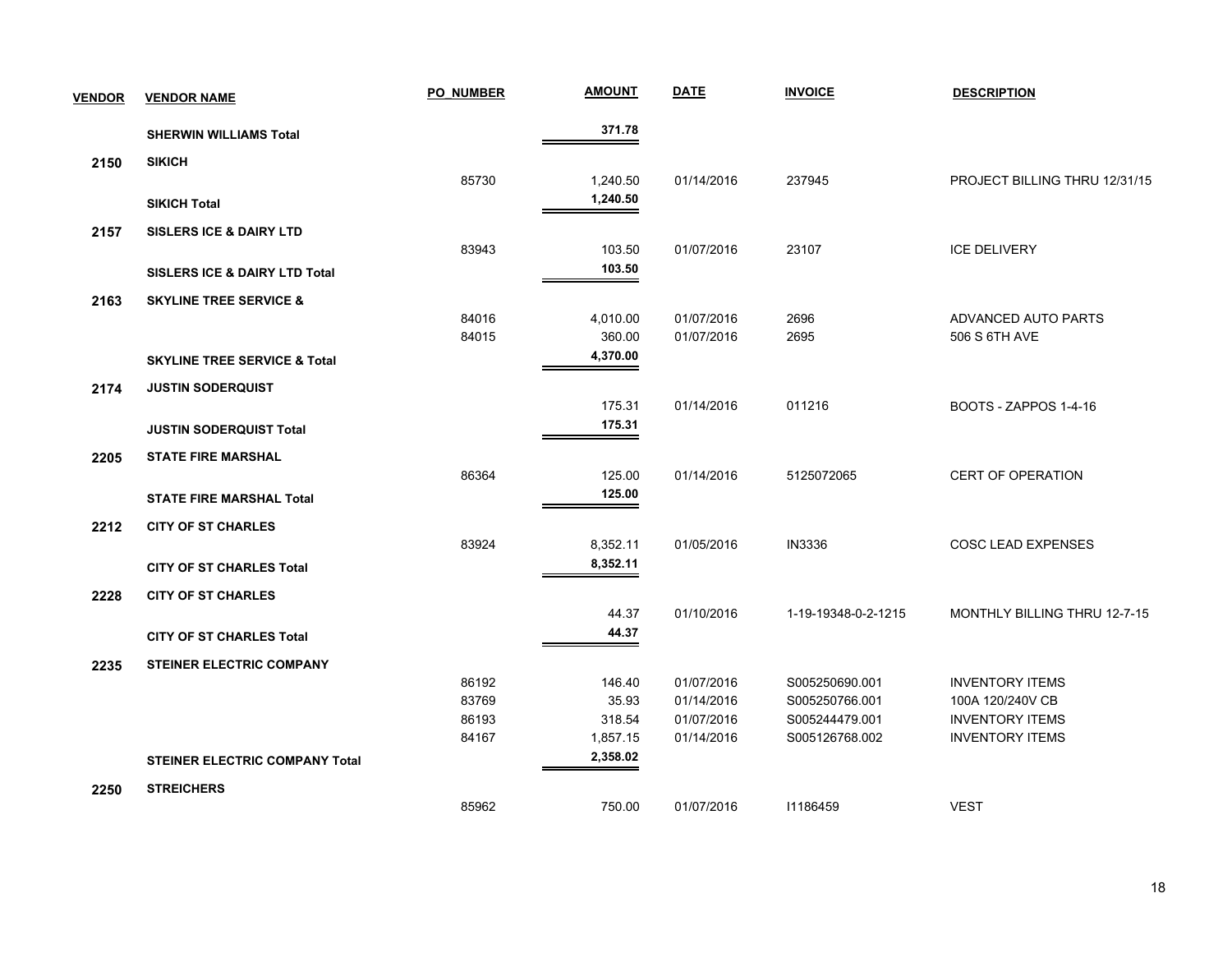| <b>VENDOR</b> | <b>VENDOR NAME</b>                            | <b>PO_NUMBER</b> | <b>AMOUNT</b> | <b>DATE</b> | <b>INVOICE</b>       | <b>DESCRIPTION</b>              |
|---------------|-----------------------------------------------|------------------|---------------|-------------|----------------------|---------------------------------|
|               | <b>STREICHERS Total</b>                       |                  | 750.00        |             |                      |                                 |
| 2273          | SUPERIOR ASPHALT MATERIALS LLC                |                  |               |             |                      |                                 |
|               |                                               | 38               | 1,244.40      | 01/14/2016  | 20151183             | <b>INVENTORY ITEMS</b>          |
|               | <b>SUPERIOR ASPHALT MATERIALS LLC Total</b>   |                  | 1,244.40      |             |                      |                                 |
| 2297          | <b>JEFF TARRO</b>                             |                  |               |             |                      |                                 |
|               |                                               |                  | 145.11        | 01/14/2016  | 120115               | <b>BOOTS - RED WING 12-1-15</b> |
|               | <b>JEFF TARRO Total</b>                       |                  | 145.11        |             |                      |                                 |
| 2299          | <b>TASER INTERNATIONAL</b>                    |                  |               |             |                      |                                 |
|               |                                               |                  | 600.00        | 01/07/2016  | 011916               | TRAIN-1-19-16 & 9-27-16         |
|               | <b>TASER INTERNATIONAL Total</b>              |                  | 600.00        |             |                      |                                 |
| 2300          | <b>TEMCO MACHINERY INC</b>                    |                  |               |             |                      |                                 |
|               |                                               | 85272            | 1,930.26      | 01/07/2016  | AG47346              | VALVE 4"W/AIR ACT               |
|               |                                               | 85272            | 1,975.18      | 01/07/2016  | AG47036              | VALVES W/ELEC-AIR ACT           |
|               | <b>TEMCO MACHINERY INC Total</b>              |                  | 3,905.44      |             |                      |                                 |
| 2301          | <b>GENERAL CHAUFFERS SALES DRIVER</b>         |                  |               |             |                      |                                 |
|               |                                               |                  | 127.50        | 01/08/2016  | UNT 160108140646FN ( | Union Dues - Teamsters          |
|               |                                               |                  | 151.50        | 01/08/2016  | UNT 160108140646CD ( | <b>Union Dues - Teamsters</b>   |
|               |                                               |                  | 2,151.50      | 01/08/2016  | UNT 160108140646PW   | <b>Union Dues - Teamsters</b>   |
|               | <b>GENERAL CHAUFFERS SALES DRIVER Total</b>   |                  | 2,430.50      |             |                      |                                 |
| 2314          | 3M<br><b>VHS0733</b>                          |                  |               |             |                      |                                 |
|               |                                               | 86194            | 2,484.00      | 01/07/2016  | TP74997              | <b>INVENTORY ITEMS</b>          |
|               | VHS0733 Total<br>3M                           |                  | 2,484.00      |             |                      |                                 |
| 2316          | <b>THOMPSON AUTO SUPPLY INC</b>               |                  |               |             |                      |                                 |
|               |                                               | 86244            | 238.30        | 01/14/2016  | 2-318874             | <b>INVENTORY ITEMS</b>          |
|               | <b>THOMPSON AUTO SUPPLY INC Total</b>         |                  | 238.30        |             |                      |                                 |
| 2345          | <b>TRAFFIC CONTROL &amp; PROTECTION</b>       |                  |               |             |                      |                                 |
|               |                                               | 85974            | 3,955.00      | 01/07/2016  | 85284                | <b>INVENTORY ITEMS</b>          |
|               |                                               | 86177            | 411.25        | 01/14/2016  | 85373                | ALUMINUM BLANK SIGNS            |
|               |                                               | 86195            | 483.00        | 01/14/2016  | 85372                | <b>INVENTORY ITEMS</b>          |
|               | <b>TRAFFIC CONTROL &amp; PROTECTION Total</b> |                  | 4,849.25      |             |                      |                                 |
| 2369          | <b>RITA TUNGARE</b>                           |                  |               |             |                      |                                 |
|               |                                               |                  | 234.00        | 01/07/2016  | 012016               | ED TRAINING - NEW ORLEANS 1-20  |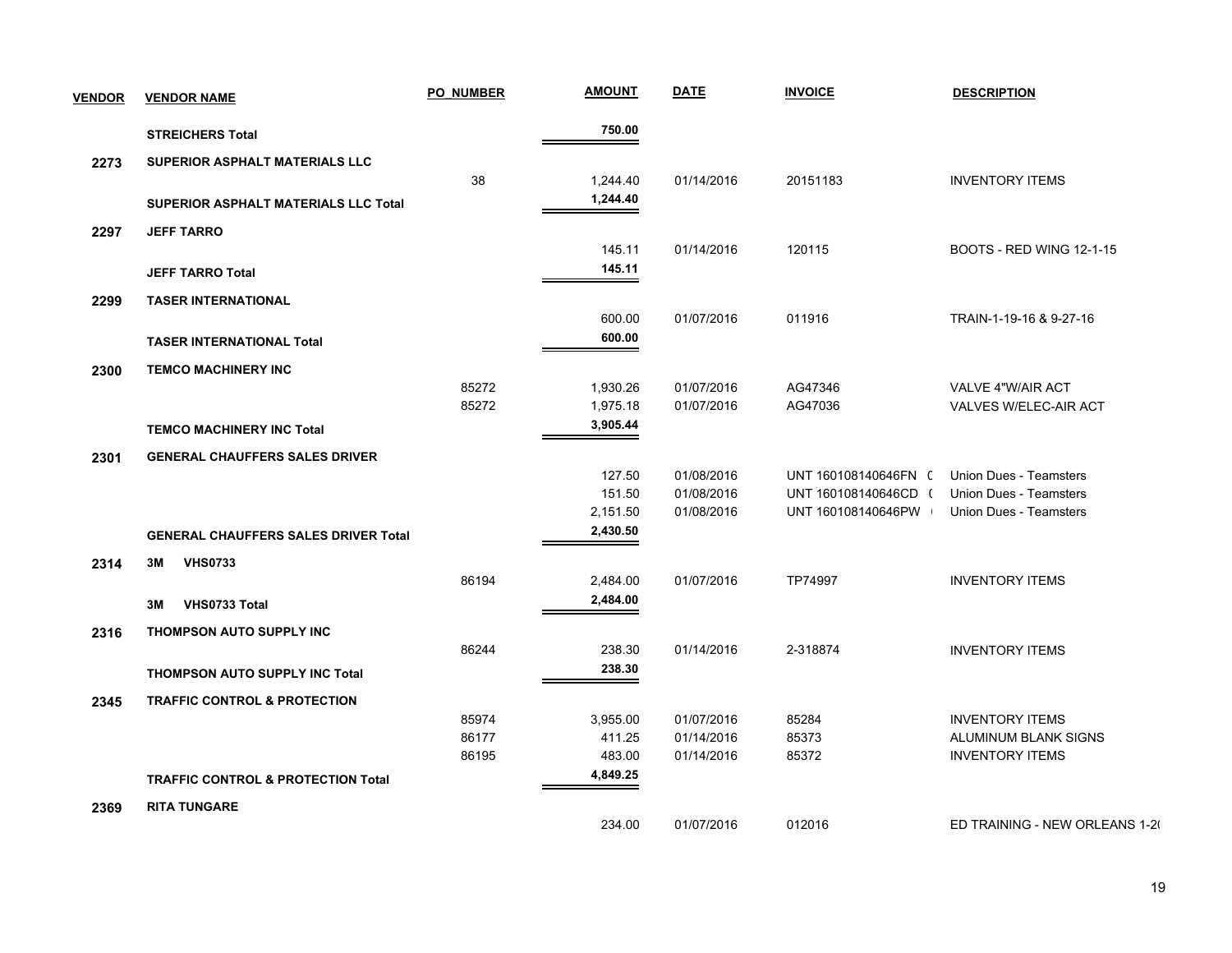| <b>VENDOR</b> | <b>VENDOR NAME</b>                          | <b>PO NUMBER</b> | <b>AMOUNT</b> | <b>DATE</b> | <b>INVOICE</b> | <b>DESCRIPTION</b>             |
|---------------|---------------------------------------------|------------------|---------------|-------------|----------------|--------------------------------|
|               | <b>RITA TUNGARE Total</b>                   |                  | 234.00        |             |                |                                |
| 2383          | UNITED STATES POSTAL SERVICE                |                  |               |             |                |                                |
|               |                                             |                  | 4,000.00      | 01/07/2016  | 6116619-0116   | POSTAGE METER - RELOAD         |
|               | UNITED STATES POSTAL SERVICE Total          |                  | 4,000.00      |             |                |                                |
| 2387          | UNIVERSITY OF ILLINOIS                      |                  |               |             |                |                                |
|               |                                             | 84301            | 300.00        | 01/14/2016  | UFINT702       | CLASS - A CAVALLO              |
|               | UNIVERSITY OF ILLINOIS Total                |                  | 300.00        |             |                |                                |
| 2403          | UNITED PARCEL SERVICE                       |                  |               |             |                |                                |
|               |                                             |                  | 55.47         | 01/07/2016  | 0000650961016  | <b>WEEKLY SHIPPING CHARGES</b> |
|               | <b>UNITED PARCEL SERVICE Total</b>          |                  | 55.47         |             |                |                                |
| 2404          | <b>HD SUPPLY FACILITIES MAINT LTD</b>       |                  |               |             |                |                                |
|               |                                             | 86245            | 432.97        | 01/14/2016  | 833615         | <b>INVENTORY ITEMS</b>         |
|               |                                             | 84230            | 92.74         | 01/07/2016  | 830556         | <b>REPLACEMENT PART</b>        |
|               |                                             | 84230            | 686.70        | 01/07/2016  | 813234         | AV-2000 FACEPIECE/HARNESS      |
|               | <b>HD SUPPLY FACILITIES MAINT LTD Total</b> |                  | 1,212.41      |             |                |                                |
| 2413          | <b>VALLEY FIRE PROTECTION SERVICE</b>       |                  |               |             |                |                                |
|               |                                             | 86298            | 185.00        | 01/14/2016  | 117621         | FIRE SPRINK INSPECT - FS#3     |
|               |                                             | 86298            | 185.00        | 01/14/2016  | 117622         | FIRE SPRINK INSPECT - FS#2     |
|               | <b>VALLEY FIRE PROTECTION SERVICE Total</b> |                  | 370.00        |             |                |                                |
| 2425          | <b>VEHICLE MAINTENANCE PROGRAM</b>          |                  |               |             |                |                                |
|               |                                             | 86078            | 631.00        | 01/07/2016  | INV-248823     | <b>INVENTORY ITEMS</b>         |
|               | <b>VEHICLE MAINTENANCE PROGRAM Total</b>    |                  | 631.00        |             |                |                                |
| 2428          | <b>VERMEER MIDWEST</b>                      |                  |               |             |                |                                |
|               |                                             | 86102            | 70.16         | 01/07/2016  | P96976         | <b>LIGHT RED LED FLEET DEP</b> |
|               | <b>VERMEER MIDWEST Total</b>                |                  | 70.16         |             |                |                                |
| 2429          | <b>VERIZON WIRELESS</b>                     |                  |               |             |                |                                |
|               |                                             |                  | 233.27        | 01/07/2016  | 9757825609     | <b>MONTHLY BILLING</b>         |
|               | <b>VERIZON WIRELESS Total</b>               |                  | 233.27        |             |                |                                |
| 2445          | <b>VISU-SEWER OF ILLINOIS LLC</b>           |                  |               |             |                |                                |
|               |                                             | 84017            | 5,126.56      | 01/07/2016  | 7122           | <b>STORM SEWER LABOR</b>       |
|               |                                             | 85229            | 608.37        | 01/07/2016  | 7123           | STRMWTR TELEVISING/CLEAN       |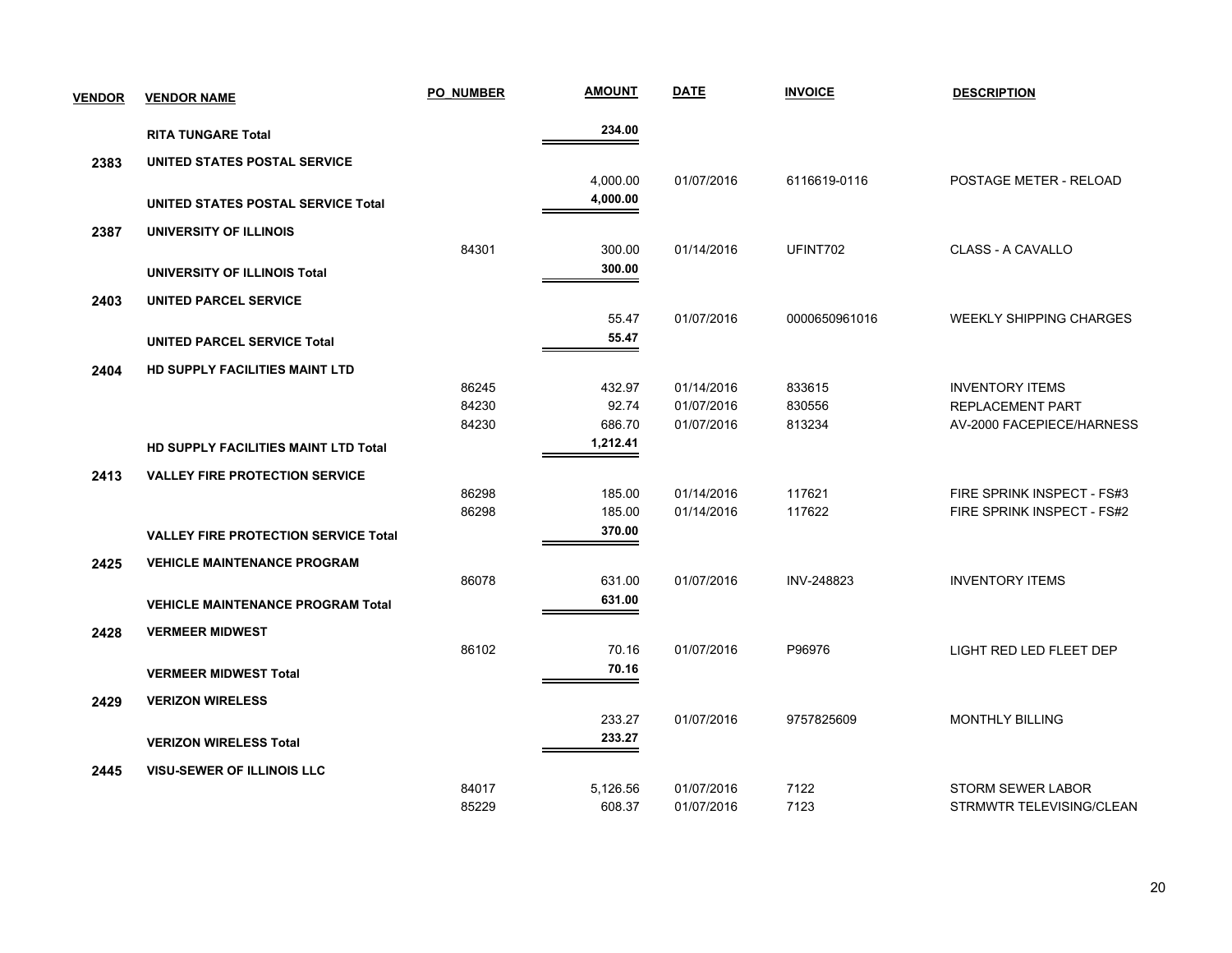| <b>VENDOR</b> | <b>VENDOR NAME</b>                          | <b>PO NUMBER</b> | <b>AMOUNT</b> | <b>DATE</b> | <b>INVOICE</b> | <b>DESCRIPTION</b>             |
|---------------|---------------------------------------------|------------------|---------------|-------------|----------------|--------------------------------|
|               | <b>VISU-SEWER OF ILLINOIS LLC Total</b>     |                  | 5,734.93      |             |                |                                |
| 2449          | <b>GovHR USA LLC</b>                        |                  |               |             |                |                                |
|               |                                             | 85514            | 6,685.41      | 01/14/2016  | 2-12-15-299    | PROJECT BILLING HR DIRECTOR    |
|               |                                             | 85514            | 4,000.00      | 01/07/2016  | 1-11-15-263    | <b>1ST OF 3RD INSTALLMENTS</b> |
|               | <b>GovHR USA LLC Total</b>                  |                  | 10,685.41     |             |                |                                |
| 2461          | <b>PAT WALSH</b>                            |                  |               |             |                |                                |
|               |                                             |                  | 154.00        | 01/14/2016  | 011216         | PER DIEM DISTRIBUTECH FEB 201  |
|               | <b>PAT WALSH Total</b>                      |                  | 154.00        |             |                |                                |
| 2463          | <b>WALMART COMMUNITY</b>                    |                  |               |             |                |                                |
|               |                                             | 85975            | 55.40         | 01/14/2016  | 09493          | <b>INVENTORY ITEMS</b>         |
|               | <b>WALMART COMMUNITY Total</b>              |                  | 55.40         |             |                |                                |
| 2470          | <b>WAREHOUSE DIRECT</b>                     |                  |               |             |                |                                |
|               |                                             | 83841            | 37.44         | 01/14/2016  | 2926962-0      | OFFICE SUPPLIES - PD           |
|               |                                             | 83841            | 5.83          | 01/07/2016  | 2921610-0      | MISC POLICE DEPT SUPPLIES      |
|               |                                             | 83974            | 26.68         | 01/14/2016  | 2924225-0      | OFFICE SUPPLIES PW             |
|               |                                             | 83822            | 121.77        | 01/07/2016  | 2919573-0      | OFFICE SUPPLIES CITY HALL      |
|               |                                             | 83841            | 91.73         | 01/07/2016  | 2918140-0      | OFFICE SUPPLEIS POLICE DEPT    |
|               |                                             | 83974            | 35.17         | 01/07/2016  | 2916695-0      | MISC OFFICE SUPPLIES           |
|               |                                             | 83841            | 41.75         | 01/07/2016  | 2917269-0      | MISC OFFICE SUPPLIES PW        |
|               | <b>WAREHOUSE DIRECT Total</b>               |                  | 360.37        |             |                |                                |
| 2473          | <b>WASCO TRUCK REPAIR CO</b>                |                  |               |             |                |                                |
|               |                                             | 83832            | 21.50         | 01/14/2016  | 132953         | <b>TEST V#1832</b>             |
|               | <b>WASCO TRUCK REPAIR CO Total</b>          |                  | 21.50         |             |                |                                |
| 2477          | <b>WASCO LAWN &amp; POWER INC</b>           |                  |               |             |                |                                |
|               |                                             | 85980            | 46.50         | 01/14/2016  | 193325         | <b>LEAF BLOWER REPAIR</b>      |
|               | <b>WASCO LAWN &amp; POWER INC Total</b>     |                  | 46.50         |             |                |                                |
| 2479          | <b>WATER ENVIRONMENTAL FEDERATION</b>       |                  |               |             |                |                                |
|               |                                             |                  | 96.00         | 01/07/2016  | 010516MB       | MEMBERSHIP RENWAL M BURNET     |
|               | <b>WATER ENVIRONMENTAL FEDERATION Total</b> |                  | 96.00         |             |                |                                |
| 2485          | <b>WILLS BURKE KELSEY ASSOC LTD</b>         |                  |               |             |                |                                |
|               |                                             | 85517            | 8,811.00      | 01/07/2016  | 15959          | SVC NOV 1 THRU NOV 28 2015     |
|               | <b>WILLS BURKE KELSEY ASSOC LTD Total</b>   |                  | 8,811.00      |             |                |                                |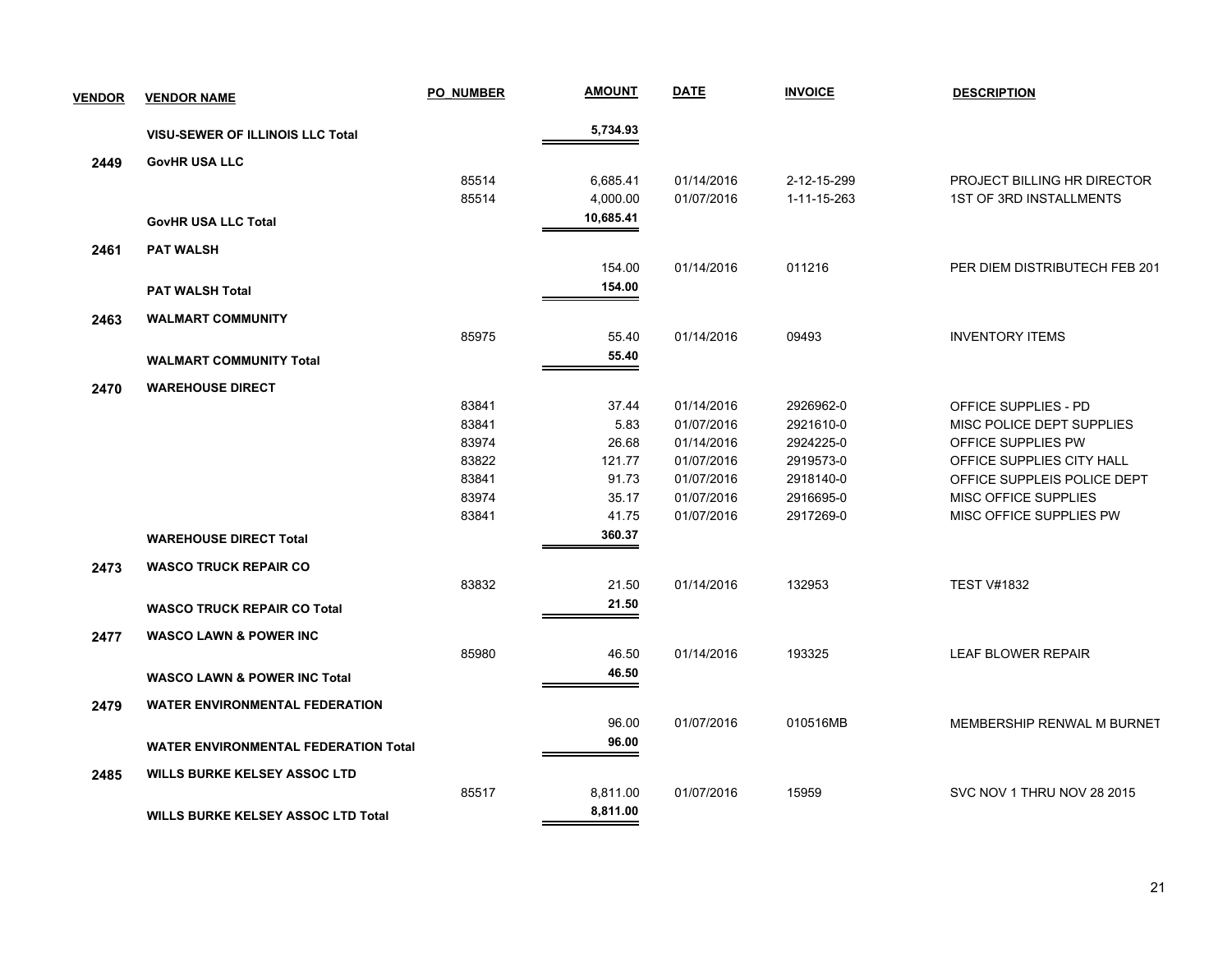| <b>VENDOR</b> | <b>VENDOR NAME</b>                         | <b>PO NUMBER</b> | <b>AMOUNT</b> | <b>DATE</b> | <b>INVOICE</b>       | <b>DESCRIPTION</b>              |
|---------------|--------------------------------------------|------------------|---------------|-------------|----------------------|---------------------------------|
| 2495          | <b>WEST SIDE TRACTOR SALES CO</b>          |                  |               |             |                      |                                 |
|               |                                            | 86138            | 89.18         | 01/14/2016  | N30254               | <b>INVENTORY ITEMS</b>          |
|               |                                            | 86170            | 2,096.70      | 01/07/2016  | N29851               | <b>MISC PARTS FOR FLEET</b>     |
|               | <b>WEST SIDE TRACTOR SALES CO Total</b>    |                  | 2,185.88      |             |                      |                                 |
| 2506          | <b>EESCO</b>                               |                  |               |             |                      |                                 |
|               |                                            | 86325            | 99.95         | 01/14/2016  | 679013               | <b>INVENTORY ITEMS</b>          |
|               | <b>EESCO Total</b>                         |                  | 99.95         |             |                      |                                 |
| 2523          | <b>WILTSE GREENHOUSE LANDSCAPING</b>       |                  |               |             |                      |                                 |
|               |                                            | 85994            | 450.00        | 01/14/2016  | 122915               | <b>SNOW PLOWING</b>             |
|               | <b>WILTSE GREENHOUSE LANDSCAPING Total</b> |                  | 450.00        |             |                      |                                 |
| 2545          | <b>GRAINGER INC</b>                        |                  |               |             |                      |                                 |
|               |                                            | 86165            | 368.96        | 01/07/2016  | 9919278516           | <b>MISC SUPPLIES</b>            |
|               |                                            | 86209            | 34.36         | 01/14/2016  | 9925204191           | CIRCUT BREAKER LOCKOUT          |
|               |                                            | 86212            | 52.52         | 01/07/2016  | 9923693809           | <b>SHELF</b>                    |
|               |                                            | 86227            | 391.50        | 01/14/2016  | 9926401200           | DELUXE COFFEE BREWER            |
|               |                                            |                  | $-391.50$     | 01/14/2016  | 9937658251           | CRED IN#9926401200              |
|               |                                            | 86207            | 778.02        | 01/07/2016  | 9923501515           | HOT WATER CIRCULATOR PUMP       |
|               |                                            | 86209            | 20.76         | 01/07/2016  | 9923501523           | WALL SWITCH LOCKOUT RED         |
|               |                                            | 86180            | 21.78         | 01/07/2016  | 9921484763           | <b>INVENTORY ITEMS</b>          |
|               |                                            | 86200            | 18.57         | 01/07/2016  | 9922872545           | <b>GALVANIZING COMPOUND</b>     |
|               | <b>GRAINGER INC Total</b>                  |                  | 1,294.97      |             |                      |                                 |
| 2629          | <b>ZEP MANUFACTURING CO</b>                |                  |               |             |                      |                                 |
|               |                                            | 86151            | 504.70        | 01/07/2016  | 9002027861           | <b>ZEP FORMUAL</b>              |
|               | <b>ZEP MANUFACTURING CO Total</b>          |                  | 504.70        |             |                      |                                 |
| 2631          | <b>ZIMMERMAN FORD INC</b>                  |                  |               |             |                      |                                 |
|               |                                            | 86273            | 77.32         | 01/07/2016  | 86577                | <b>INVENTORY ITEMS</b>          |
|               |                                            | 83761            | 2,142.37      | 01/07/2016  | S43-1215             | <b>MONTHLY BILLING DEC 2015</b> |
|               | <b>ZIMMERMAN FORD INC Total</b>            |                  | 2,219.69      |             |                      |                                 |
| 2637          | <b>ILLINOIS DEPT OF REVENUE</b>            |                  |               |             |                      |                                 |
|               |                                            |                  | 7,790.12      | 01/08/2016  | ILST160108140646FD 0 | Illinois State Tax              |
|               |                                            |                  | 126,074.73    | 01/13/2016  | 011316               |                                 |
|               |                                            |                  | 1,659.72      | 01/08/2016  | ILST160108140646FN 0 | Illinois State Tax              |
|               |                                            |                  | 1,154.57      | 01/08/2016  | ILST160108140646IS 0 | Illinois State Tax              |
|               |                                            |                  | 391.28        | 01/08/2016  | ILST160108140646HR 0 | Illinois State Tax              |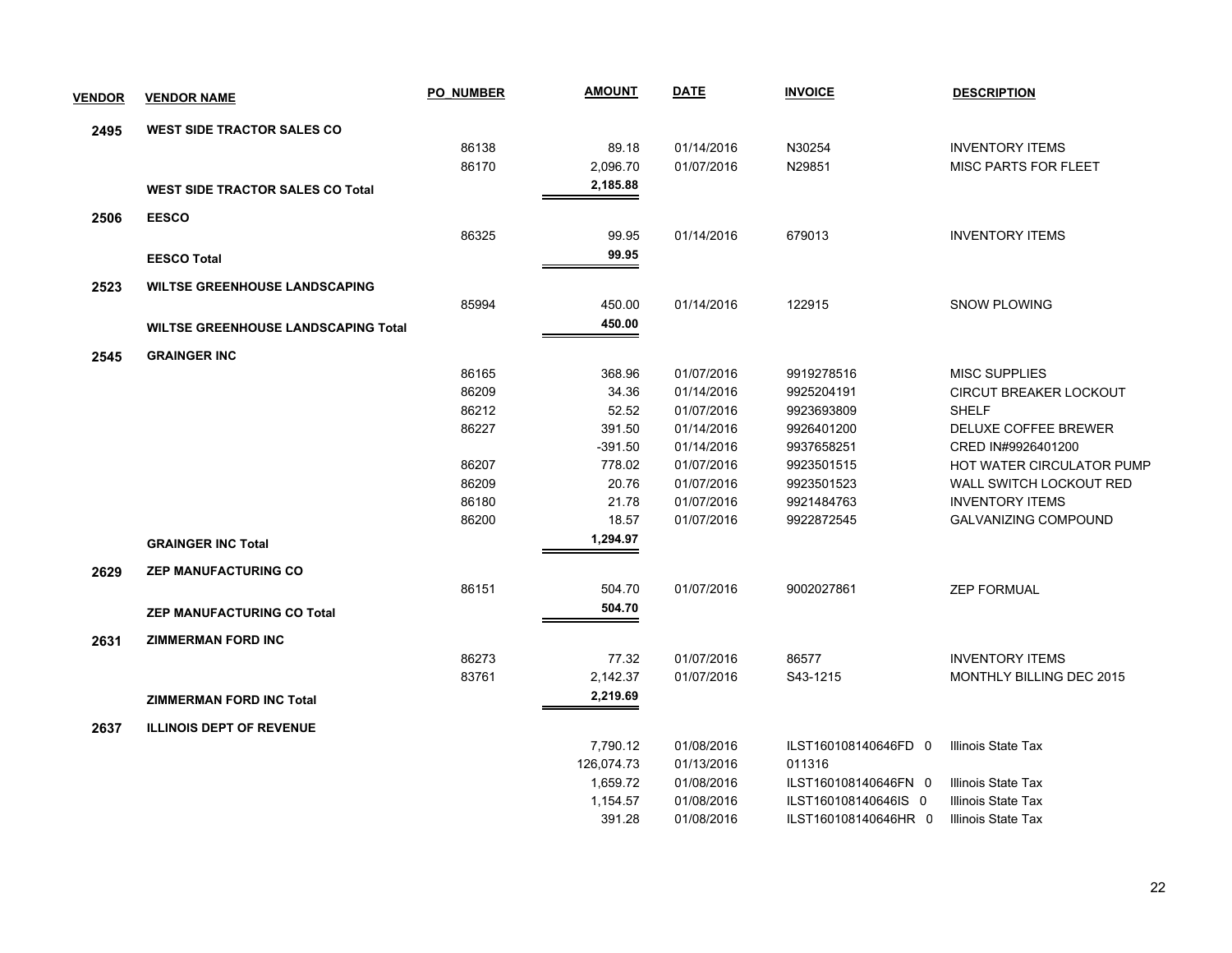| <b>VENDOR</b> | <b>VENDOR NAME</b>                    | <b>PO NUMBER</b> | <b>AMOUNT</b> | <b>DATE</b> | <b>INVOICE</b>       | <b>DESCRIPTION</b>      |
|---------------|---------------------------------------|------------------|---------------|-------------|----------------------|-------------------------|
|               |                                       |                  | 1,429.49      | 01/08/2016  | ILST160108140646CD 0 | Illinois State Tax      |
|               |                                       |                  | 466.94        | 01/08/2016  | ILST160108140646CA 0 | Illinois State Tax      |
|               |                                       |                  | 7,892.46      | 01/08/2016  | ILST160108140646PD 0 | Illinois State Tax      |
|               |                                       |                  | 9,483.35      | 01/08/2016  | ILST160108140646PW ( | Illinois State Tax      |
|               | <b>ILLINOIS DEPT OF REVENUE Total</b> |                  | 156,342.66    |             |                      |                         |
| 2638          | <b>INTERNAL REVENUE SERVICE</b>       |                  |               |             |                      |                         |
|               |                                       |                  | 2,724.45      | 01/08/2016  | FICA160108140646CD ( | <b>FICA Employee</b>    |
|               |                                       |                  | 177.03        | 01/08/2016  | MEDE160108140646HR   | Medicare Employee       |
|               |                                       |                  | 177.03        | 01/08/2016  | MEDR160108140646HR   | Medicare Employer       |
|               |                                       |                  | 1,281.47      | 01/08/2016  | FIT 160108140646HR 0 | Federal Withholding Tax |
|               |                                       |                  | 3,052.01      | 01/08/2016  | FICE160108140646FN C | FICA Employer           |
|               |                                       |                  | 713.79        | 01/08/2016  | MEDR160108140646FN   | Medicare Employer       |
|               |                                       |                  | 720.06        | 01/08/2016  | MEDE160108140646FN   | Medicare Employee       |
|               |                                       |                  | 383.07        | 01/08/2016  | FICE160108140646FD 0 | FICA Employer           |
|               |                                       |                  | 6,134.92      | 01/08/2016  | FIT 160108140646FN 0 | Federal Withholding Tax |
|               |                                       |                  | 1,014.33      | 01/08/2016  | FICA160108140646CA ( | <b>FICA Employee</b>    |
|               |                                       |                  | 3,583.36      | 01/08/2016  | MEDR160108140646PD   | Medicare Employer       |
|               |                                       |                  | 3,583.36      | 01/08/2016  | MEDE160108140646PD   | Medicare Employee       |
|               |                                       |                  | 2,296.64      | 01/08/2016  | FICE160108140646IS 0 | FICA Employer           |
|               |                                       |                  | 31,243.01     | 01/08/2016  | FIT 160108140646PD 0 | Federal Withholding Tax |
|               |                                       |                  | 3,078.84      | 01/08/2016  | FICA160108140646FN C | <b>FICA Employee</b>    |
|               |                                       |                  | 537.11        | 01/08/2016  | MEDR160108140646IS   | Medicare Employer       |
|               |                                       |                  | 537.11        | 01/08/2016  | MEDE160108140646IS ( | Medicare Employee       |
|               |                                       |                  | 756.99        | 01/08/2016  | FICE160108140646HR ( | FICA Employer           |
|               |                                       |                  | 383.07        | 01/08/2016  | FICA160108140646FD C | FICA Employee           |
|               |                                       |                  | 3,639.00      | 01/08/2016  | FIT 160108140646IS 0 | Federal Withholding Tax |
|               |                                       |                  | 1,994.35      | 01/08/2016  | FICA160108140646PD ( | FICA Employee           |
|               |                                       |                  | 17,349.91     | 01/08/2016  | FICA160108140646PW   | FICA Employee           |
|               |                                       |                  | 4,057.60      | 01/08/2016  | MEDE160108140646PW   | Medicare Employee       |
|               |                                       |                  | 1,994.35      | 01/08/2016  | FICE160108140646PD ( | FICA Employer           |
|               |                                       |                  | 756.99        | 01/08/2016  | FICA160108140646HR ( | FICA Employee           |
|               |                                       |                  | 4,076.05      | 01/08/2016  | MEDR160108140646PW   | Medicare Employer       |
|               |                                       |                  | 34,338.81     | 01/08/2016  | FIT 160108140646PW 0 | Federal Withholding Tax |
|               |                                       |                  | 2,296.64      | 01/08/2016  | FICA160108140646IS 0 | FICA Employee           |
|               |                                       |                  | 17,428.80     | 01/08/2016  | FICE160108140646PW   | FICA Employer           |
|               |                                       |                  | 624.99        | 01/08/2016  | MEDR160108140646CD   | Medicare Employer       |
|               |                                       |                  | 637.17        | 01/08/2016  | MEDE160108140646CD   | Medicare Employee       |
|               |                                       |                  | 1,014.33      | 01/08/2016  | FICE160108140646CA ( | <b>FICA Employer</b>    |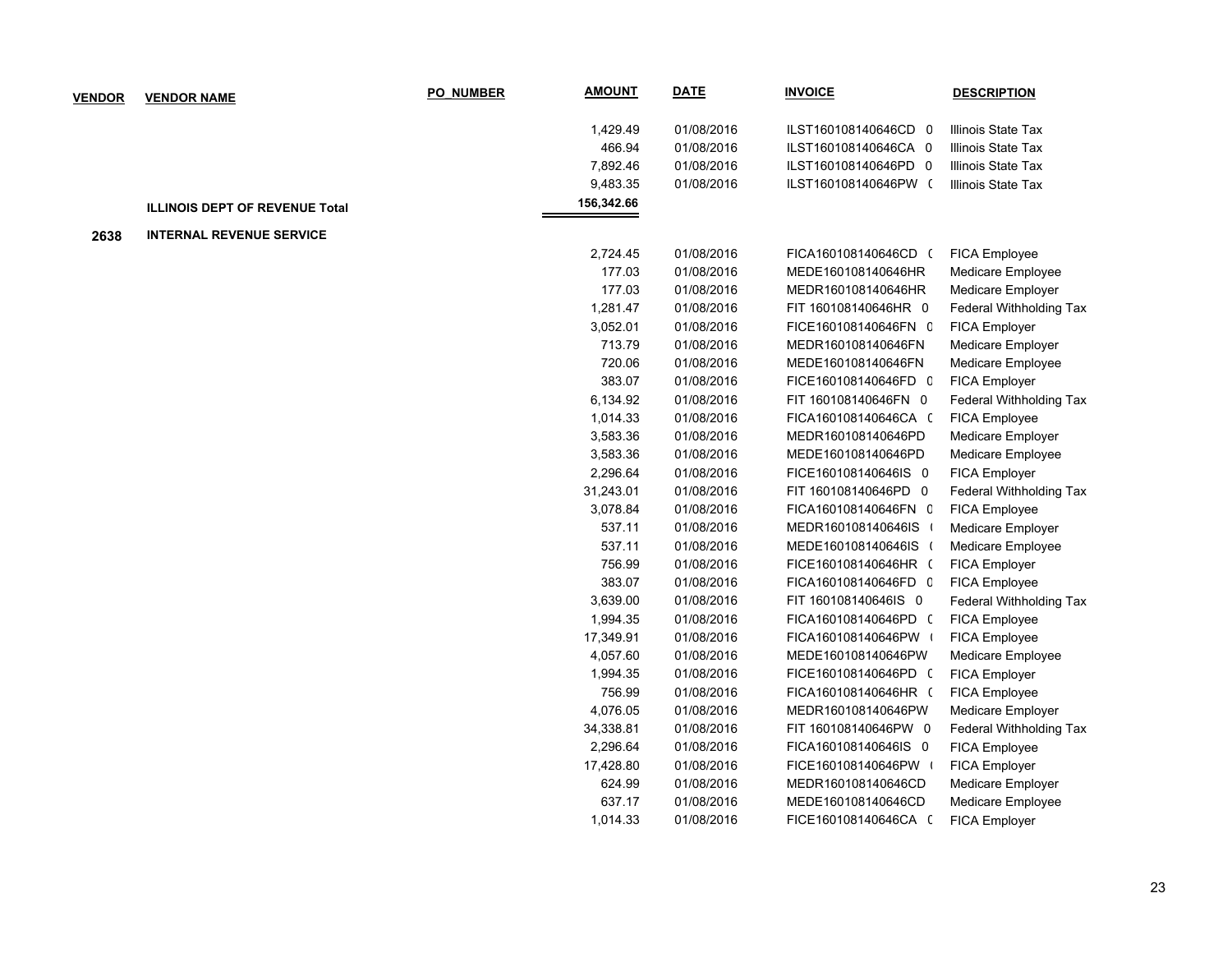| <b>VENDOR</b> | <b>VENDOR NAME</b>                    | <b>PO NUMBER</b> | <b>AMOUNT</b> | <b>DATE</b> | <b>INVOICE</b>        | <b>DESCRIPTION</b>              |
|---------------|---------------------------------------|------------------|---------------|-------------|-----------------------|---------------------------------|
|               |                                       |                  | 5,132.37      | 01/08/2016  | FIT 160108140646CD 0  | Federal Withholding Tax         |
|               |                                       |                  | 35,255.18     | 01/08/2016  | FIT 160108140646FD 0  | Federal Withholding Tax         |
|               |                                       |                  | 2,672.39      | 01/08/2016  | FICE160108140646CD (  | <b>FICA Employer</b>            |
|               |                                       |                  | 3,354.93      | 01/08/2016  | MEDE160108140646FD    | Medicare Employee               |
|               |                                       |                  | 3,354.93      | 01/08/2016  | MEDR160108140646FD    | Medicare Employer               |
|               |                                       |                  | 1,730.64      | 01/08/2016  | FIT 160108140646CA 0  | Federal Withholding Tax         |
|               |                                       |                  | 237.27        | 01/08/2016  | MEDR160108140646CA    | Medicare Employer               |
|               |                                       |                  | 237.27        | 01/08/2016  | MEDE160108140646CA    | Medicare Employee               |
|               | <b>INTERNAL REVENUE SERVICE Total</b> |                  | 204,561.62    |             |                       |                                 |
| 2639          | <b>STATE DISBURSEMENT UNIT</b>        |                  |               |             |                       |                                 |
|               |                                       |                  | 817.98        | 01/08/2016  | 000000197160108140646 | IL CS Maintenance 1             |
|               |                                       |                  | 334.16        | 01/08/2016  | 000001163160108140646 | IL Child Support Amount 1       |
|               |                                       |                  | 369.23        | 01/08/2016  | 000000486160108140646 | IL Child Support Amount 1       |
|               |                                       |                  | 600.00        | 01/08/2016  | 000000191160108140646 | IL Child Support Amount 1       |
|               |                                       |                  | 492.00        | 01/08/2016  | 000001225160108140646 | IL Child Support Amount 1       |
|               |                                       |                  | 440.93        | 01/08/2016  | 000000037160108140646 | IL Child Support Amount 1       |
|               |                                       |                  | 1,661.54      | 01/08/2016  | 000000202160108140646 | IL CS Maintenance 1             |
|               |                                       |                  | 580.00        | 01/08/2016  | 000000292160108140646 | IL Child Support Amount 1       |
|               |                                       |                  | 795.70        | 01/08/2016  | 000000135160108140646 | IL Child Support Amount 1       |
|               |                                       |                  | 465.36        | 01/08/2016  | 000000064160108140646 | IL Child Support Amount 2       |
|               |                                       |                  | 545.00        | 01/08/2016  | 000000206160108140646 | IL Child Support Amount 1       |
|               | <b>STATE DISBURSEMENT UNIT Total</b>  |                  | 7,101.90      |             |                       |                                 |
| 2643          | <b>DELTA DENTAL</b>                   |                  |               |             |                       |                                 |
|               |                                       |                  | 4,056.42      | 01/11/2016  | 011116                | <b>DELTA DENTAL CLAIMS</b>      |
|               |                                       |                  | 2,956.18      | 01/04/2016  | 010416                | <b>DELTA DENTAL CLAIMS</b>      |
|               | <b>DELTA DENTAL Total</b>             |                  | 7,012.60      |             |                       |                                 |
| 2644          | <b>IMRF</b>                           |                  |               |             |                       |                                 |
|               |                                       |                  | 174,743.90    | 01/08/2016  | 010816                | <b>IMRF DECEMBER 2015</b>       |
|               | <b>IMRF Total</b>                     |                  | 174,743.90    |             |                       |                                 |
| 2648          | <b>HEALTH CARE SERVICE CORP</b>       |                  |               |             |                       |                                 |
|               |                                       |                  | 62,989.76     | 01/04/2016  | 010416                | <b>MEDICAL CLAIMS</b>           |
|               | <b>HEALTH CARE SERVICE CORP Total</b> |                  | 62,989.76     |             |                       |                                 |
|               |                                       |                  |               |             |                       |                                 |
| 2652          | <b>JPMORGAN CHASE BANK NA</b>         |                  | 2.682.25      | 01/12/2016  | 122415CM              | <b>MONTHLY BILLING DEC 2015</b> |
|               |                                       |                  |               |             |                       |                                 |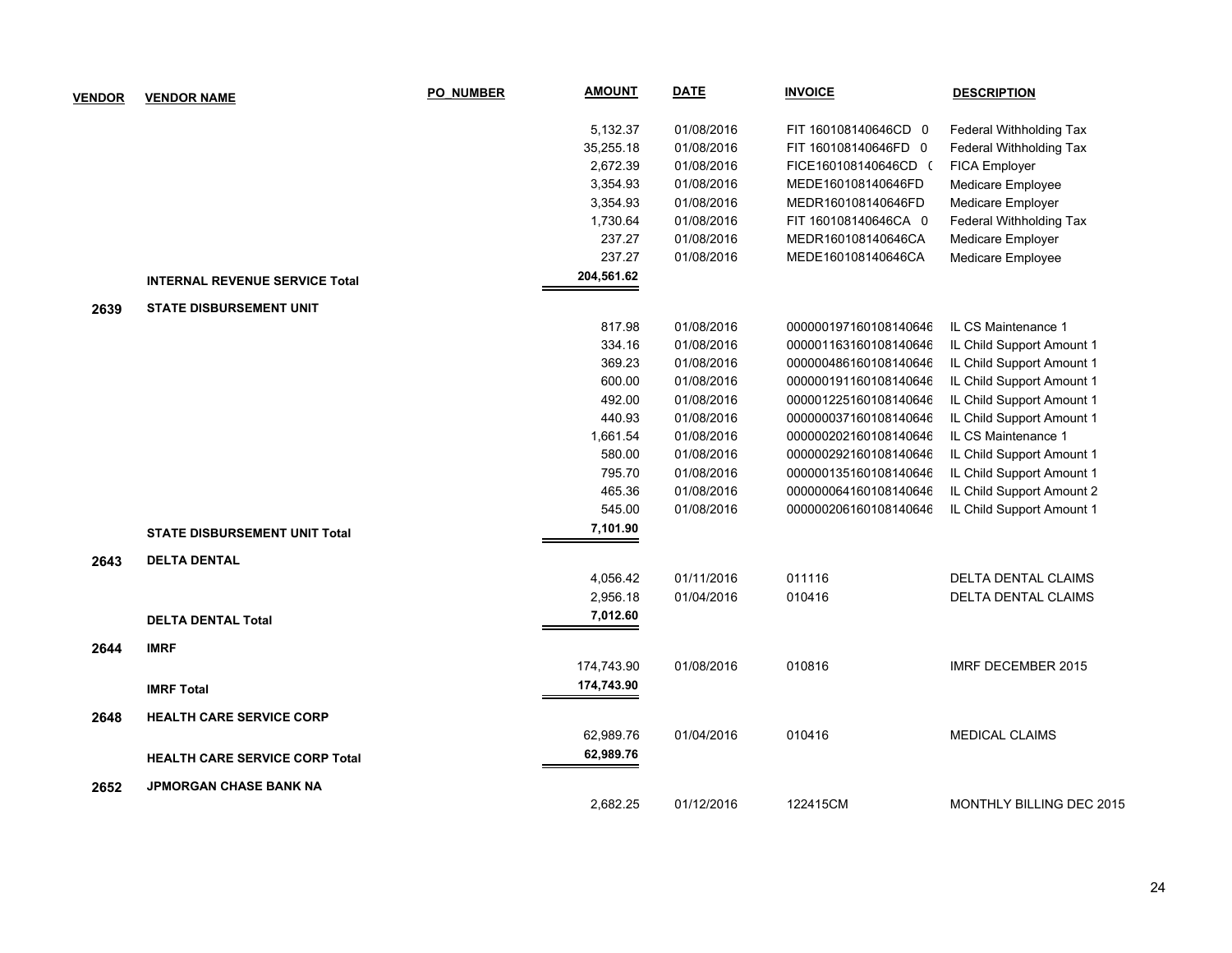| <b>VENDOR</b> | <b>VENDOR NAME</b>                          | <b>PO NUMBER</b> | <b>AMOUNT</b> | <b>DATE</b> | <b>INVOICE</b>       | <b>DESCRIPTION</b>            |
|---------------|---------------------------------------------|------------------|---------------|-------------|----------------------|-------------------------------|
|               | JPMORGAN CHASE BANK NA Total                |                  | 2,682.25      |             |                      |                               |
| 2656          | <b>DISH DBS CORP</b>                        |                  |               |             |                      |                               |
|               |                                             | 84085            | 81.99         | 01/14/2016  | 010516               | SVCS 1-20 THRU 2-19-16        |
|               | <b>DISH DBS CORP Total</b>                  |                  | 81.99         |             |                      |                               |
| 2683          | <b>CONTINENTAL AMERICAN INSURANCE</b>       |                  |               |             |                      |                               |
|               |                                             |                  | 85.54         | 01/08/2016  | ACCG160108140646PW   | <b>AFLAC Accident Plan</b>    |
|               |                                             |                  | 156.12        | 01/08/2016  | ACCG160108140646PD   | <b>AFLAC Accident Plan</b>    |
|               |                                             |                  | 17.48         | 01/08/2016  | ACCG160108140646IS   | <b>AFLAC Accident Plan</b>    |
|               |                                             |                  | 59.89         | 01/08/2016  | ACCG160108140646FD   | <b>AFLAC Accident Plan</b>    |
|               |                                             |                  | 17.47         | 01/08/2016  | ACCG160108140646FN   | <b>AFLAC Accident Plan</b>    |
|               | <b>CONTINENTAL AMERICAN INSURANCE Total</b> |                  | 336.50        |             |                      |                               |
| 2738          | TRI-R SYSTEMS INCORPORATED                  |                  |               |             |                      |                               |
|               |                                             | 85710            | 405.00        | 01/07/2016  | 004159               | SERVICE CALL 12/9/15          |
|               | TRI-R SYSTEMS INCORPORATED Total            |                  | 405.00        |             |                      |                               |
| 2743          | <b>CRAIG A BAHE</b>                         |                  |               |             |                      |                               |
|               |                                             |                  | 364.97        | 01/14/2016  | 011116               | REIMBURSEMENT CHURNEY UNIF    |
|               | <b>CRAIG A BAHE Total</b>                   |                  | 364.97        |             |                      |                               |
| 2756          | <b>RXBENEFITS, INC.</b>                     |                  |               |             |                      |                               |
|               |                                             |                  | 30,553.65     | 01/07/2016  | 40442                | PRESCRIPTION CLAIMS           |
|               | <b>RXBENEFITS, INC. Total</b>               |                  | 30,553.65     |             |                      |                               |
| 2769          | <b>GENWORTH LIFE INSURANCE COMPAN</b>       |                  |               |             |                      |                               |
|               |                                             |                  | 61.46         | 01/08/2016  | LTCI160108140646CA 0 | Long Term Care Insurance      |
|               |                                             |                  | 27.66         | 01/08/2016  | LTCI160108140646HR C | Long Term Care Insurance      |
|               | <b>GENWORTH LIFE INSURANCE COMPAN Total</b> |                  | 89.12         |             |                      |                               |
| 2772          | <b>START INTERACTION INC</b>                |                  |               |             |                      |                               |
|               |                                             | 85575            | 1,400.00      | 01/14/2016  | 2066                 | MAINTENANCE AND SUPPORT       |
|               | <b>START INTERACTION INC Total</b>          |                  | 1,400.00      |             |                      |                               |
| 2779          | <b>CMS SAFETY INSTITUTE INC</b>             |                  |               |             |                      |                               |
|               |                                             | 85854            | 392.66        | 01/07/2016  | 4154                 | <b>MISC PARTS</b>             |
|               | <b>CMS SAFETY INSTITUTE INC Total</b>       |                  | 392.66        |             |                      |                               |
| 2807          | <b>CHRIS ADESSO</b>                         |                  |               |             |                      |                               |
|               |                                             |                  | 154.00        | 01/14/2016  | 011216               | PER DIEM DISTRIBUTECH FEB 201 |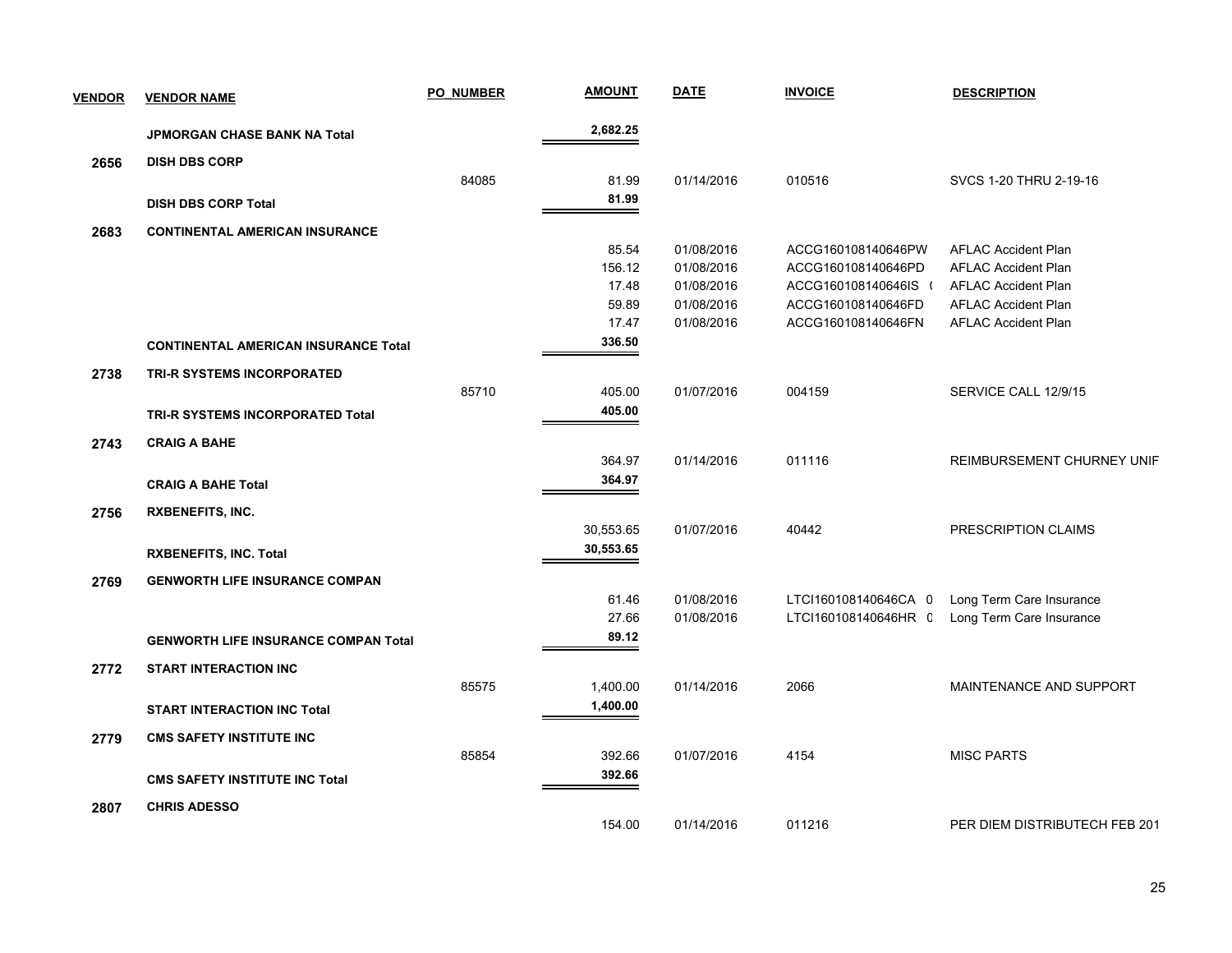| <b>VENDOR</b> | <b>VENDOR NAME</b>                      | <b>PO NUMBER</b> | <b>AMOUNT</b> | <b>DATE</b> | <b>INVOICE</b>  | <b>DESCRIPTION</b>       |
|---------------|-----------------------------------------|------------------|---------------|-------------|-----------------|--------------------------|
|               | <b>CHRIS ADESSO Total</b>               |                  | 154.00        |             |                 |                          |
| 2816          | DALE FLOYD LAND SURVEYING LLC           |                  |               |             |                 |                          |
|               |                                         | 85908            | 1,520.00      | 01/14/2016  | 1115-24         | <b>FIELD WORK</b>        |
|               |                                         |                  | 1,520.00      |             |                 |                          |
|               | DALE FLOYD LAND SURVEYING LLC Total     |                  |               |             |                 |                          |
| 2878          | <b>JASON ROWE</b>                       |                  |               |             |                 |                          |
|               |                                         |                  | 155.52        | 01/14/2016  | 011216          | (4) JEANS KOHLS 1-11-16  |
|               | <b>JASON ROWE Total</b>                 |                  | 155.52        |             |                 |                          |
| 2883          | <b>ADVANCED DISPOSAL SERVICES</b>       |                  |               |             |                 |                          |
|               |                                         | 85727            | 2,060.00      | 01/07/2016  | T00001294110    | <b>REFUSE STICKERS</b>   |
|               |                                         | 84296            | 1,156.31      | 01/14/2016  | T00001312618    | <b>SVC JAN 2016</b>      |
|               | <b>ADVANCED DISPOSAL SERVICES Total</b> |                  | 3,216.31      |             |                 |                          |
| 2894          | <b>HAVLICEK ACE HARDWARE LLC</b>        |                  |               |             |                 |                          |
|               |                                         | 83746            | 18.87         | 01/14/2016  | 40033/1         | MISC HARDWARE/SUPPLIES   |
|               |                                         | 83746            | 9.43          | 01/07/2016  | 39960/1         | VEH 52-99 RO 54218       |
|               | <b>HAVLICEK ACE HARDWARE LLC Total</b>  |                  | 28.30         |             |                 |                          |
| 2920          | <b>CITYSOURCED INC</b>                  |                  |               |             |                 |                          |
|               |                                         | 86327            | 6,840.00      | 01/14/2016  | <b>INV-0385</b> | COVERS 1-1-16 TO 1-30-17 |
|               | <b>CITYSOURCED INC Total</b>            |                  | 6,840.00      |             |                 |                          |
| 2929          | <b>FOOTE MIELKE CHAVEZ &amp; O'NEIL</b> |                  |               |             |                 |                          |
|               |                                         | 83814            | 600.00        | 01/11/2016  | 3034            | <b>RE: J VALENTI</b>     |
|               |                                         | 83814            | 600.00        | 01/11/2016  | 3033            | <b>RE:E S PACHECO</b>    |
|               |                                         | 83814            | 525.00        | 01/11/2016  | 3032            | RE: A O OSORIC           |
|               |                                         | 83814            | 500.00        | 01/11/2016  | 3031            | RE: J SCHANZ             |
|               |                                         | 83814            | 550.00        | 01/11/2016  | 3030            | <b>RE: A LEYBA</b>       |
|               |                                         | 83814            | 550.00        | 01/11/2016  | 3029            | <b>RE: M PHIFER</b>      |
|               |                                         | 83814            | 550.00        | 01/11/2016  | 3028            | <b>RE: L LINDQUIST</b>   |
|               |                                         | 83814            | 6,400.00      | 01/11/2016  | 3024            | SVC NOV AND DEC 2015     |
|               |                                         | 83814            | 550.00        | 01/11/2016  | 3025            | RE: J M GOMEZ            |
|               |                                         | 83814            | 600.00        | 01/11/2016  | 3026            | <b>RE: L M BUTT</b>      |
|               |                                         | 83814            | 600.00        | 01/11/2016  | 3027            | <b>RE: S VENN</b>        |
|               | FOOTE MIELKE CHAVEZ & O'NEIL Total      |                  | 12,025.00     |             |                 |                          |
| 2950          | <b>MARY PORTER</b>                      |                  |               |             |                 |                          |
|               |                                         | 86066            | 234.28        | 01/07/2016  | 1902592493      | <b>INVENTORY ITEMS</b>   |
|               |                                         | 86120            | 217.20        | 01/07/2016  | 1902592771      | <b>INVENTORY ITEMS</b>   |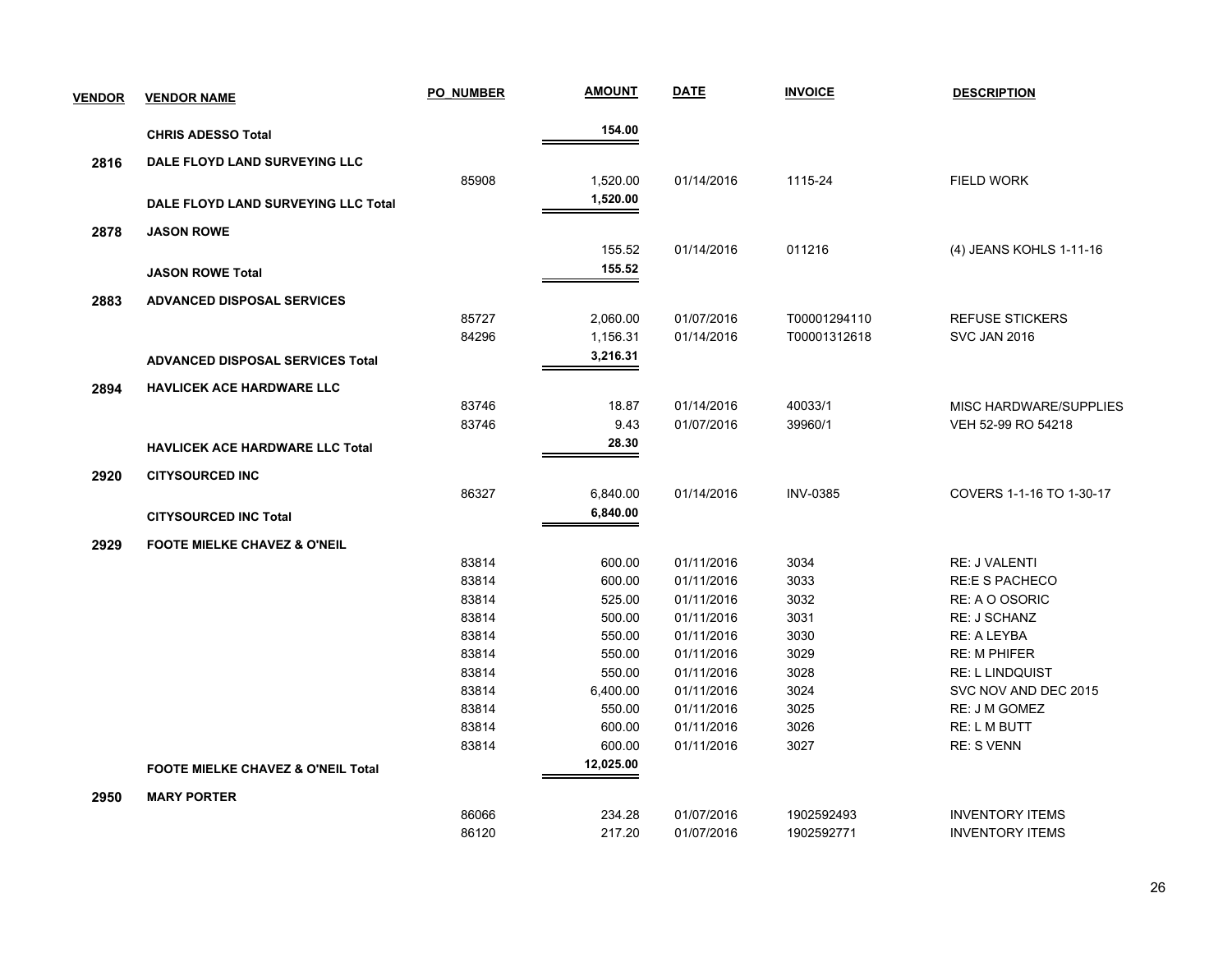| <b>VENDOR</b> | <b>VENDOR NAME</b>                             | <b>PO NUMBER</b> | <u>AMOUNT</u> | <b>DATE</b> | <b>INVOICE</b>        | <b>DESCRIPTION</b>            |
|---------------|------------------------------------------------|------------------|---------------|-------------|-----------------------|-------------------------------|
|               | <b>MARY PORTER Total</b>                       |                  | 451.48        |             |                       |                               |
| 2963          | <b>RAYNOR DOOR AUTHORITY</b>                   |                  |               |             |                       |                               |
|               |                                                | 86083            | 55.00         | 01/07/2016  | 115031                | <b>WIRELESS KEYPAD</b>        |
|               | <b>RAYNOR DOOR AUTHORITY Total</b>             |                  | 55.00         |             |                       |                               |
| 3098          | <b>GEAR WASH LLC</b>                           |                  |               |             |                       |                               |
|               |                                                | 86280            | 225.56        | 01/07/2016  | 20488                 | <b>RESPONDER NZ DETERGENT</b> |
|               | <b>GEAR WASH LLC Total</b>                     |                  | 225.56        |             |                       |                               |
| 3102          | <b>RUSH TRUCK CENTERS OF ILLINOIS</b>          |                  |               |             |                       |                               |
|               |                                                | 83758            | 199.51        | 01/07/2016  | 3001030886            | V#1825 RO#54149               |
|               |                                                | 83758            | 153.55        | 01/07/2016  | 3001031843            | V#1825 RO#54149               |
|               |                                                | 86216            | 2,875.95      | 01/07/2016  | 3001034809            | <b>RETRO MIRRORS</b>          |
|               |                                                | 83758            | 8.80          | 01/07/2016  | 3001042016            | V#1728 RO#54070               |
|               |                                                | 83758            | 161.77        | 01/07/2016  | 3001077938            | RO 54191 VEH 1701             |
|               | <b>RUSH TRUCK CENTERS OF ILLINOIS Total</b>    |                  | 3,399.58      |             |                       |                               |
| 3127          | <b>SHI INTERNATIONAL CORP</b>                  |                  |               |             |                       |                               |
|               |                                                | 85722            | 270.00        | 01/07/2016  | B04192585             | LICENSING CREATIVE CLOUD      |
|               | SHI INTERNATIONAL CORP Total                   |                  | 270.00        |             |                       |                               |
| 3132          | <b>GLENN STEARNS CH 13 TRUSTEE</b>             |                  |               |             |                       |                               |
|               |                                                |                  | 976.50        | 01/08/2016  | 000000554160108140646 | Bankruptcy-Verhaeghe          |
|               | <b>GLENN STEARNS CH 13 TRUSTEE Total</b>       |                  | 976.50        |             |                       |                               |
| 3156          | <b>TRANSUNION RISK &amp; ALTERNATIVE</b>       |                  |               |             |                       |                               |
|               |                                                | 83784            | 11.25         | 01/07/2016  | 252639-1215           | <b>MONTHLY BILLING</b>        |
|               | <b>TRANSUNION RISK &amp; ALTERNATIVE Total</b> |                  | 11.25         |             |                       |                               |
| 3161          | <b>CITY ELECTRIC SUPPLY CO</b>                 |                  |               |             |                       |                               |
|               |                                                | 83903            | 114.96        | 01/07/2016  | STC/022796            | MISC ELECTRIC SUPPLIES        |
|               | <b>CITY ELECTRIC SUPPLY CO Total</b>           |                  | 114.96        |             |                       |                               |
|               |                                                |                  |               |             |                       |                               |
| 3209          | <b>HOLMGREN ELECTRIC INC</b>                   | 86139            | 1,195.00      | 01/07/2016  | 4478                  | SVC AT WELL 8                 |
|               |                                                |                  | 1,195.00      |             |                       |                               |
|               | <b>HOLMGREN ELECTRIC INC Total</b>             |                  |               |             |                       |                               |
| 3210          | <b>DANIELLE M WOODS-PILOTO</b>                 |                  |               |             |                       |                               |
|               |                                                | 84318            | 700.00        | 01/07/2016  | 122215                | <b>JANUARY NEWSLETTER</b>     |
|               |                                                | 84318            | 150.00        | 01/14/2016  | 122315                | <b>ILLUSTRATION</b>           |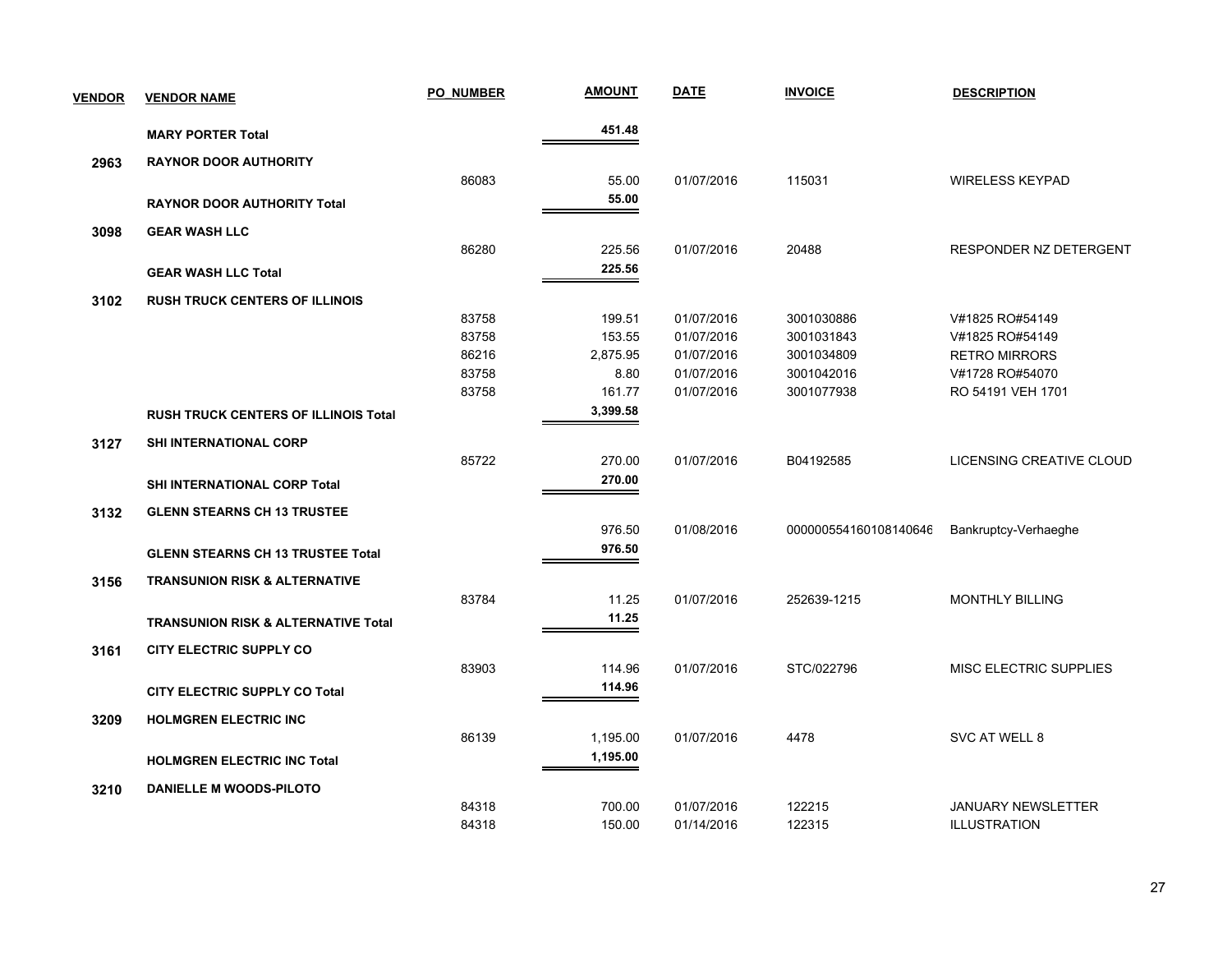| <b>VENDOR</b> | <b>VENDOR NAME</b>                         | <b>PO NUMBER</b> | <b>AMOUNT</b> | <b>DATE</b> | <b>INVOICE</b>       | <b>DESCRIPTION</b>              |
|---------------|--------------------------------------------|------------------|---------------|-------------|----------------------|---------------------------------|
|               |                                            | 84318            | 175.00        | 01/14/2016  | 122715               | <b>ILLISTRATION JPEG PNG</b>    |
|               | DANIELLE M WOODS-PILOTO Total              |                  | 1,025.00      |             |                      |                                 |
| 3236          | <b>HR GREEN INC</b>                        |                  |               |             |                      |                                 |
|               |                                            | 85518            | 16,764.25     | 01/14/2016  | 102458               | SVC 11-14 THRU 12-11-15         |
|               | <b>HR GREEN INC Total</b>                  |                  | 16,764.25     |             |                      |                                 |
| 3265          | <b>JUST KABOBS LTD</b>                     |                  |               |             |                      |                                 |
|               |                                            | 86201            | 425.00        | 01/07/2016  | 5519                 | POT LUCK LUNCHEON               |
|               | <b>JUST KABOBS LTD Total</b>               |                  | 425.00        |             |                      |                                 |
| 3280          | <b>PLANET DEPOS LLC</b>                    |                  |               |             |                      |                                 |
|               |                                            | 84163            | 402.00        | 01/14/2016  | 122292               | SVC 12-10-15                    |
|               | <b>PLANET DEPOS LLC Total</b>              |                  | 402.00        |             |                      |                                 |
| 3289          | <b>VISION SERVICE PLAN OF IL NFP</b>       |                  |               |             |                      |                                 |
|               |                                            |                  | 2.84          | 01/08/2016  | VSP 160108140646CA ( | Vision Plan Pre-tax             |
|               |                                            |                  | 36.04         | 01/08/2016  | VSP 160108140646FN C | Vision Plan Pre-tax             |
|               |                                            |                  | 7.38          | 01/08/2016  | VSP 160108140646HR ( | Vision Plan Pre-tax             |
|               |                                            |                  | 160.23        | 01/08/2016  | VSP 160108140646FD C | Vision Plan Pre-tax             |
|               |                                            |                  | 62.42         | 01/08/2016  | VSP 160108140646CD ( | Vision Plan Pre-tax             |
|               |                                            |                  | 226.32        | 01/08/2016  | VSP 160108140646PW   | Vision Plan Pre-tax             |
|               |                                            |                  | 49.47         | 01/08/2016  | VSP 160108140646IS 0 | Vision Plan Pre-tax             |
|               |                                            |                  | 137.92        | 01/08/2016  | VSP 160108140646PD ( | Vision Plan Pre-tax             |
|               | VISION SERVICE PLAN OF IL NFP Total        |                  | 682.62        |             |                      |                                 |
| 3298          | <b>JENNIFER KUHN</b>                       |                  |               |             |                      |                                 |
|               |                                            |                  | 913.50        | 01/07/2016  | 165                  | COORD SERVICES DEC 2015         |
|               |                                            |                  | 72.16         | 01/07/2016  | 166                  | EC BREAKFAST MEETING 12/9/15    |
|               | <b>JENNIFER KUHN Total</b>                 |                  | 985.66        |             |                      |                                 |
| 3327          | HUB INTERNATIONAL MIDWEST LTD              |                  |               |             |                      |                                 |
|               |                                            | 83929            | 3,333.00      | 01/14/2016  | 224487               | SVC JANUARY 2016                |
|               | HUB INTERNATIONAL MIDWEST LTD Total        |                  | 3,333.00      |             |                      |                                 |
| 3343          | <b>ILLINI POWER PRODUCTS COMPANY</b>       |                  |               |             |                      |                                 |
|               |                                            | 85987            | 737.97        | 01/07/2016  | SWO010228-1          | <b>SERVICE REPAIR</b>           |
|               | <b>ILLINI POWER PRODUCTS COMPANY Total</b> |                  | 737.97        |             |                      |                                 |
| 3347          | <b>WAGEWORKS-ACH</b>                       |                  |               |             |                      |                                 |
|               |                                            |                  | 2,084.03      | 01/05/2016  | R20160003506         | <b>FLEXIBLE SPENDING CLAIMS</b> |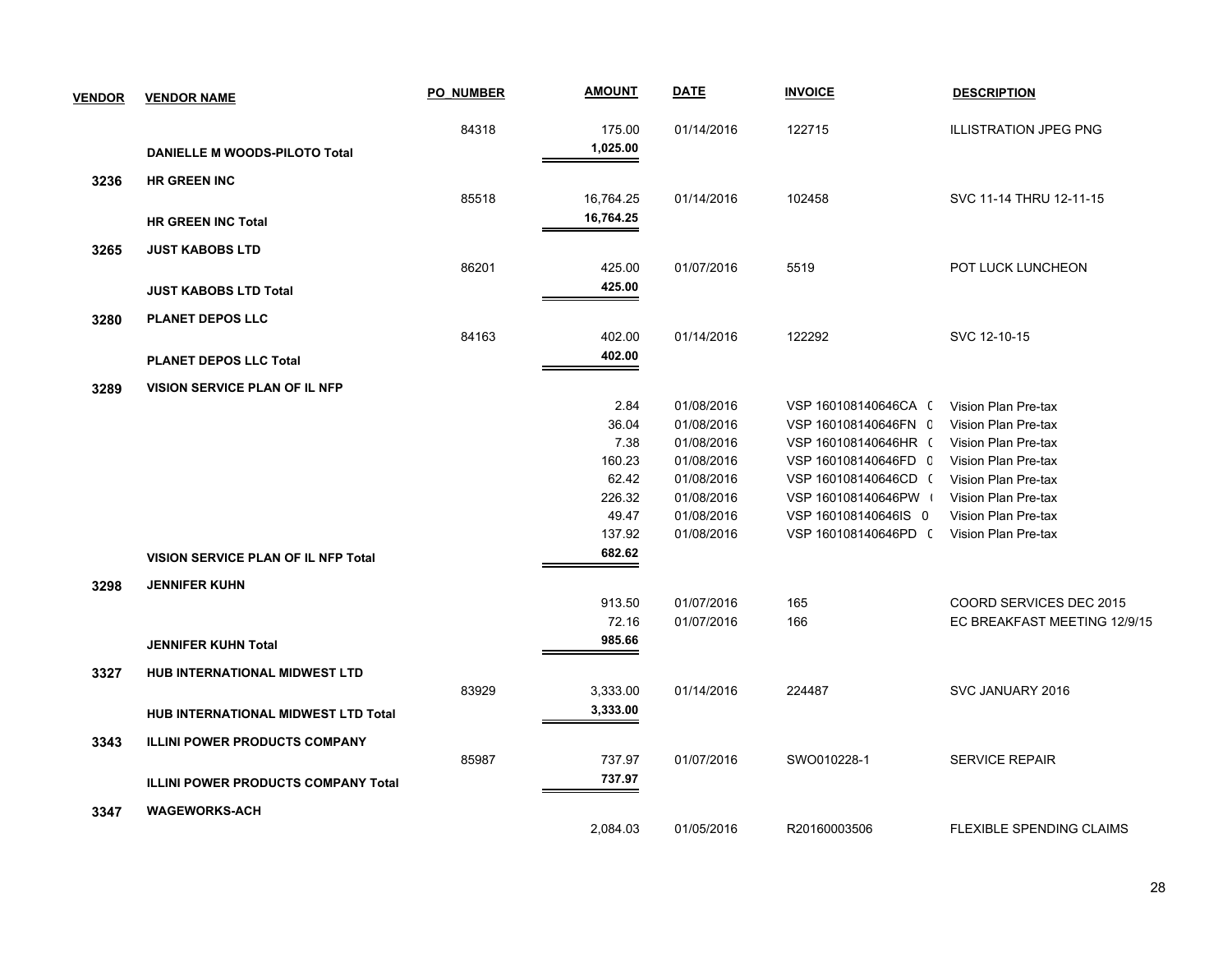| <b>VENDOR</b> | <b>VENDOR NAME</b>                                                         | <b>PO NUMBER</b> | <b>AMOUNT</b>          | <b>DATE</b> | <b>INVOICE</b>  | <b>DESCRIPTION</b>                  |
|---------------|----------------------------------------------------------------------------|------------------|------------------------|-------------|-----------------|-------------------------------------|
|               | <b>WAGEWORKS-ACH Total</b>                                                 |                  | 4,648.62<br>6,732.65   | 01/12/2016  | R20160008257    | <b>FLEX SPENDING CLAIMS</b>         |
| 3357          | A&L TOOLS INC<br><b>A&amp;L TOOLS INC Total</b>                            | 86341            | 76.40<br>76.40         | 01/14/2016  | 0813155087      | <b>INVENTORY ITEMS</b>              |
| 3402          | <b>US-ANALYTICS SOLUTIONS GROUP</b>                                        | 84849            | 1,175.00               | 01/14/2016  | 15529           | SVC 12-13 THRU 12-19-15             |
| 3434          | <b>US-ANALYTICS SOLUTIONS GROUP Total</b><br><b>VALUTECH SOLUTIONS INC</b> | 85484            | 1,175.00<br>2,640.00   | 01/07/2016  | 1484            | SVCS OCT THRU DEC 2015              |
| 3437          | <b>VALUTECH SOLUTIONS INC Total</b><br><b>HOMER TREE SERVICE INC</b>       |                  | 2,640.00               |             |                 |                                     |
| 3464          | <b>HOMER TREE SERVICE INC Total</b><br><b>CHRIS THIELSEN</b>               | 85476            | 14,750.00<br>14,750.00 | 01/07/2016  | 10550           | <b>STC EASEMNT VEG CLEARING</b>     |
|               | <b>CHRIS THIELSEN Total</b>                                                | 86211            | 270.00<br>270.00       | 01/07/2016  | 111615          | RO 54236 VEH 52-99                  |
| 3471          | <b>COE EQUIPMENT INC</b><br><b>COE EQUIPMENT INC Total</b>                 | 86095            | 154.78<br>154.78       | 01/14/2016  | 60734           | <b>INVENTORY ITEMS</b>              |
| 3479          | <b>GRBMASONRY</b>                                                          | 86285            | 6,250.00               | 01/07/2016  | 49              | STONE WORK ON MONUMENT              |
| 3480          | <b>G R B MASONRY Total</b><br><b>BLC YARDWORKS LTD</b>                     | 86291            | 6,250.00<br>360.00     | 01/07/2016  | 5000445         | <b>INSTALLATION BRICK FIRE DEPT</b> |
| 99900054      | <b>BLC YARDWORKS LTD Total</b><br><b>ISO SERVICES INC</b>                  |                  | 360.00                 |             |                 |                                     |
|               | <b>ISO SERVICES INC Total</b>                                              |                  | 9.45<br>9.45           | 01/07/2016  | 151005W020-0001 | CLAIM HIST SEARCH P KELLER OC       |
| 99900054      | <b>MARY LACLAIR</b>                                                        |                  | 2,500.00               | 01/07/2016  | 123015          | SWR ASSISTANCE PROGRAM              |